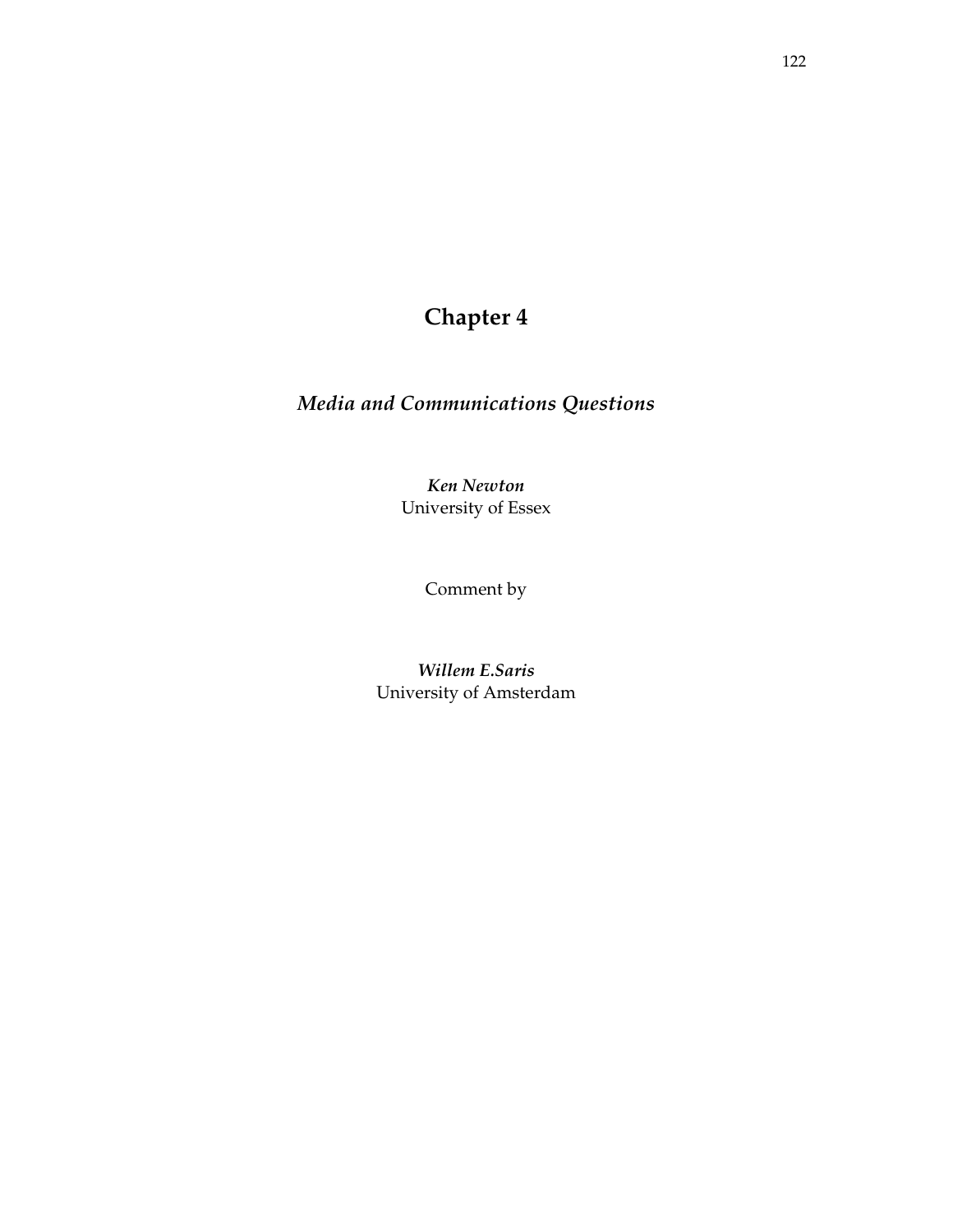# **Contents**

| 4.1 |  |
|-----|--|
|     |  |
|     |  |
| 4.2 |  |
|     |  |
|     |  |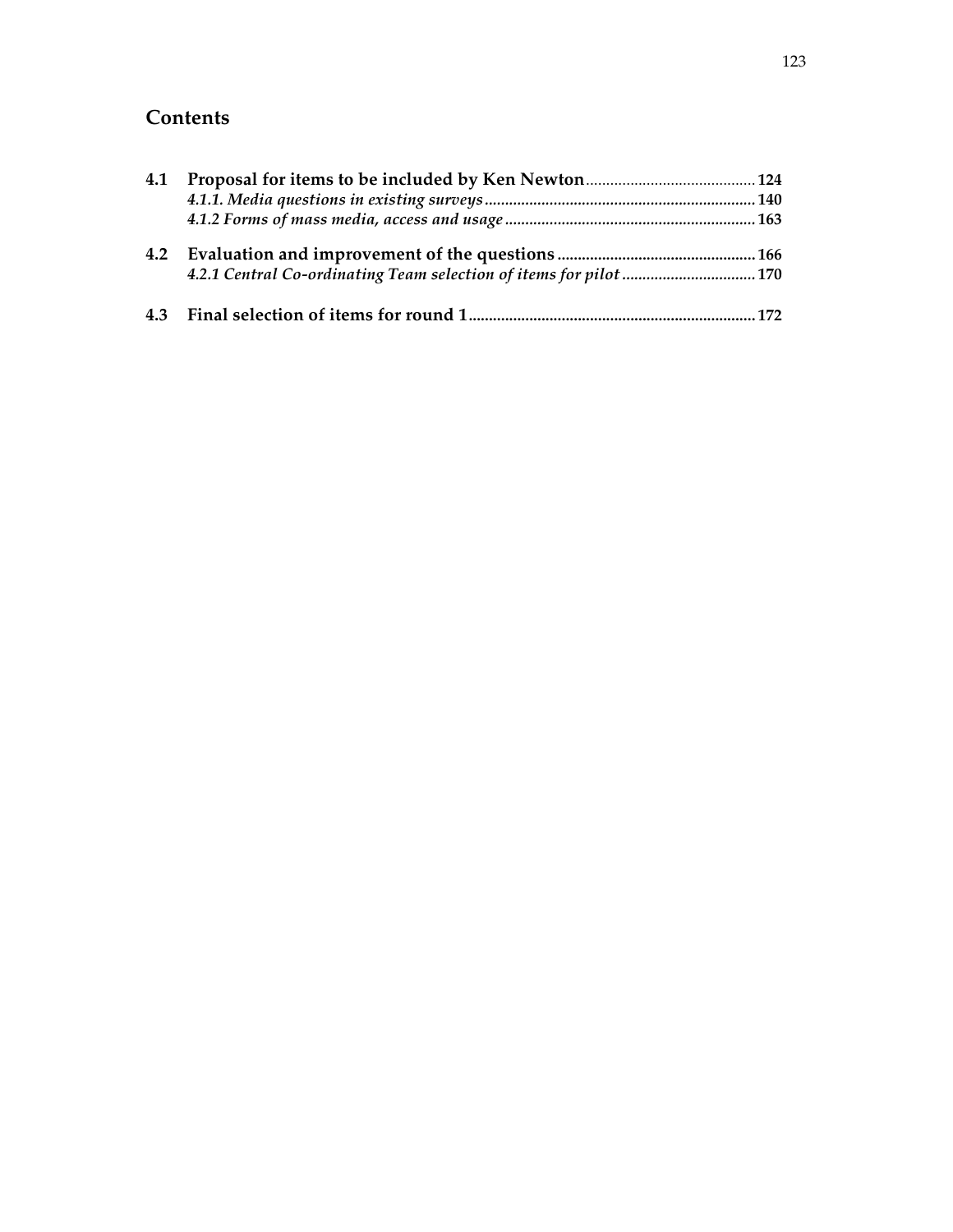# **4.1 Proposal for items to be included by Ken Newton**

In writing this document it is assumed that it is not necessary to justify the need for questions on communications and mass media in a general social survey like the ESS. The great majority of social analysts agree that the media are important, and are rapidly becoming more important, not least because of the technological changes that are already transforming communications, and likely to revolutionise it in the next ten to twenty years. Presumably this is why the ESS is interested in a set of questions about the media in the first place.

The main question is not whether to ask about the media, but what questions to ask, and whether the ground can be adequately covered in eight questions. The last point is likely to raise the most difficult problems of choice and priorities. For example, the 1988 Pilot Study of the American National Election Study had a bank of 13 questions devoted to the media, and the British General Election Study of 1997 asked eleven media questions. Both were concerned only with elections, which simplified matters for them, and made it easier to cover their interests a few questions. The SCPR Survey of 1996 asked 12 media questions about the use of newspapers, TV, VCRs, and the cinema.

This document works from two opposite directions. First, it is based upon scanning a large number of social surveys for existing questions on communications and the mass media. These are listed in the Appendix 1, which is divided into two parts, international and national, and further sub-divided according to types of questions. The list is long though by no means complete, but it is useful because it tells us what is already covered in other surveys. It also shows what is less thoroughly studied and may need more attention. And, of course, it provides a large pool of possible questions for the ESS.

The brief asks for special attention to be paid to tried and tested questions used in crossnational comparative surveys, so these are listed in the first part of Appendix 1. However, relatively few comparative surveys ask about communications or the mass media, and those that do are generally selective and limited to few questions. The Eurobarometer is an exception, but often its questions are highly specialised and linked to a particular concern of the EU. There is much more material in the national surveys, but often these are concerned specifically with the political media (newspaper, radio and TV news), which makes them less useful for a general social survey.

The second approach is to try to think from scratch, *de novo*, about the media, its different forms, uses, and impacts. The point here is to try to ensure that no medium is overlooked by accident, and that all the possibly sub-topics related to the mass media are at least listed considered initially, even if some are eventually rejected for lack of space or interest.

At the outset it is useful to draw a simple distinction between the new mass media and the old. The old media are newspapers, magazines, radio, and TV; the new are integral parts of computer (email, the WWW,) TV (teletext, decoders) and phone (Fax, minitel) related communications. The two overlap a bit, and are likely to overlap even more in the future, but there are good reasons for drawing a distinction between them, especially for the purposes of survey research.

1. First, the old media are more or less settled in their form, whereas the new are in the process of rapid evolution, and it may be a good thing track their evolution and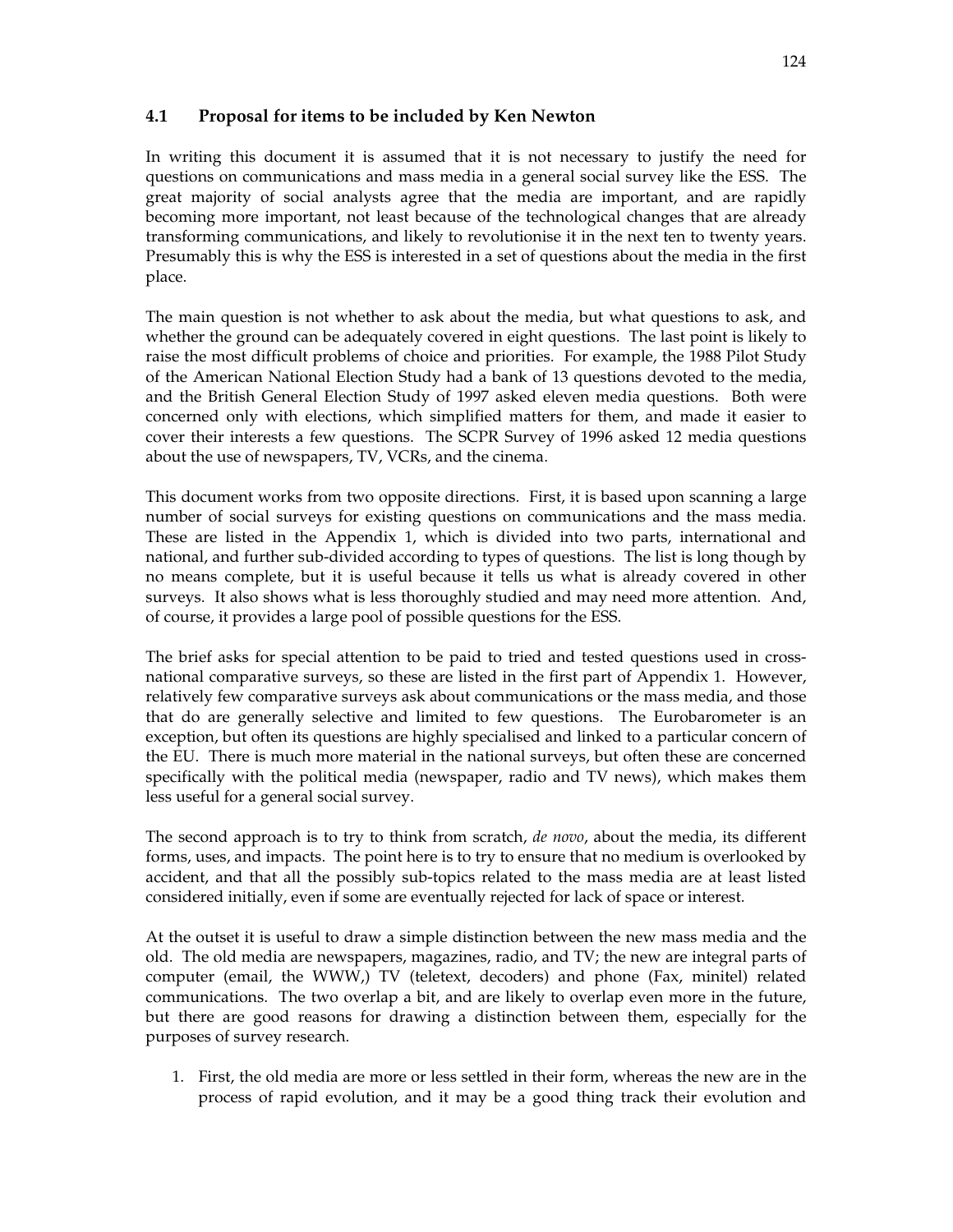development in their (still quite) early years. One of the great gaps in television research is that there are so few studies of TV in its earliest years to act as a baseline comparison for current research, when TV has achieved virtually total saturation. Hence early research on the very newest forms of communication might be very important. This might mean more questions about the new media than the old.

- 2. Second access to the old media is practically universal in West Europe (almost every household has a radio and TV) and it is necessary only to ask questions about their use. Access to the new media is not universal and quite a large proportion of those with access (to the WWW, for instance) seem not to use them. In other words, question about access to the old media are unnecessary, but might be useful for the new media.
- 3. Third, because the new media are still evolving, questions about them may need revision over time as question about new forms of communication are added and other dropped. This is certainly undesirable from the point of view of time series research, but it may be inevitable when technology is changing so fast. In which case, there is advantage in keeping new and old media questions separate, so that the old media questions, at least, have an unbroken time-series.
- 4. And fourth, given the rapid expansion of the new media, it might even be questioned whether one should bother about the old at all.

#### Assumptions:

- 1. That the intention of the ESS is both descriptive and analytic. That is, there is some merit in 'simply' describing and tracking trends in media use across Europe especially at a time when things are changing rapidly. But beyond that, of course, analysts will want to use the mass media as both dependent and independent variables; some will be interested in explaining what kinds of people use different forms of media for what kinds of purposes and why, while others will be more concerned to use the media to explain other trends.
- 2. That the central topic of interest is mass communication, not just mass political communications. That is, the survey should cover all forms of the media and their use for all sorts of purposes - not just the political media (newspapers, political magazines and news and current affairs on the TV and radio ), but also entertainment TV, films, videos, the WWW, and magazines (books?).
- 3. That the field is mass communications (mainly newspapers, radio, TV, the WWW) not personal or small group communications. The line between mass and non - mass is an arbitrary one, and it is increasingly difficult to draw as the distinction between broadcasting and narrowcasting becomes more blurred. At one time communication by letter was a personal act, now we have mass impersonal mail shots dressed up as individual letters. Email can be used for one-on-one messages, or it may be used for mail circulars, and when tens and hundreds of thousands of voters communicate with political leaders by email then the accumulation of individual messages turn into a form of mass communication. There is still a division to be made in principle between communications with relatively large and impersonal audiences, and individualised personal communication by phone, letter, email, conversation, or meeting, but the distinction will be more and more difficult to draw in the future.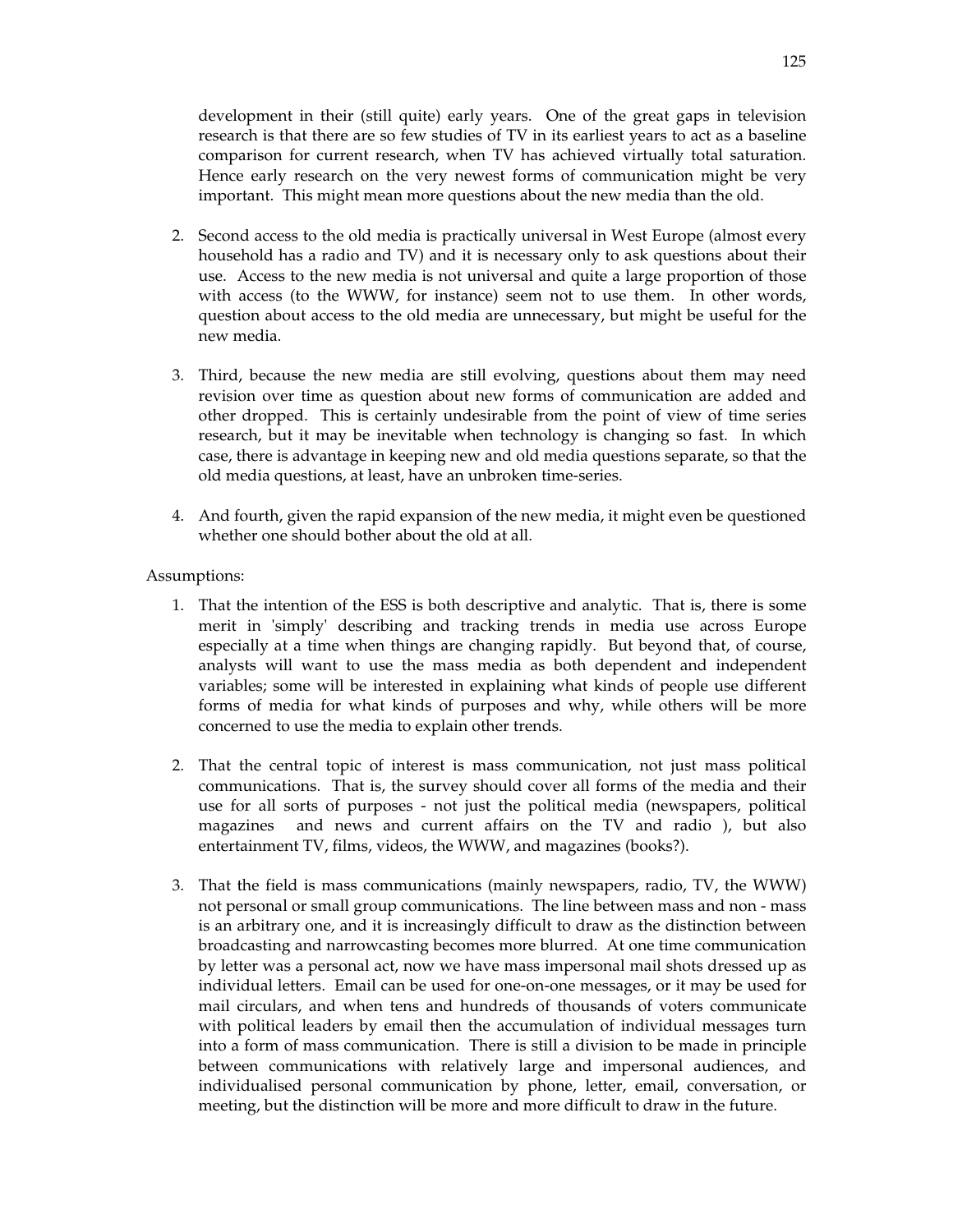#### Should the survey concentrate on the new media or the new and the old?

Perhaps the first decision to make is how to weigh the importance of the new and the old forms of communication. If TV is driving out radio and the printed word, and if, in their turn, the newest digital multi-media communications are likely to further diminish the importance of newspapers, radio, and conventional TV, then there is little point in wasting time on the old media. If, in a few years time, most people are surfing the web for information about anything from buying a house or a car to looking up local cinema times and the weather forecast, then local radio and newspapers are already all but dead. And if a large proportion of the population is on the web for business and private reasons, then advertising money is likely to follow them, so bringing about even more rapid change. The political impact of email and the web may be just as large. Within 24 hours of winning the New Hampshire Primary Senator John McCain is reputed to have raised almost a million dollars in campaign contribution *on his website*. Where is this likely to leave political spot advertising, mass mail shots, and campaigning by phone? Is there any need to bother much about the old media?

The clear and simple answer is that no matter how much emphasis is given to new forms communication, it would be a great mistake to ignore the old. The old media (radio and newspapers) are still heavily used, even if they are well past their prime. According to the Eurobarometer survey of 1999 (Table 1) some 41% of the EU 15 population still reads a paper daily, and the same percentage still listens to radio news daily. British figures suggest that the Eurobarometer may over-estimate media usage, but this does not touch the point that most surveys show that a large minority (at least) in the western world still make regular use of both newspapers and radio as a source of news. TV patterns have also changed and will continue to change in that audiences will be increasingly taken from the few, old, terrestrial national channels and divided between many more cable and satellite channels, local and international, probably with a variety of decoder and pay-as-you watch devices. Narrowcasting by cable and satellite is likely to take a larger share of the terrestrial broadcasting market. But the new forms of communication will almost certainly not drive out old TV channels, any more than radio has driven out newspapers, or TV has driven out radio. Any survey of the mass media must cover the old media alongside the new.

|                 | Watch TV News | Read Paper Daily | Listen to Radio |
|-----------------|---------------|------------------|-----------------|
|                 | Daily         |                  | News Daily      |
| Finland         | 83            | 70               | 49              |
| Greece          | 82            | 16               | 17              |
| Italy           | 82            | 29               | 23              |
| The Netherlands | 75            | 59               | 58              |
| Denmark         | 74            | 54               | 64              |

Table 1 USE OF THE NEWS MEDIA IN EUROPEAN UNION COUNTRIES, 1999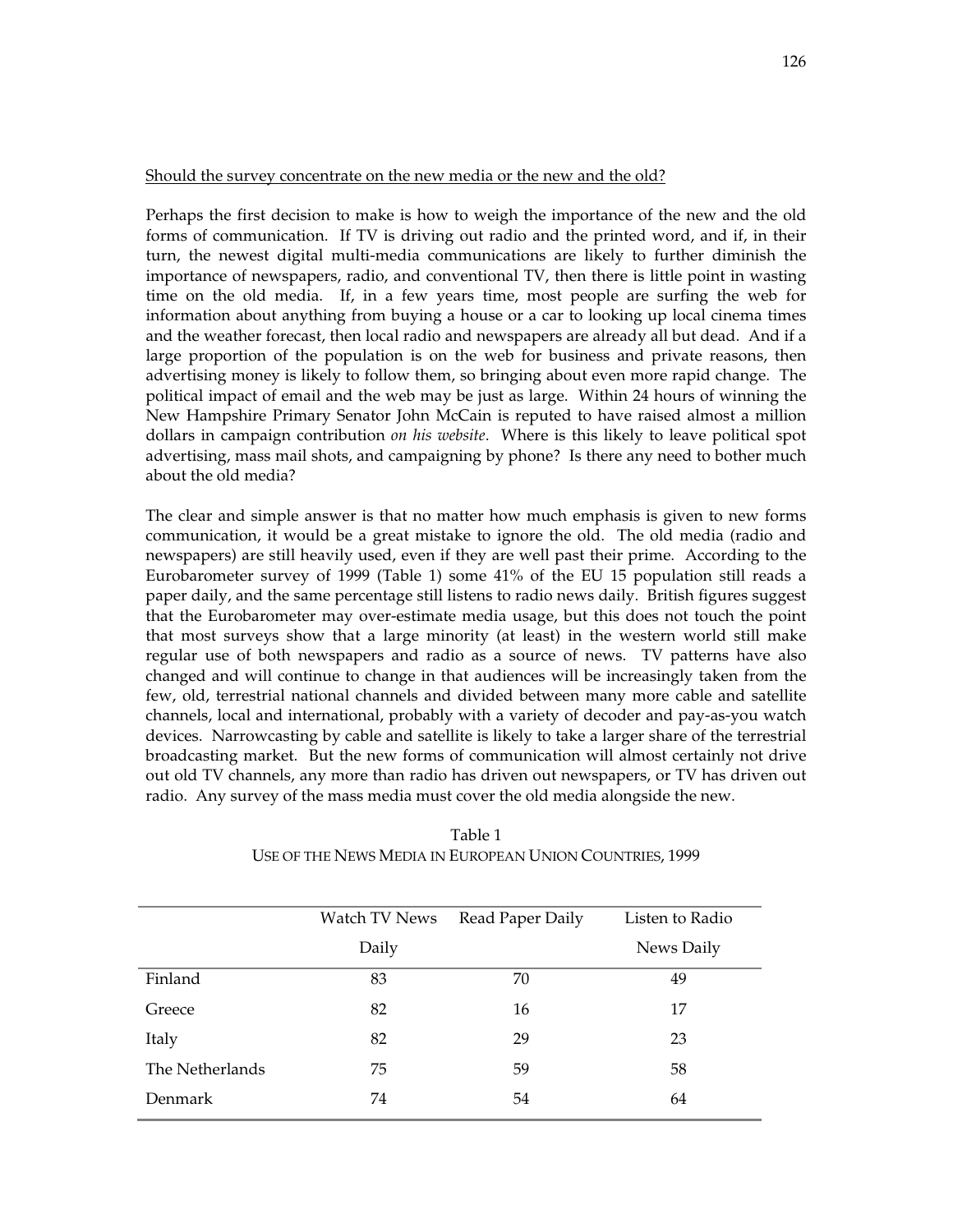| Luxembourg     | 74 | 54 | 62 |
|----------------|----|----|----|
| United Kingdom | 72 | 50 | 46 |
| Germany        | 70 | 58 | 55 |
| Spain          | 70 | 28 | 33 |
| Ireland        | 68 | 43 | 65 |
| Sweden         | 67 | 60 | 48 |
| Belgium        | 67 | 30 | 41 |
| Austria        | 65 | 56 | 67 |
| Portugal       | 63 | 17 | 29 |
| France         | 59 | 28 | 37 |
|                |    |    |    |
| <b>EU15</b>    | 71 | 41 | 41 |

Source: Standard Eurobarometer, 51: Figs. 2.10a-2.10c

Surveys also show that the old media are important as sources of information. Newspapers and radio are usually less important than TV, but newspapers and radio are still heavily used by large minorities, and these three easily outstrip all other sources of information. On some topics newspapers seem to be more important sources of information than TV. For example, the Eurobarometer asks where people would look first for information about the EU. In nine of the EU 15 newspapers were the first port of call, with TV a close second, and all other sources straggling a long way behind (Table 2)

#### Table 2

#### SOURCES OF INFORMATION ABOUT THE EU

|                                    | EU 15 |
|------------------------------------|-------|
| Newspapers                         | 45    |
| TV                                 | 43    |
| Radio                              | 12    |
| Magazines                          | 9     |
| <b>Discussions</b>                 | 8     |
| Public library                     | 6     |
| <b>Books</b>                       | 5     |
| All other sources mentioned        | 22    |
| Not interested in more information | 8     |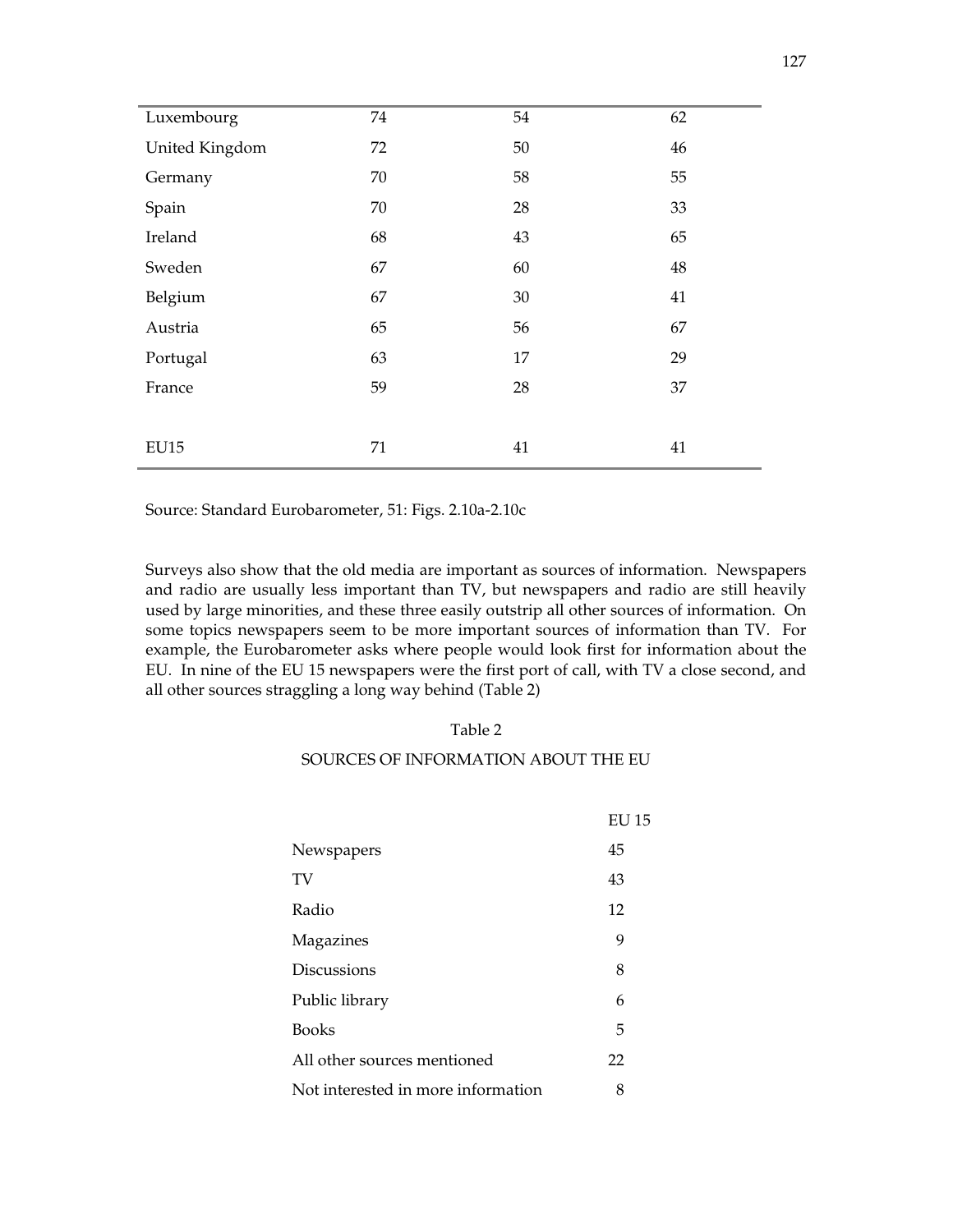## Do not know where to look 11

('When you are looking for more information about the European Union, its policies, its institutions, where do you look first?') Source: EB 43 (1995) Table 6.6

Finally, it is worth while asking questions about radio use, not only because large minorities listen to radio news every day, but also because it is a trusted source of news. In most of the EU 15 member states radio and television are the most trusted, and in 6 of the 15 radio comes out ahead of television, with the press a clear third.

# Table 3 TRUST IN THE MEDIA

|            | EU 15 |
|------------|-------|
| The Press  | 49    |
| Radio      | 66    |
| Television | 67    |

('I would like to ask you a question about how much trust you have in certain institutions For each of the following institutions please tell me whether you tend to trust it or tend not to trust it? The Press/ Radio/ Television.' EB, 1996-8)

The conclusion, therefore, is that even the most modern surveys, including those trying their best to look into the future, must ask questions about the old media, especially newspapers, radio, and television. In the sample questionnaires suggested at the bottom of this document, two options are offered. The first deals in greater detail than the second with the old media.

# The Amount of Media Use

Probably the basis of all empirical research on the mass media - whether the purpose is simply to track and describe trends over time, or whether the media are the subject of analytical research that treats them either as a dependent or an independent variable - is accurate measurement of how much people use different media. The first priority must be, therefore, a set of questions asking what media people use, and how much they use them. Such questions are likely to be the foundation of all other work on the subject, and it is not surprisingly, therefore, that they are asked in almost all surveys, and in quite of them they are the only questions asked. Questions about media use outnumber all others in Appendix 1.

There is a continuum of media use, along the following lines:

\_\_\_\_\_\_\_\_\_\_\_\_\_Quantitative \_\_\_\_\_\_\_\_\_\_ \_\_\_\_Qualitative\_\_\_

Access to various Approximate Refined measures of Attention to,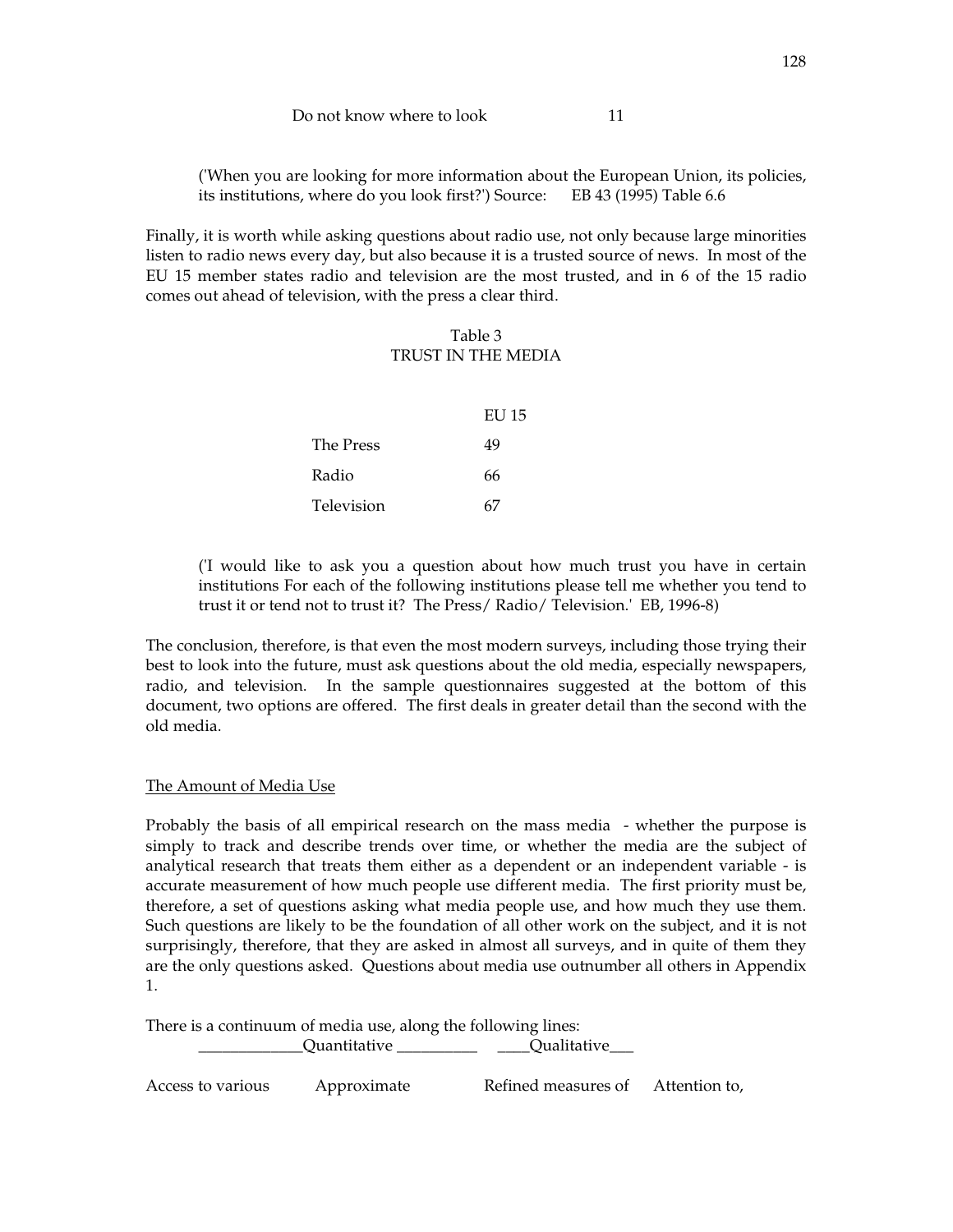| media | measures of media            |               | media use (mins per concentration upon |
|-------|------------------------------|---------------|----------------------------------------|
|       | use (number of times day     | $\rightarrow$ | Particular                             |
|       | per week,                    |               | programmes, or                         |
|       | Hours per day) $\rightarrow$ |               | items of news.                         |

Logically it makes sense to ask whether people have access to a particular medium before going on to ask whether they actually make use of it. Some surveys do this, or else they mix access to and use of in the same question (Eurobarometer for instance). There are several reasons why 'access to' questions might be omitted in the ESS.

- 1. First, most people have access to all the old media, and there is no difference between access and use.
- 2. Second, though some may have access to new media that they do not use, this is likely to be a minority (e.g. where the children but not the parents in a household use the WWW).
- 3. And third, the really important information is whether people use a medium, and the issue of whether they make no use of media they have access to is secondary.

Quantitative questions on media use range from approximate measures ('How often in an average week do you read a paper?', 'How many hours in an average day do you watch TV?') to more precise and refined ones ('How many minutes did you spend reading the paper yesterday?'. Almost all surveys ask the approximate questions. There are three reasons why more precise questions on media use may be dispensable.

- 1. First, they have greater the room for error. Most people can probably report accurately how many times a week on average they read a paper, but not how many minutes they spend with their paper on an average day. For many, I suspect this varies a good deal.
- 2. Second, the number of questions needed to get even a rough measure of media use leaves not many from the total of 8 for anything else.
- 3. Third, the more refined measures do not add a great deal more to the more approximate ones. That is, knowing how many times a week someone reads a paper, and what kind of paper it is, probably tells us most of what we need to know, and having figures for how many minutes a day probably does not add a great deal more.

The same might be said of other measures of attention to or concentration upon different media - questions such as 'In general, how much attention did you pay to news about ...[the campaigns for election to Congress/TV commercials/news about economic affairs]". There is a certainly a big difference between sinking or skimming the news, but whether there is sense in using up valuable questions to tap this is a different matter. Besides, there is the danger that the qualitative measures are unreliable and to lend a spurious objectivity to subjective judgements - one persons 'very much attention' may be another's passing interest. For what it is worth, my attempt to build in a measure of how much attention people paid to political or economic news added little to whether people read a paper or watched TV news at all.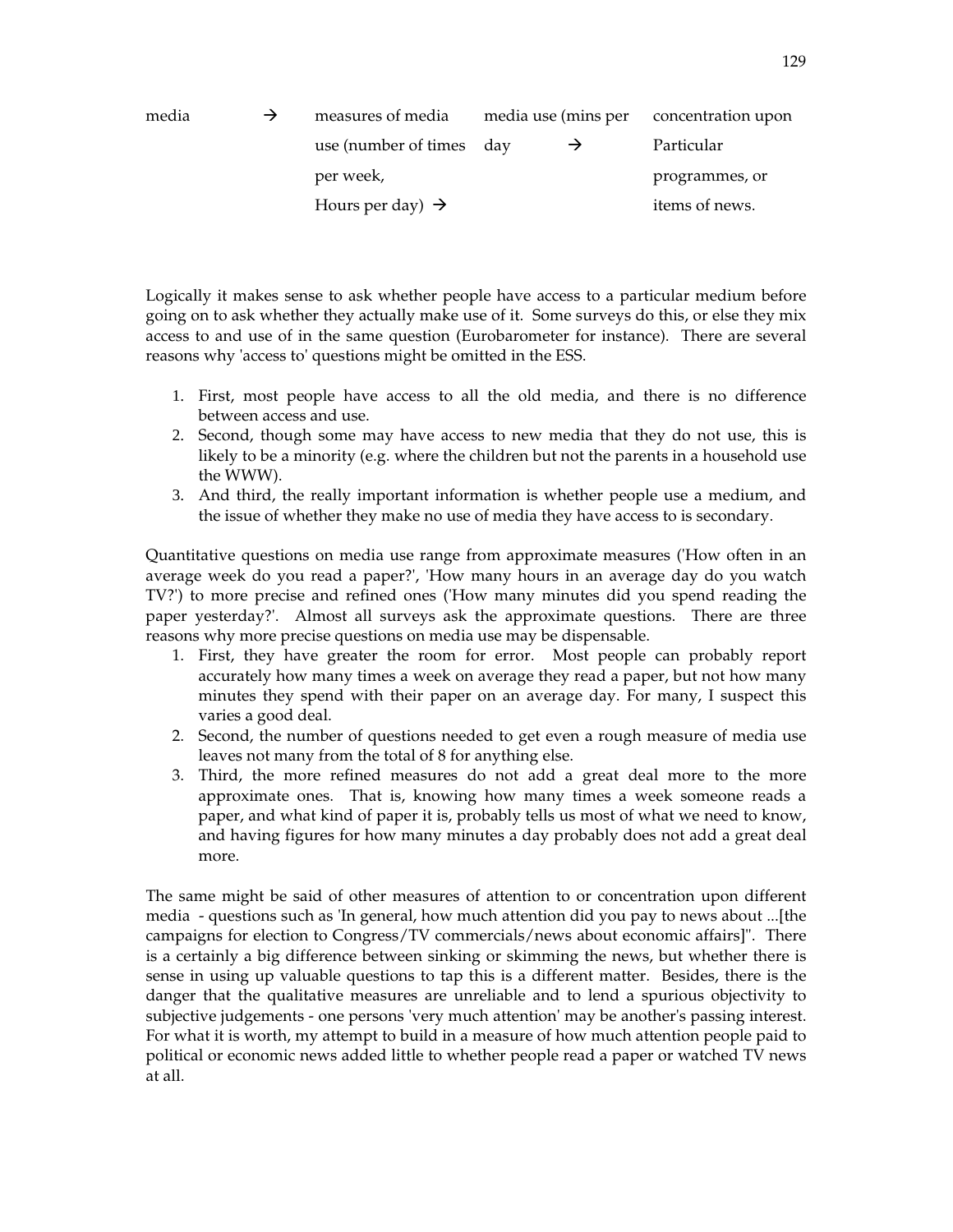I suggest therefore, a small number of questions designed to find out what media people use, and the frequency or amount of use in general terms. There are any number of detailed problems to resolve here: whether to include all newspapers (national, local, daily, weekly, morning evening, etc), whether to cover only week day TV viewing, or just evening weekday viewing, or to include the larger number of week-end TV viewing hours.

Having said all this, the next problem is that there is no suitable question or set of questions on the old media in any international survey that seems to fit, even approximately, the requirements of the ESS. Either questions are tied to political matters (watching TV news, reading papers), or they cover only (national or daily) newspapers and TV, or they use up most or all of the questions available doing nothing but measuring newspaper, TV, and radio use (Times Mirror). The same is true of many national surveys.

Two courses of action suggest themselves: one is direct but takes short cuts, and the other lays the foundations more carefully. The longer way round involves a set of five questions (each with follow-ups) dealing separately with the newspapers, television, and radio, then with cinema, video, books and magazines, and finishing with an EB question on the new electronic media, as follows:

#### **Ouestions**

*1. Do you normally read a newspaper?* 

*If 'Yes', what newspaper do you normally read? (list all major newspapers in each country, allow a space for local papers or weeklies)* 

*About how many days in the week do you read a newspaper?* 

*2. How many hours of television do you normally watch on an ordinary day or evening during the week, that is Monday to Friday?* 

*And how many times a week do you normally watch TV news?* 

*3. How many hours of radio do you normally listen to on an ordinary day or evening during the week, that is Monday to Friday?* 

*And how many times a week do you normally listen to radio news?* 

*4. How often do you normally Go to the cinema Watch a video Read a book Read a magazine* 

(Sources for questions 1-4 - adapted from British Social Attitudes.)

*5. Do you have access to, or do you use (SHOW CARD)*

 *A video recorder A fax A satellite dish to pick up TV programmes A decoder for pay-TV programmes, such as...*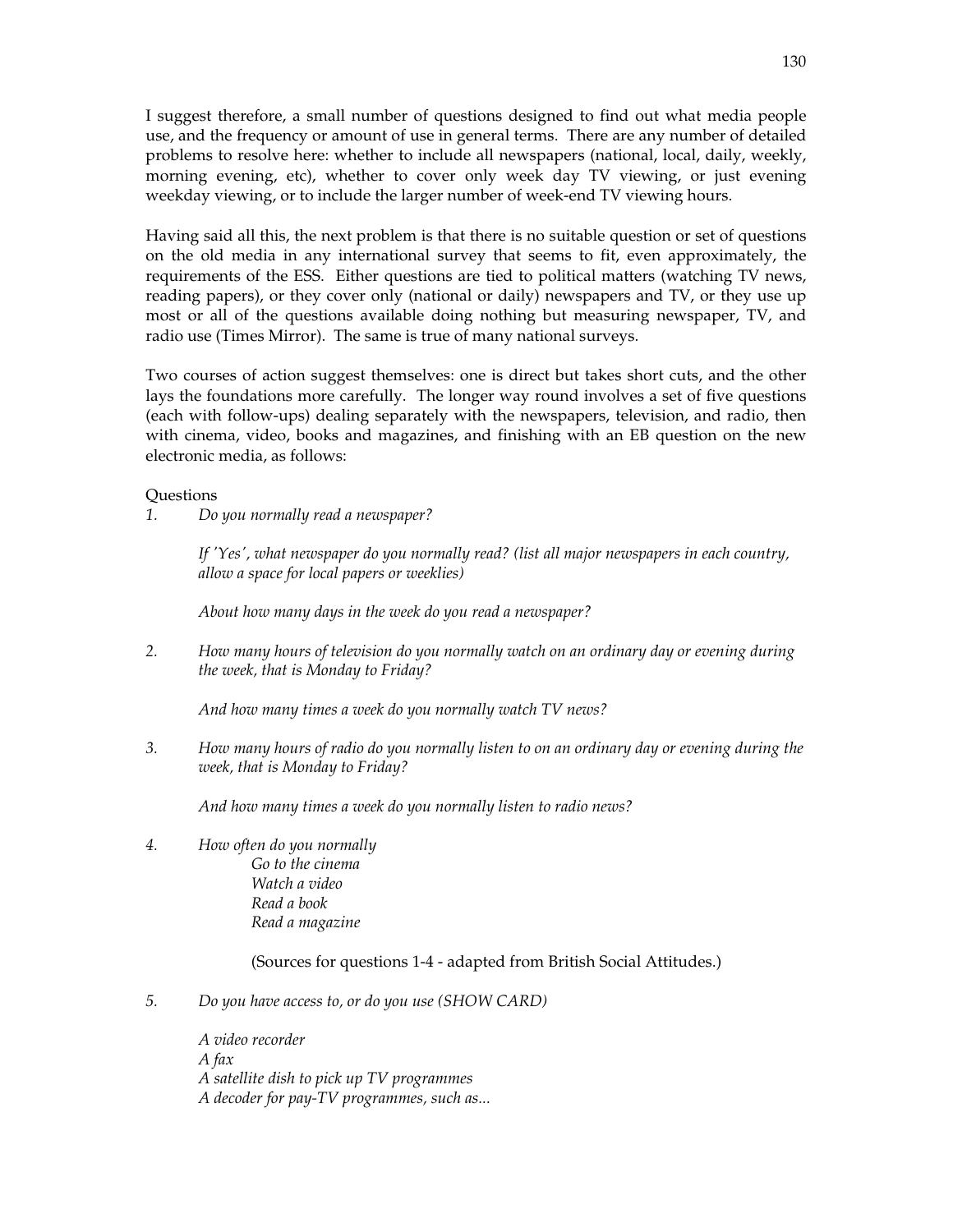*A television fitted with teletext A minitel or other videotext system working without a television set A computer A CD-ROM or CDI reader A modem The internet or the World Wide Web None of these (SPONTANEOUS) Don't know*

(Source: EB)

The second more direct approach is adapted from the Swedish Citizenship survey which saves time and questions by going straight to the heart of the matter and collects an awful lot of essential material with one multi-part question.

#### **Ouestion**

*Roughly how many minutes a day do you, on average, spend on the following activities:* 

- *A. Reading about politics and society in a morning broadsheet paper*
- *B. Reading about politics and society in an evening tabloid paper*
- *C. Listen to or watching the news on radio or TV*
- *D. Listening to or watching programmes about politics and society an radio or TV*
- *E. Using a computer*
- *F. Using the Internet*

This question can be easily adapted -

*'Roughly how many minutes, if any, did you spend yesterday [on Friday if the interview as on a Monday] on the following?* 

- *1. reading a newspaper*
- *2. watching the television*
- *3. watching TV news and current affairs programmes*
- *4. listening to the radio*
- *5. listening to radio news and current affairs programmes*
- 6. *reading a book or a magazine*

(the list could be extended, as required, to cover the new media)

Given the wide disparity between mass market tabloids and up-market broadsheets, a follow-up question should ask which paper the respondent reads, with a question drawn from the European Values Survey:

#### Question

*'Which newspaper or newspapers do you generally read?' (list all major weekly and Sunday newspapers for each country, include options for local and weekly papers).*  Source: European Values, 1992

As before the electronic media could be handled with the EB question:

#### **Ouestion**

*Do you have access to, or do you use (SHOW CARD)* 

 *A video recorder A fax*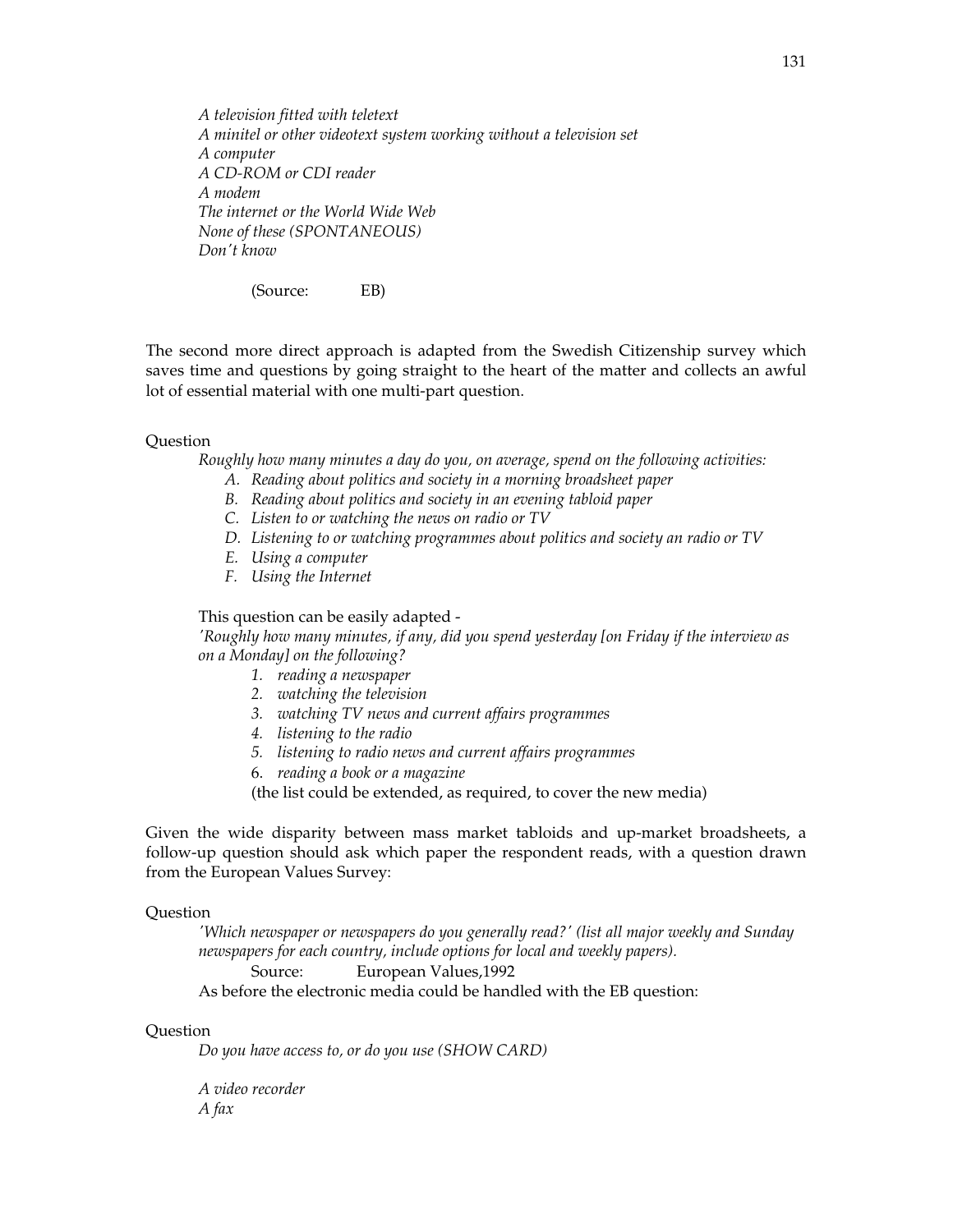*A satellite dish to pick up TV programmes A decoder for pay-TV programmes, such as... A television fitted with teletext A minitel or other videotext system working without a television set A computer A CD-ROM or CDI reader A modem The internet or the World Wide Web None of these (SPONTANEOUS) Don't know* Source: EB

#### The Purposes of Media Use

Most forms of the mass media may be used for a wide variety of different purposes. In fact few are like the cinema that have only one dominant purpose - entertainment. The rest certainly papers, TV, radio, and the web - cover almost every area of human activity - news and current affairs, sport, leisure, arts, education, information, science, business, entertainment, gossip about public figures, and so on. Having established whether and roughly how much people use different media, the next major task is to find out what they use it for. There is little point in knowing how much television people watch without knowing what they watch; little to be gained from knowing they read a paper without knowing what paper they read. This is the point of the follow up question about newspapers (Question 2 above). No less important, do people watch TV soap operas and game shows, or news and high minded educational programmes? Do they use the web for pornography (currently its main use) or do they use it for learning and information? Do they listen to country and western on the radio or to news, science, and arts programmes? Do they read *Hello!* Magazine or *The New York Review of Books*? In short, a comprehensive survey should reveal how much people use different media and what they use them for.

One whole school of thought - video-malaise or media malaise theory - attaches great importance either to the form of the media (TV versus the written word) or to the content of the media (entertainment versus news and information). It argues that the modern entertainment media, especially TV, is responsible for a wide variety of modern ills, including (to name just a few) illiteracy and poor educational attainment, the privatisation of society, social and political apathy, loss of community and national unity, fear of crime, loss of social and political trust, political alienation, loss of faith in government and democracy, and the decline of social capital. The only way to test these arguments is to collect information about what people use the media for.

However, very few surveys indeed ask this sort of question, a notable and mysterious omission. Quite a few ask how much or how often people watch the news on TV, or read about election campaigns in their paper, but this is because they are specialist surveys about political media and not general surveys about all media. Some of the most recent surveys on newest media ask what they are used for, or what people would like to use them for (MORI Polls), but they generally limit themselves to commercial uses - paying bills, buying and selling, banking, and so on.

One reason for the absence of questions on what the media are used for is that it is not easy to know how to frame them. Open-ended questions are the best, but also the most time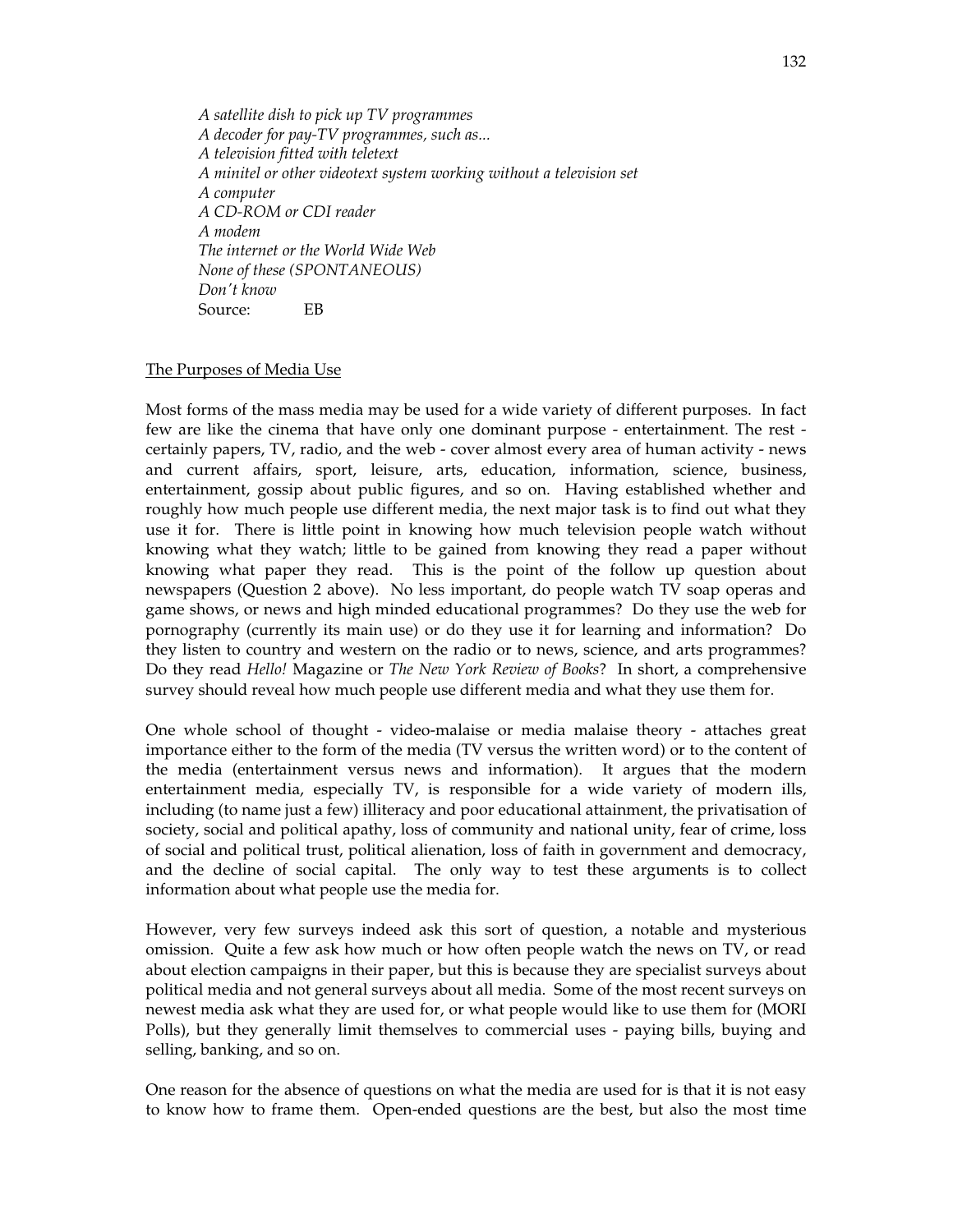consuming and expensive. A close-ended multiple-choice questions would have to create a list of the most important uses, such as: entertainment, business, politics and current affairs, hobbies, education, sport, arts, shopping. The list would have to be long enough to cover all the major uses to which the mass media are put, the categories would overlap quite a bit, and it would have to aske about every form of mass media that respondents used. All of this poses problems, and there is no guidance in the existing surveys.

Perhaps one observation that might simplify matters a little is that the list of different uses could exclude commercial uses, for the simple reason that they should be, and actually are, covered by commercial polling agencies. For example, MORI surveys on The New Media and IT Research ask whether people use, or would like to use, the new media for shopping, banking, paying bills, and voting). There is no reason why a basic research survey such as the ESS should use valuable resources on questions best left to commercial interests.

In sum, it seems to me that a question on what the media are used for is important, perhaps essential, but there is nothing I can find in the literature to act as a guide, so it would have to be made up from scratch. If ESS dos not want to do this, it will have to pass over the matter. If it thinks it is important enough to merit one of the eight questions, then it will have to frame a question with a grid something like the following.

#### **Question**

*When you think of the time you spend with your newspaper, TV, radio, and magazines, what are the main sorts of things you use them for (chose as many things as you want for each)* 

|                       | TV | Radio | News- | Magazi | <b>WWW</b> | Teletext | $CD-$      | Other |
|-----------------------|----|-------|-------|--------|------------|----------|------------|-------|
|                       |    |       | paper | nes    |            | Minitel  | <b>ROM</b> |       |
| Entertainment         |    |       |       |        |            |          |            |       |
| <b>Business</b>       |    |       |       |        |            |          |            |       |
| Politics              |    |       |       |        |            |          |            |       |
| Hobbies               |    |       |       |        |            |          |            |       |
| Education             |    |       |       |        |            |          |            |       |
| Sport                 |    |       |       |        |            |          |            |       |
| Arts                  |    |       |       |        |            |          |            |       |
| Shopping<br>/holidays |    |       |       |        |            |          |            |       |
|                       |    |       |       |        |            |          |            |       |

#### The Mass Media as a Source of Information

A third set of questions in the surveys ask about what sources people turn to for information, usually of a specific nature. Questions about media use (the one suggested immediately above) start from the media and ask what people use them for. Questions about the media as a sources of information turn the question around, starting from a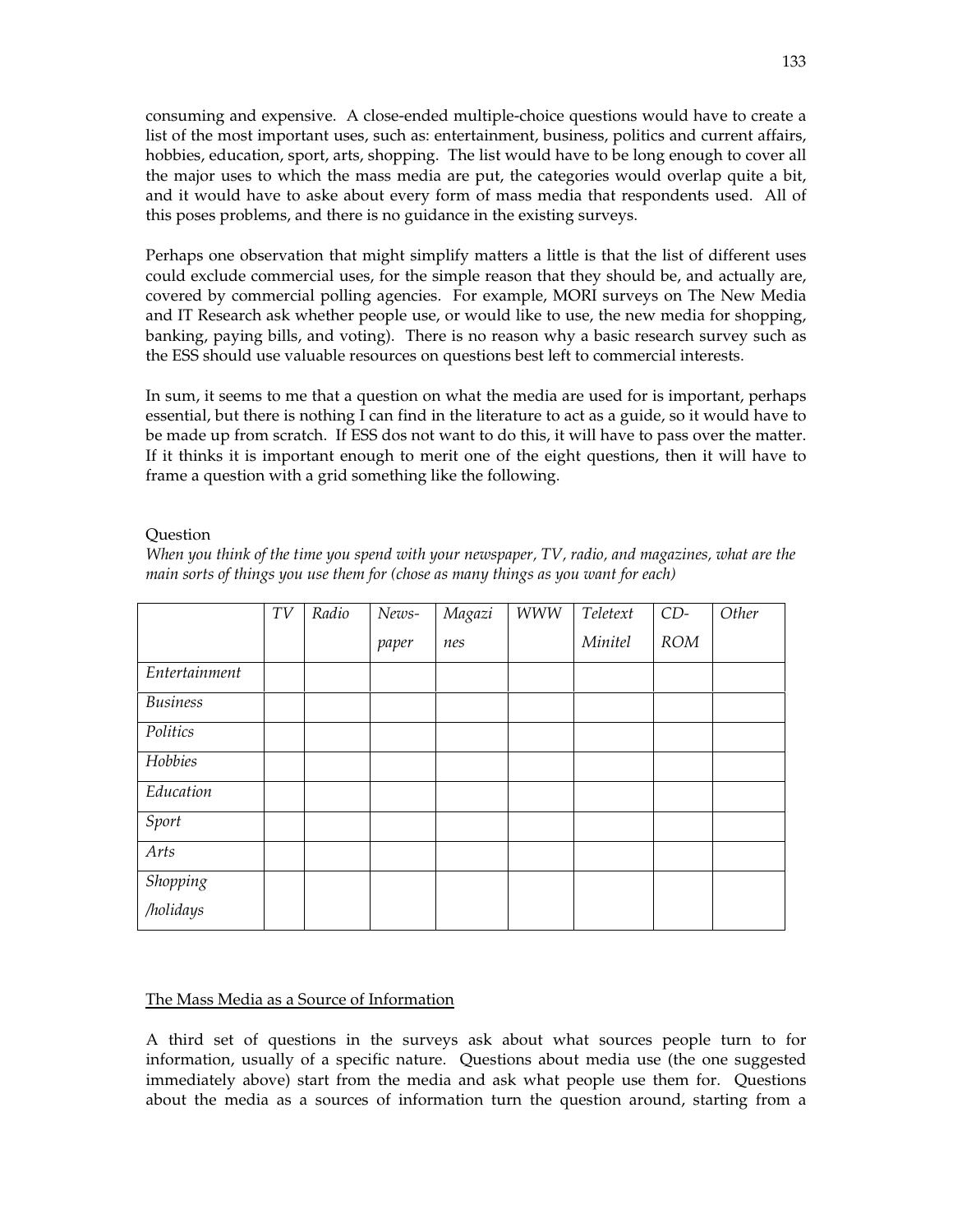particular topic, and asking people where they would go for information about it. Many questions of this kind have been asked in the Eurobarometer and they are invariably attached to the specific matter of where people get their information about the EU, or about particular matters of interest to the EU such as environmental issues, European elections, or various EU institutions.

Questions about the mass media as a source of information must, of course, relate to specific matters, and are generally asked in surveys on particular topics. A general questions such as 'In general which media are the most useful source of information?' will inevitably provoke the reply 'It all depends on what sort of information about what sort of matter'. It would seem sensible, therefore, that the ESS should avoid this sort of general question. It might, however, consider asking a specific question about sources of political news and information. Although ESS is a general social survey, not a political one, it is of general importance for democracy to know where citizens get most of their political news and current affairs information. Therefore a useful question would be

#### Question

*In general, which do you rely on most for news about politics and current events [affairs]: television, newspapers, magazines, or radio* 

Source: USA, NES, Continuity Guide, 1953-93.

Analysis of the survey results can then link responses to this question back to the particular newspapers people read, and to whether TV and radio news in their country is restrained by public service laws about political fairness and impartiality, or whether it is an unconstrained free market system.

#### Trust, Confidence in the Media

A fourth major aspect of the mass media concerns how much trust or confidence they engender in the population. The matter of trust, confidence, or fairness is of interest to a general social survey because the more confidence or trust people place in a particular medium the more likely they are to use it in general, and to turn to it for information about particular matters, and because democracy requires that citizens feel adequately supplied with accurate and reliable information. Various key words are used in this context - trust, confidence, truth, satisfaction or dissatisfaction, bias, reliability - and sometimes they are used in combination. Trust is often a word reserved for inter-personal relations, and confidence for feelings about institutions, although in terms of questionnaire wording for a mass survey the distinction is irrelevant because it will not be understood by the great majority of people. The survey should use whatever word is best understood by the population and most closely conveys the idea of what medium is most likely to be believed. In most West European countries, but not all, television and radio are the most trusted sources of information with newspapers in a clear third place. This may be because newspapers are more likely to be partisan whereas TV and radio, especially in countries with a tradition of public service broadcasting, are more likely to be impartial. It would be interesting to see if there are any differences between the commercial and public service broadcasting in this respect.

There is a good choice of questions on trust/confidence/bias/reliability. The question can either be built into a more general one on trust and confidence in a wide range of institutions, such as World Values does. The advantages of this is that it enables trust in the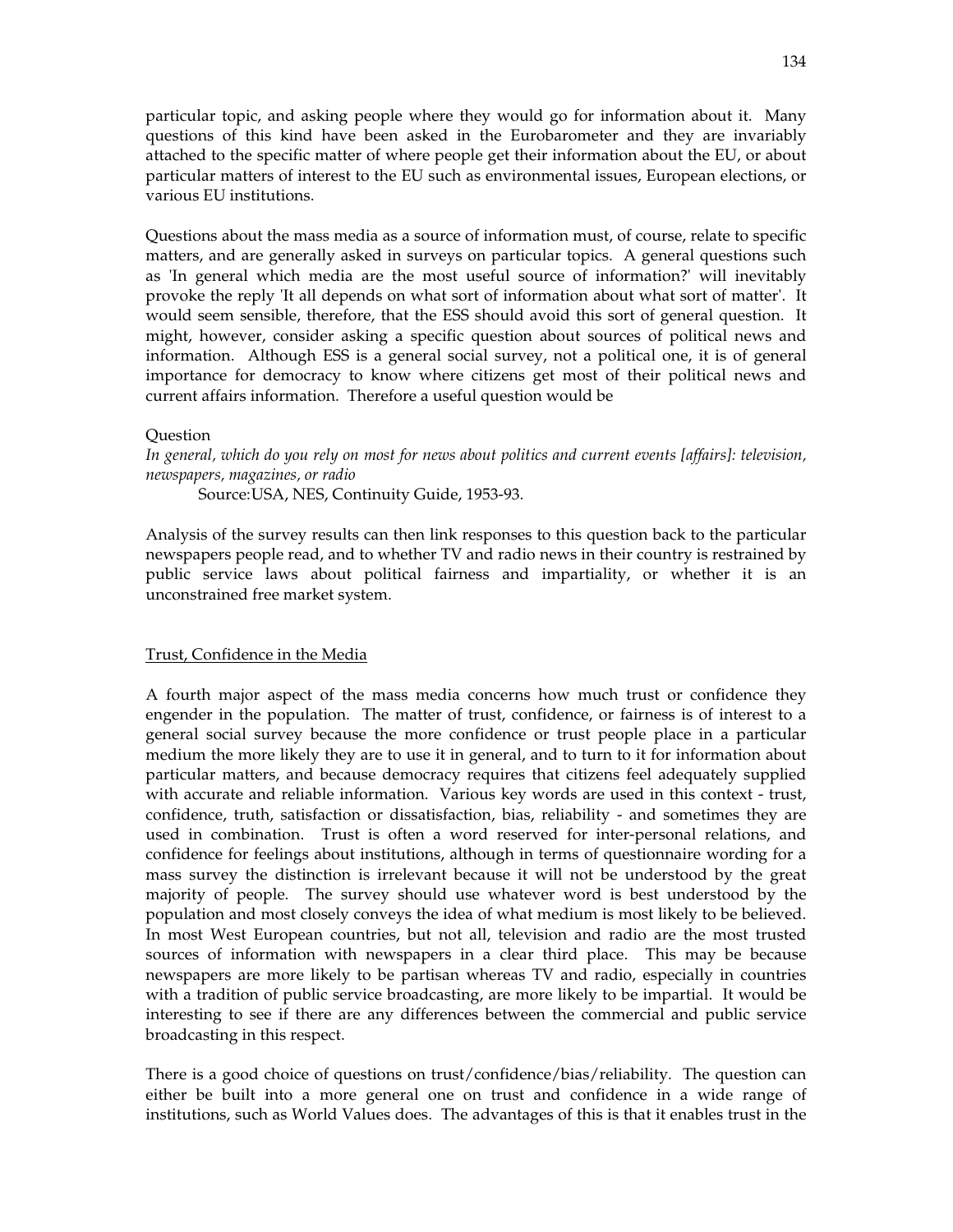media to be compared directly with trust in other institutions, and because including the media in a general trust/confidence question enables the survey to kill many birds with one stone. :

#### **Question**

*Please look at this card, and tell for each item listed, how much confidence you have in them, is it a great deal, quite a lot, not very much, not very much at all? The Press (included in a list of major institutions)* 

Source: World Values

However, if the trust/confidence question in the media is included in a longer list of institutions, then it is important from the mass media point of view to ask about newspapers, television, and radio separately.

#### Question

*I would like to ask you a question about how much trust you have in certain institutions. For each of the following institutions please tell me whether you tend to trust it or tend not to trust it?* 

 *The Press, Radio Television.* 

Source EB 1996-98*.*

Another good alternative presents a real-world conflict between the believability of different media.:

#### **Question**

*Suppose you saw or heard conflicting or different reports of the same story on radio, television and in the [paper respondent reads] . Which of the three versions do you think you would be most likely to believe?* 

 *Source: British Election Study 1984.*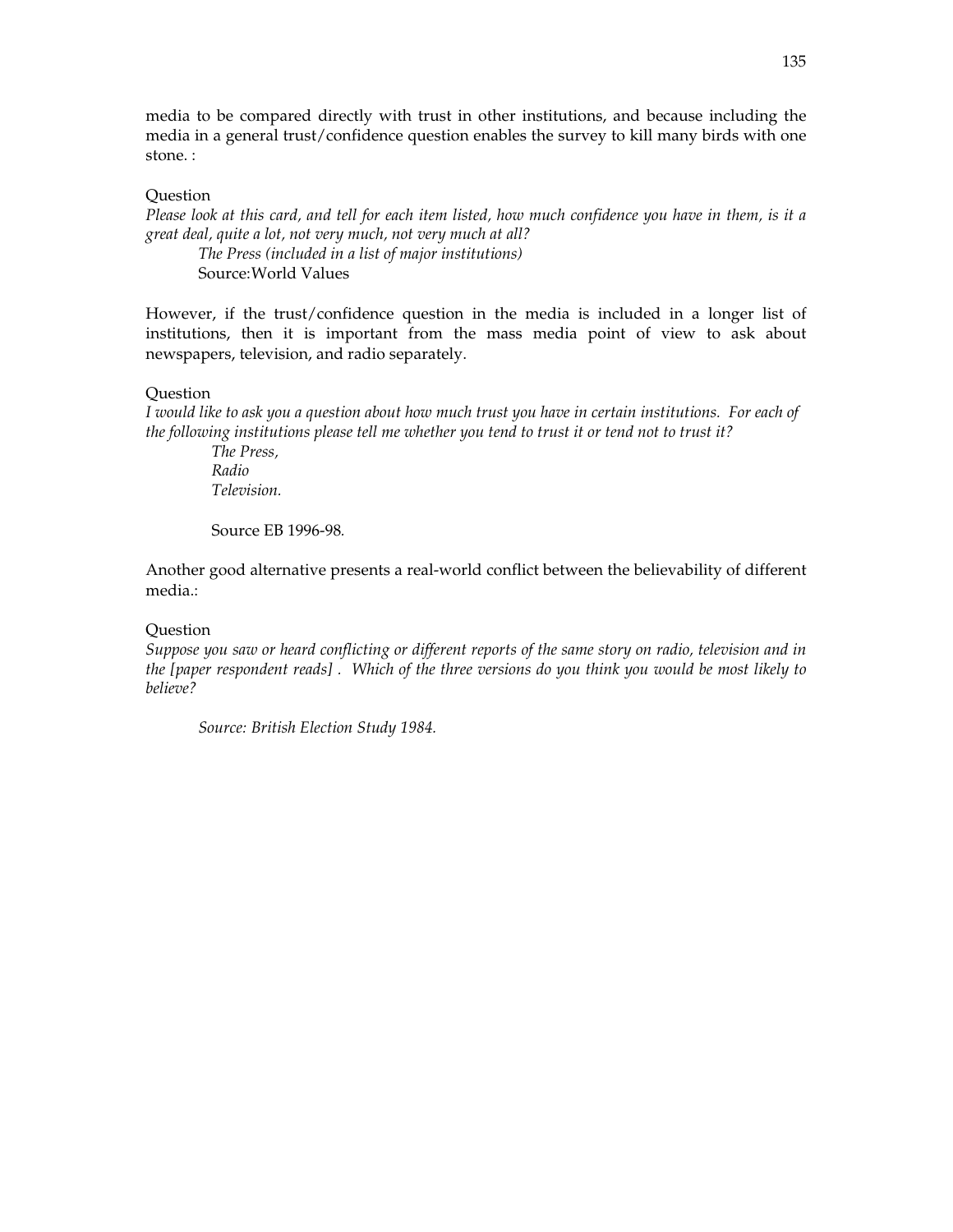#### **Sample Questionnaire 1**

1. Do you normally read a newspaper?

If 'Yes', what newspaper do you normally read? (list all major newspapers in each country, allow a space for local papers or weeklies)

About how many days in the week do you read a newspaper?

2. How many hours of television do you normally watch on an ordinary day or evening during the week, that is Monday to Friday?

And how many times a week do you normally watch TV news?

3. How many hours of radio do you normally listen to on an ordinary day or evening during the week, that is Monday to Friday?

And how many times a week do you normally listen to radio news?

Sources for questions 1-4 - adapted from British Social Attitudes.

4. How often do you normally

Go to the cinema Watch a video Read a book Read a magazine

Source: adapted from BSA

5. Do you have access to, or do you use (SHOW CARD)

 A video recorder A fax A satellite dish to pick up TV programmes A decoder for pay-TV programmes, such as... A television fitted with teletext A minitel or other videotext system working without a television set A computer A CD-ROM or CDI reader A modem The internet or the World Wide Web None of these (SPONTANEOUS) Don't know

Source: EB

6. When you think of the time you spend with your newspaper, TV, radio, and magazines, etc what are the main sorts of things you use them for (chose as many things as you want for each)?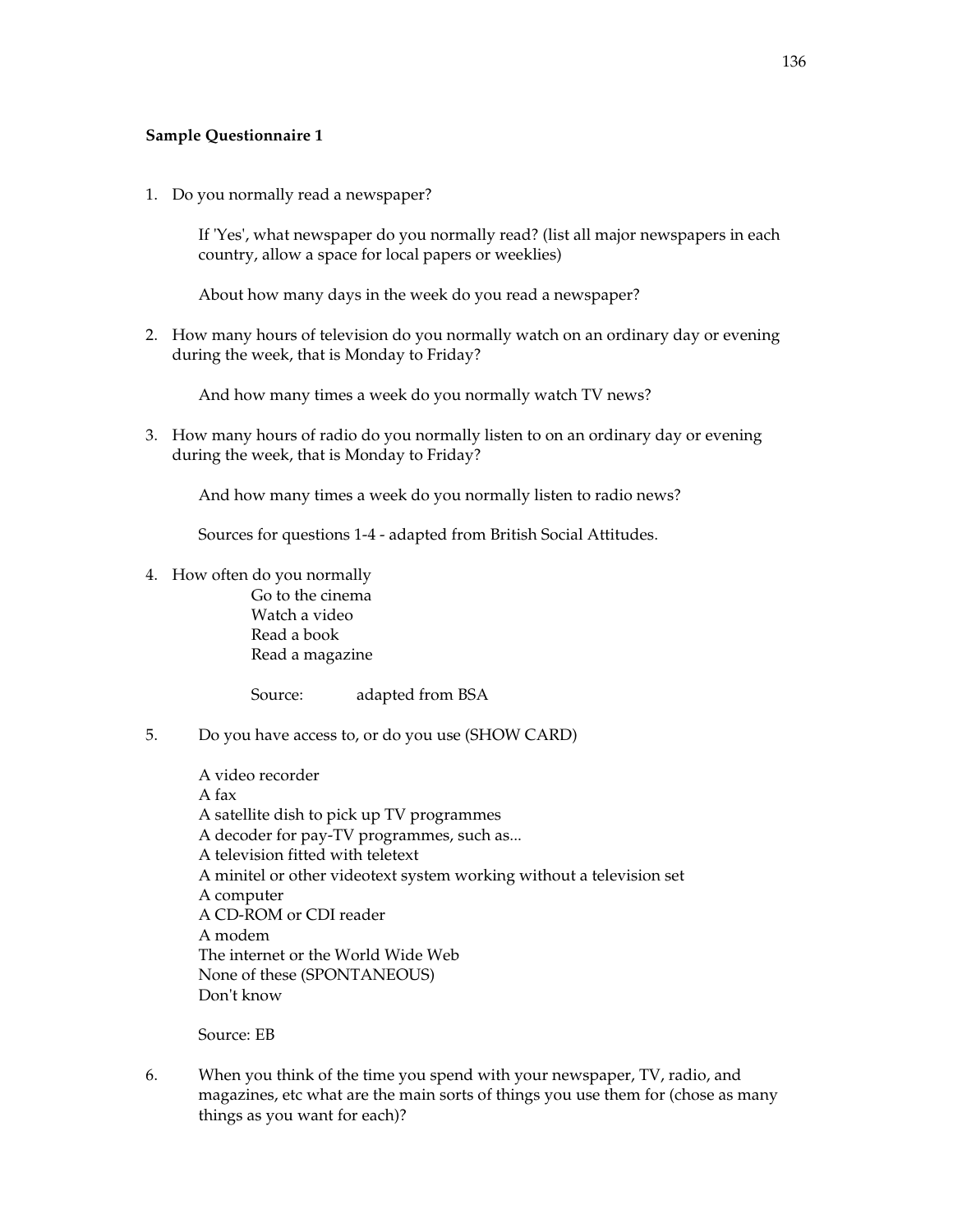|                 | TV | Radio | News-<br>paper | Magaz-<br>ines | <b>WWW</b> | Teletext | Other |
|-----------------|----|-------|----------------|----------------|------------|----------|-------|
| Entertainment   |    |       |                |                |            |          |       |
| <b>Business</b> |    |       |                |                |            |          |       |
| Politics        |    |       |                |                |            |          |       |
| Hobbies         |    |       |                |                |            |          |       |
| Education       |    |       |                |                |            |          |       |
| Sport           |    |       |                |                |            |          |       |
| Arts            |    |       |                |                |            |          |       |
| Shopping        |    |       |                |                |            |          |       |
| /holiday        |    |       |                |                |            |          |       |
| information     |    |       |                |                |            |          |       |

New question

7. In general, which do you rely on most for news about politics and current events [affairs]: television, newspapers, magazines, or radio

Source: USA NES, Continuity Guide, 1953-93.

8. Suppose you saw or heard conflicting or different reports of the same story on radio, television and in the [paper respondent reads]. Which of the three versions do you think you would be most likely to believe?

Source: British Election Study 1984.

Or Please look at this card, and tell for each item listed, how much confidence you have in them, is it a great deal, quite a lot, not very much, not very much at all?

The Press (included in a list of major institutions - parliament, education, courts, church, business, trade unions, etc etc)

Source: World Values

 Adapt to The Newspaper you read TV Radio Included in a list of other institutions

#### **Sample Questionnaire 2**

- 1. 'Roughly how many minutes, if any, did you spend yesterday [on Friday if the interview as on a Monday] on the following?
	- 1. reading a newspaper
	- 2. watching the television
	- 3. watching TV news and current affairs programmes
	- 4. listening to the radio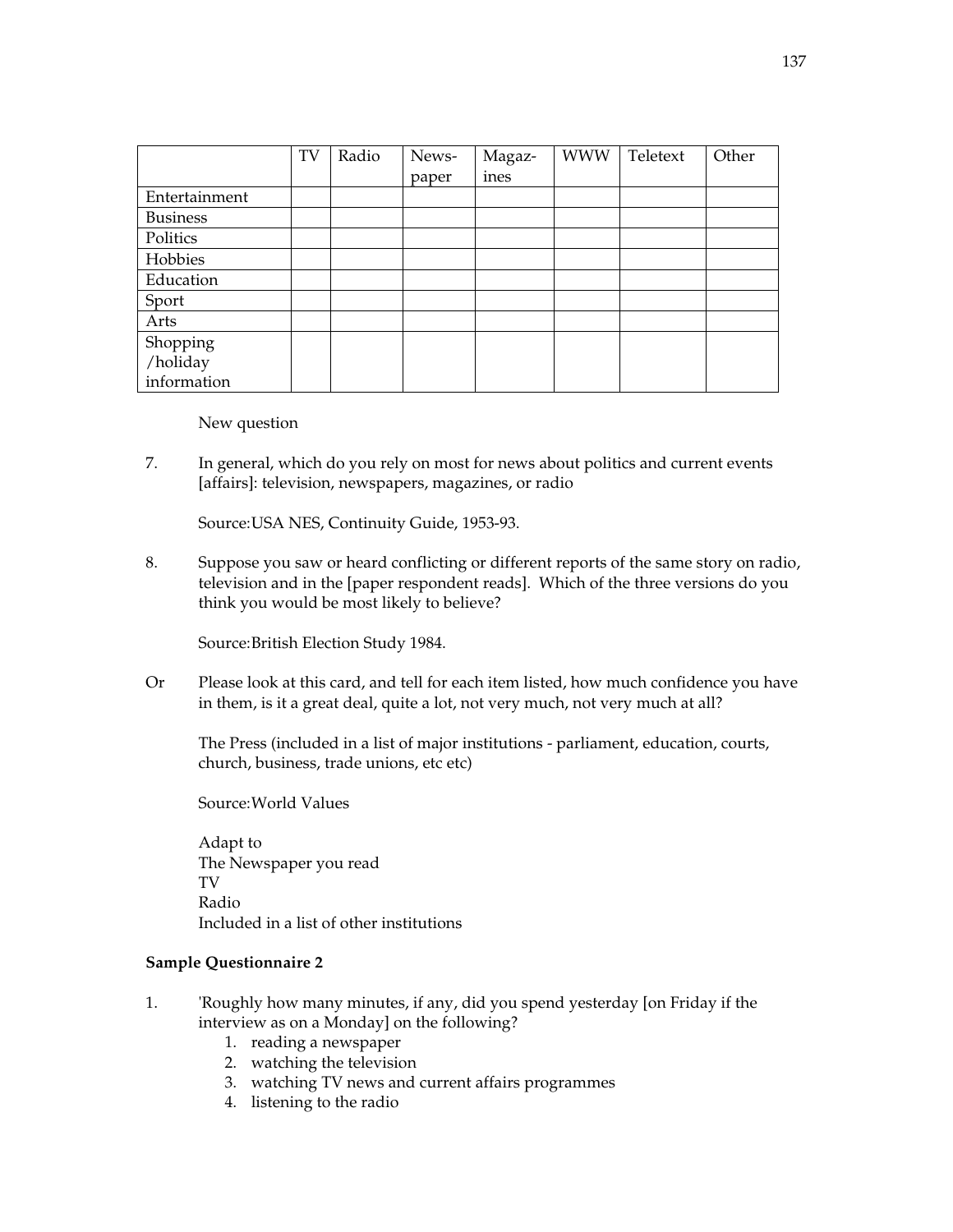- 5. listening to radio news and current affairs programmes
- 6. reading a book or a magazine (the list could be extended as required to cover the new media)

Source: Swedish Citizenship Survey

2. 'Which newspaper or newspapers do you generally read?' (list all major weekly and Sunday newspapers for each country, include options for local and weekly papers).

Source: European Values

3. Do you have access to, or do you use (SHOW CARD)

 A video recorder A fax A satellite dish to pick up TV programmes A decoder for pay-TV programmes, such as... A television fitted with teletext A minitel or other videotext system working without a television set A computer A CD-ROM or CDI reader A modem The internet or the World Wide Web None of these (SPONTANEOUS) Don't know

Source: EB

4. When you think of the time you spend with your newspaper, TV, radio, and magazines, etc what are the main sorts of things you use them for (chose as many things as you want for each)

|                 | TV | Radio | News- | Magaz- | <b>WWW</b> | Teletext | Other |
|-----------------|----|-------|-------|--------|------------|----------|-------|
|                 |    |       | paper | ines   |            |          |       |
| Entertainment   |    |       |       |        |            |          |       |
| <b>Business</b> |    |       |       |        |            |          |       |
| Politics        |    |       |       |        |            |          |       |
| Hobbies         |    |       |       |        |            |          |       |
| Education       |    |       |       |        |            |          |       |
| Sport           |    |       |       |        |            |          |       |
| Arts            |    |       |       |        |            |          |       |
| Shopping        |    |       |       |        |            |          |       |
| /holidays       |    |       |       |        |            |          |       |

New question

5. In general, which do you rely on most for news about politics and current events [affairs]: television, newspapers, magazines, or radio

Source: USA NES, Continuity Guide, 1953-93.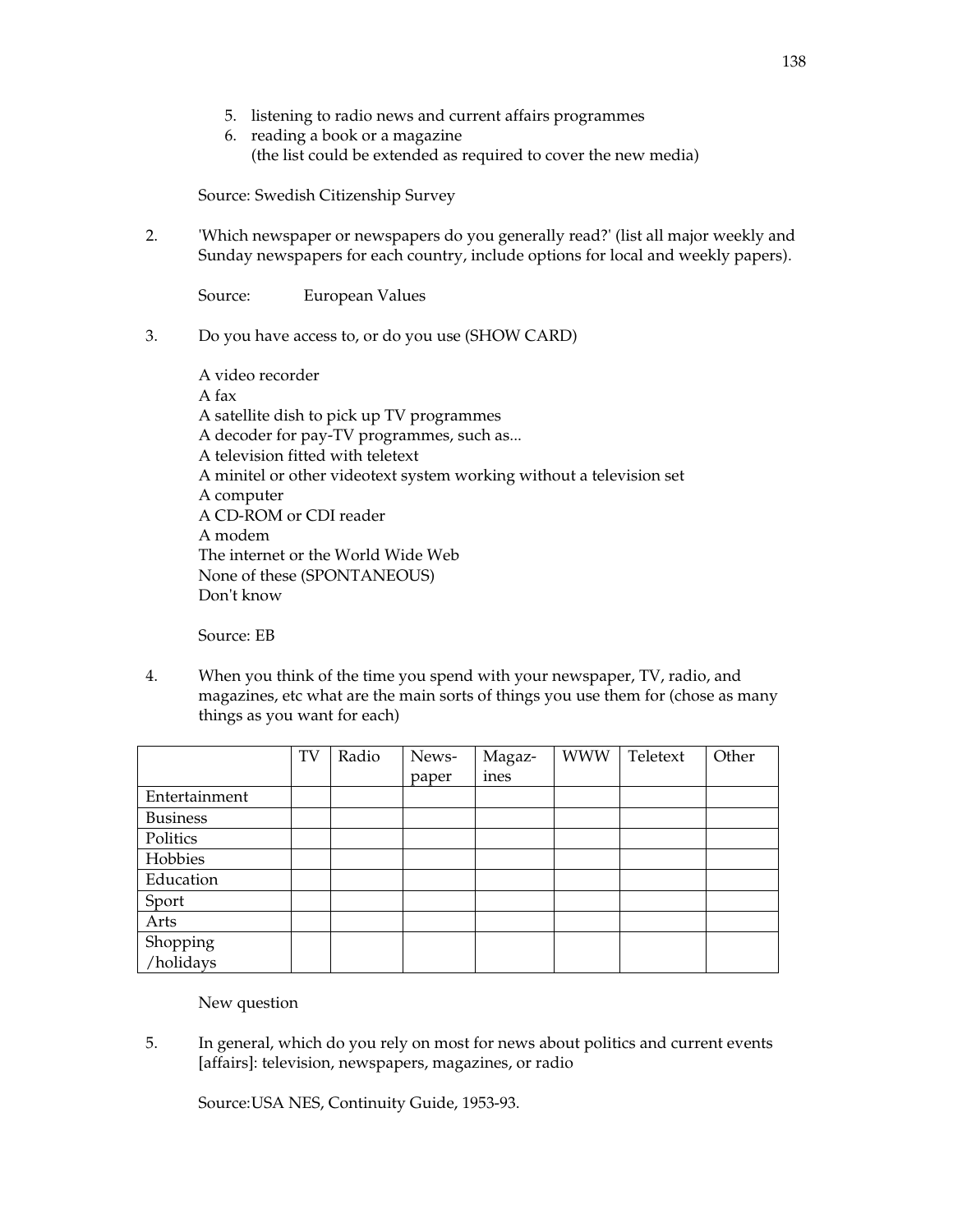6. Suppose you saw or heard conflicting or different reports of the same story on radio, television and in the [paper respondent reads] . Which of the three versions do you think you would be most likely to believe?

Source: British Election Study 1984.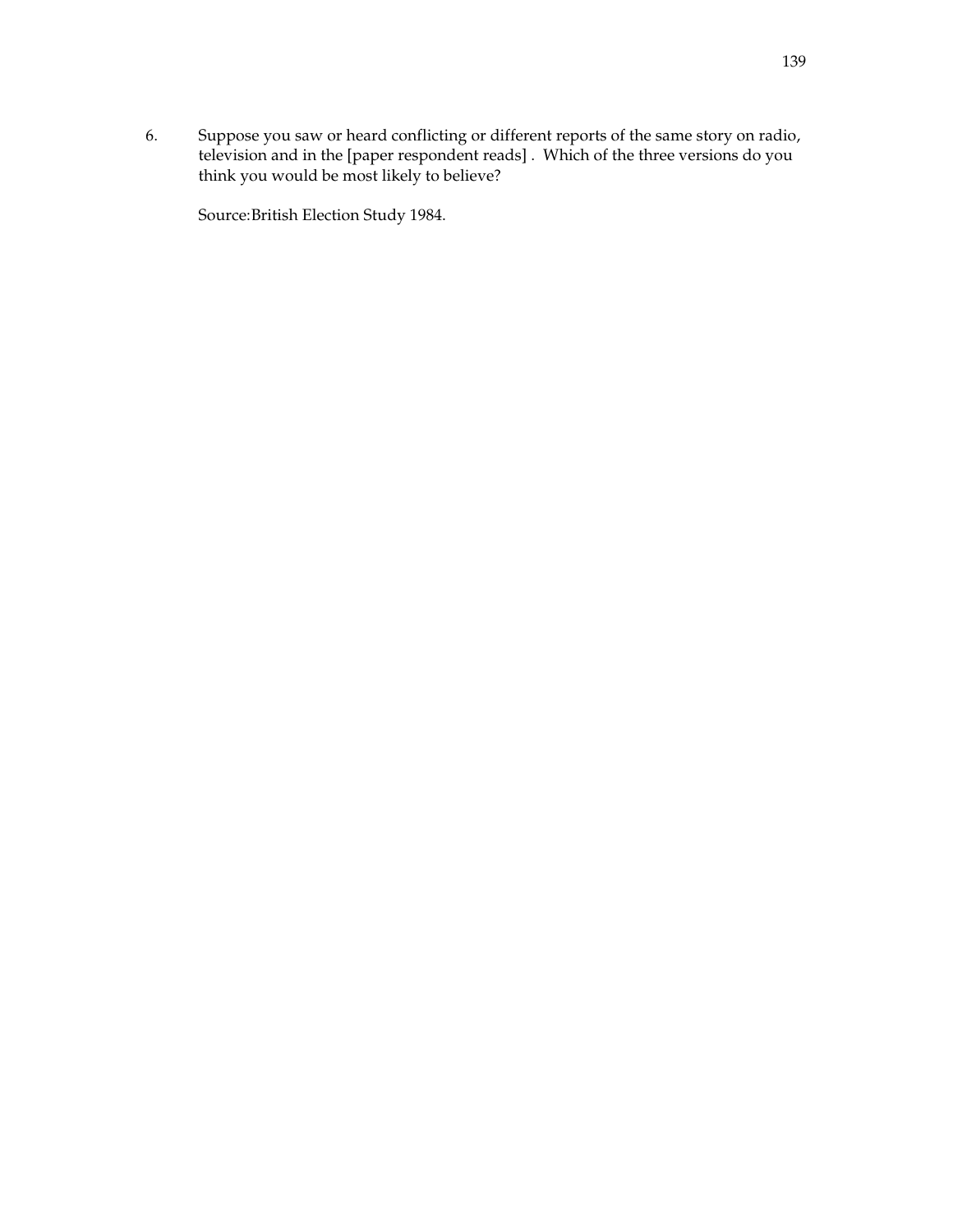#### *4.1.1 Media questions in existing surveys*

#### **International surveys**

#### Amount of media use

How often did you watch any television programmes or television news about the European election campaign during the two or three weeks before the election? Every day/almost every day/from time to time/not at all.

Source: Eurobarometer (henceforth EB), Summer 1989

About how often these days do you…

Look at news or current affairs programmes on TV? Read about political news in the daily newspaper? Listen to news or current affairs on the radio?

- 1. every day
- 2. several times a week
- 3. once or twice a week
- 4. less often
- 5. never
- 6. DK, NA

Source: EBs

Which national daily newspaper do you read on a regular basis, that is at least four issues out of every six)?

 *(Please code all those that apply below)* 

1 The Daily Telegraph 1 The Times 1 The Guardian 1 The independent 1 The Financial Times 1 The Daily Mail 1 The Daily Express 1 Today 1 The Sun 1 The Mirror 1 The Daily Star 1 Other 1 None

Thinking now of the typical week when you watch TV. On about how many days do you watch? It doesn't matter where.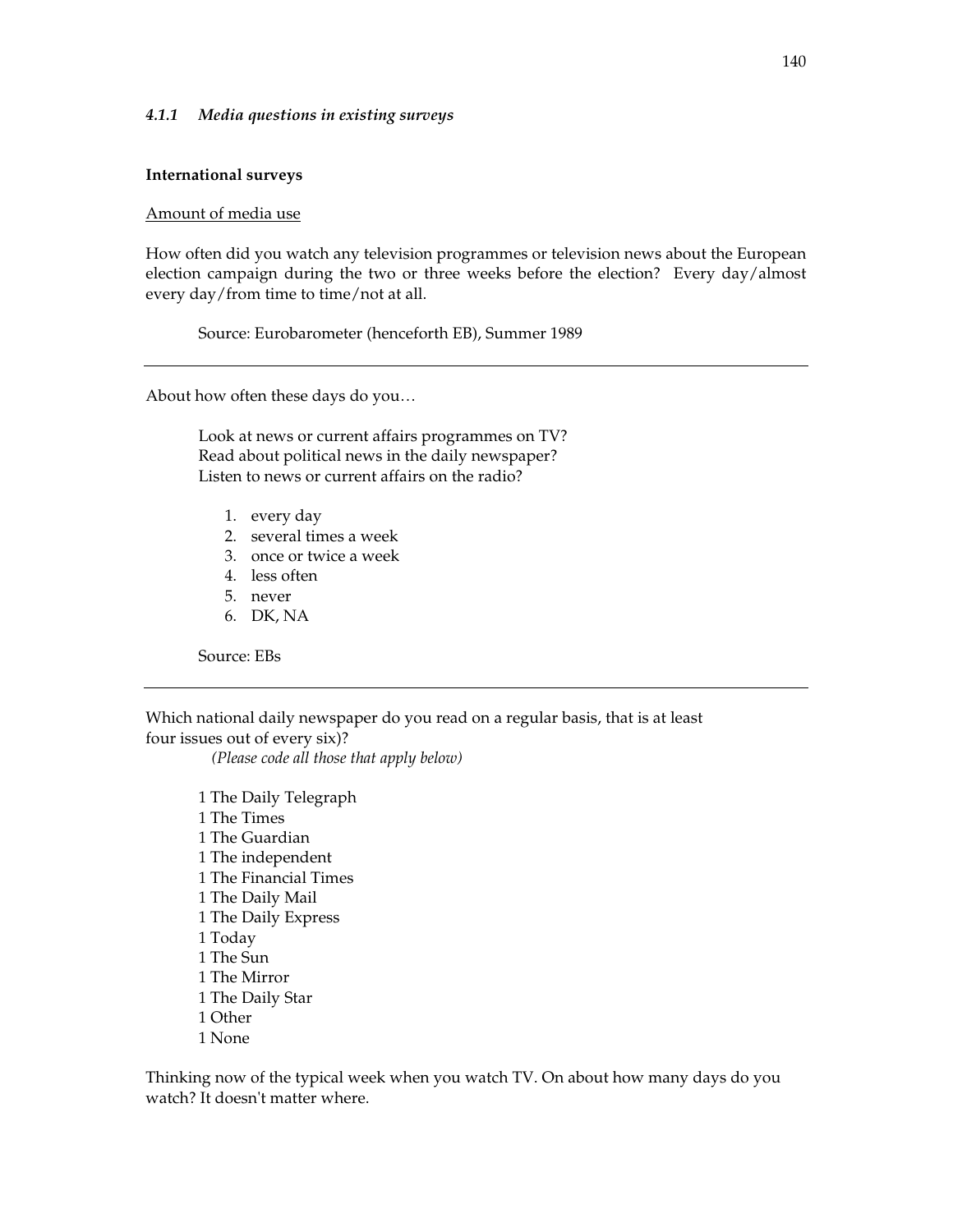*(Code One)* 

One Two Three Four Five Six Seven None Don't know

(All who ever watch TV)

And thinking of the typical day in a week when you do watch TV. For about how many hours do you watch? It doesn't matter where. *(Code One)*

 One hour or less Over 1 hour and up to 2 Over 2 hours and up to 3 Over 3 hours and up to 4 Over 4 hours and up to 5 Over 5 hours and up to 6 Over 6 hours and up to 7 Over 7 hours Don't know

Source: European Values Systems Study Group (EVSSG)1992

About how often do you watch the news on television? About how often do you read the news in daily papers? About how often do you listen to the news on the radio?

Source: - EB 43 (1996-98)

Do you regularly read a daily newspaper? That is, at least four out of every six issues? Yes/No

Could you estimate how many hours you spend on an average weekday, that is from Monday to Friday, watching the TV? Is it: *(read out)*

> less than an hour between 1 - 2 hours between 2 - 3 hours between 3 - 4 hours more than 4 hours never watch TV

Source: Times Mirror Surveys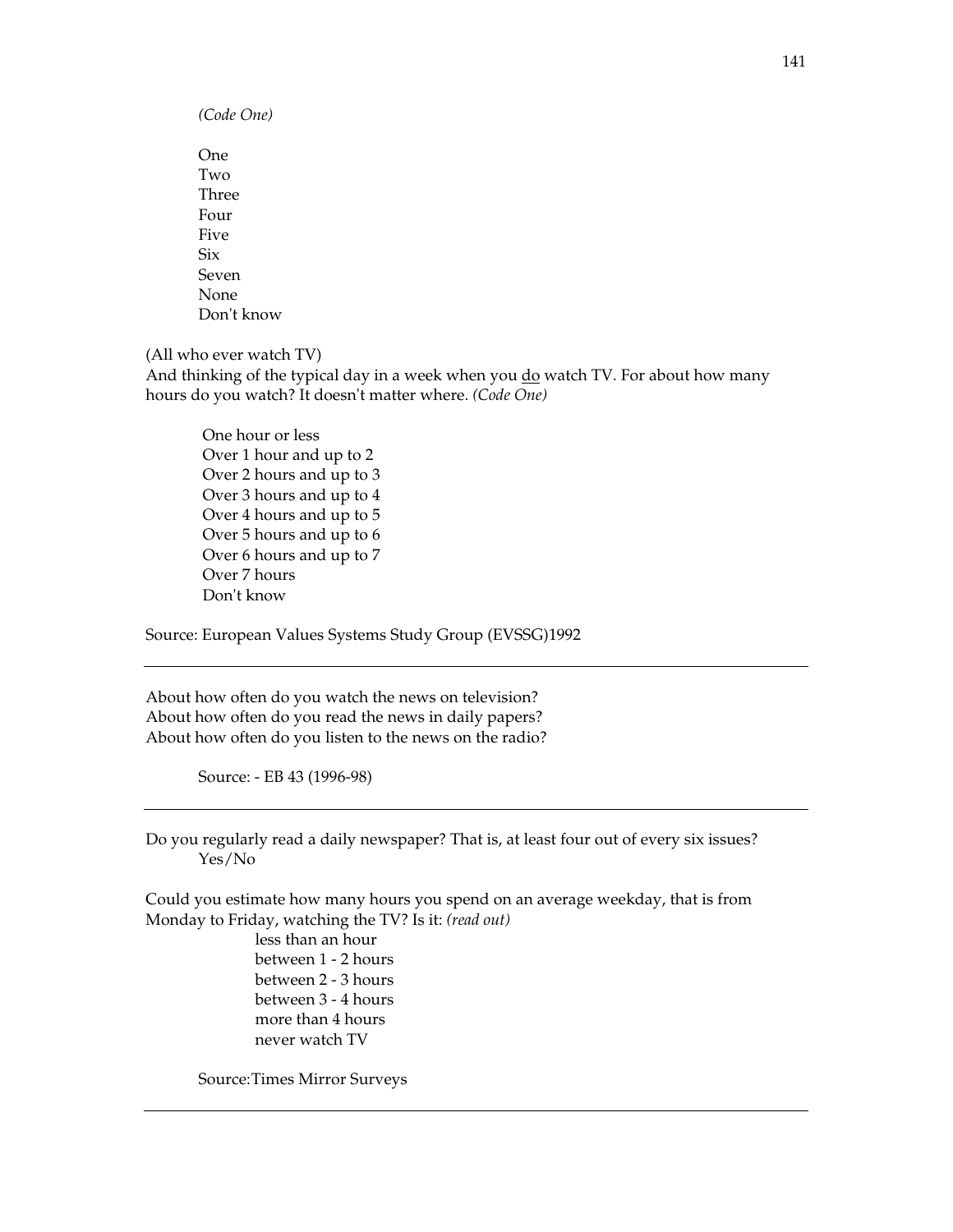Which of the following things have you done in the last week? [Show card. Multiple answers possible]

Watched TV/Video Gone to the cinema/ theatre/ concert Read a newspaper/magazine Read a book (plus a dozen activities including gardening, shopping, voluntary work, church, etc]

Source: EB, 1993-4.

What about newspapers (radio or television, magazines)? Do you follow (listen to, read about) public affairs in newspapers (radio or television, magazines) nearly every day, about once a week, from time to time, or never?

in newspapers at least weekly on radio or television at least weekly in magazine (ever)

Source: Almond and Verba. *The Civic Culture,*1963: p.56.

Do you happen to read any daily newspapers or newspaper regularly, or not?

(in Britain the question asked was) Which daily national newspaper do you read on a regular basis, that is at least four issues out of every six?

Do you happen to watch any TV news programmes regularly or not?

Did you get a chance to read a daily newspaper yesterday (weekday before the interview. Friday if interview on Monday)?

Did you watch the news or news program on television (weekday before the interview)?

About how much time did you spend reading a daily newspaper (the weekday before the interview) (Less than 5 mins; 5-10, 10-15, 15-20, 20-30, 30 - 60 mins, more than an hour).

About how much time did you spend watching a news or news program on television on (weekday before interview) (Less than 5 mins; 5-10, 10-15, 15-20, 20-30, 30 - 60 mins, more than an hour).

Source: Times Mirror Survey, 1994

Do you have access to, or do you use (SHOW CARD)

 A video recorder A fax A satellite dish to pick up TV programmes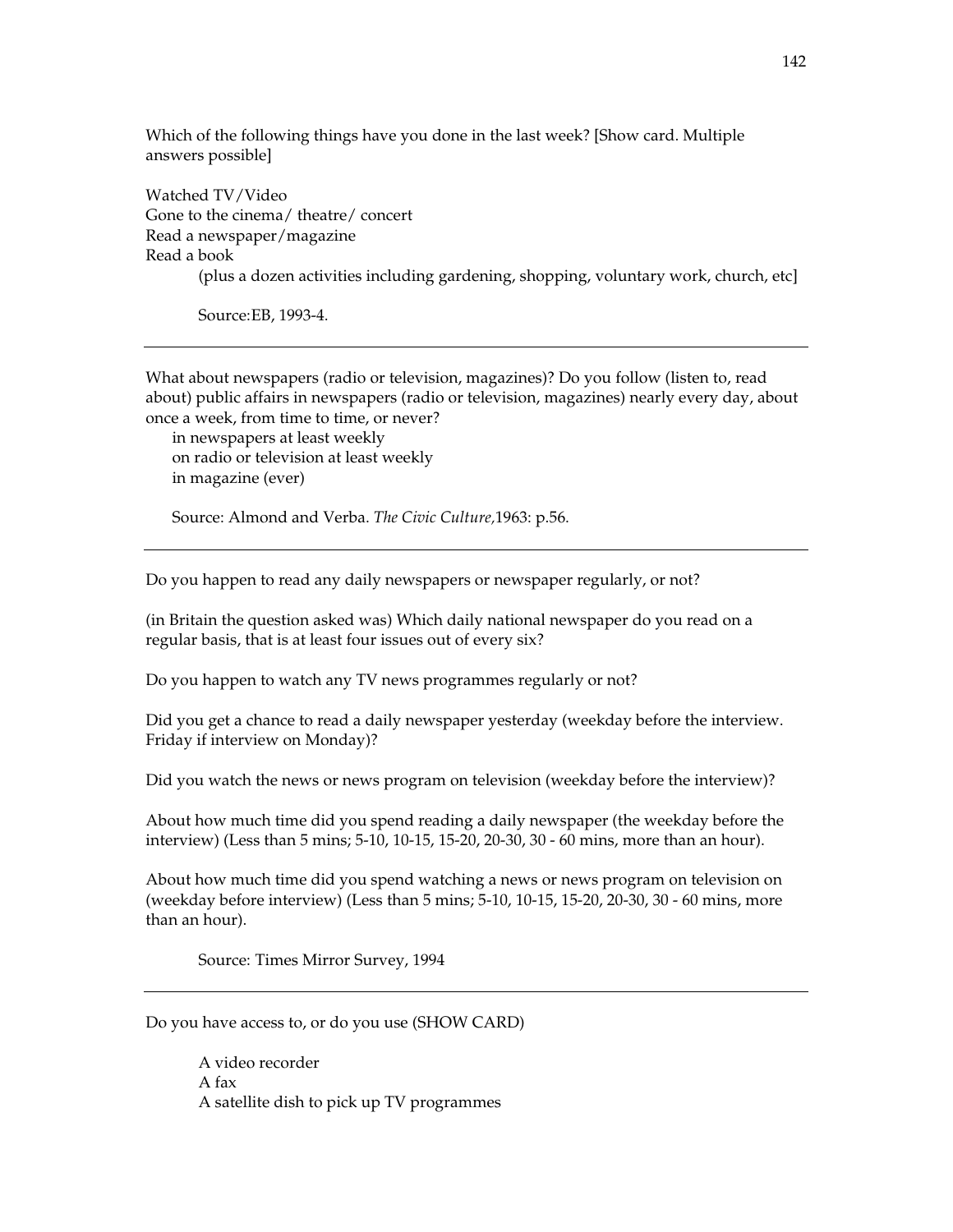A decoder for pay-TV programmes, such as... A television fitted with teletext A minitel or other videotext system working without a television set A computer A CD-ROM or CDI reader A modem The internet or the World Wide Web None of these (SPONTANEOUS) Don't know

Source; Eurobarometer 1996-9

#### The Purpose of Media Use

If the services were available, would you be interested in carrying out the following tasks through your television or PC?

- Voting
- Paying bills
- Buying lottery tickets
- Banking
- Buying shares
- Non-grocery shopping
- Grocery shopping

Have you bought online?

#### Which of the following have you bought online?

Computers Books Flights/Hotels CD/Video Cinema Specialist Retail Clothes **Other** 

Source: MORI Polls

#### Sources of Information

How have you been getting most of your news about national and international issues...from TV, from newspapers, from radio, or from magazines?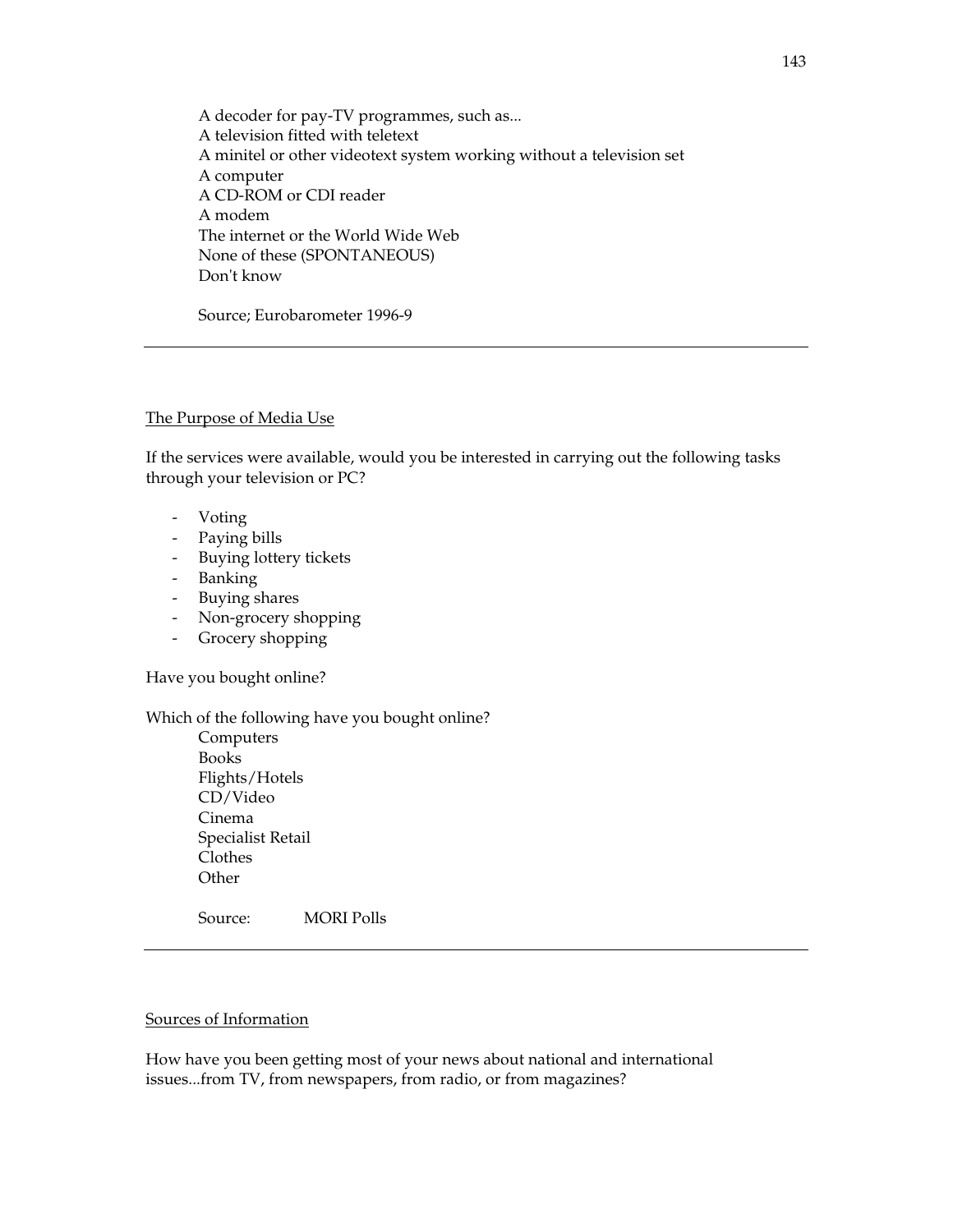Source: Times Mirror Survey 1994.

When you are looking for more information about the European Union, its policies, its institutions, where do you look first?

> Newspapers TV Radio Magazines **Discussions** Public library Books All other sources mentioned Not interested in more information Do not know where to look

Source EB, 1995

If you are looking for information about the European Union, its policies, its institutions, how do you get it? (SEVERAL ANSWERS POSSIBLE - DO NOT READ OUT - PROBE FULLY) How else?

Discussion with friends, relatives, colleagues Daily newspapers Other newspapers, magazines TV Radio Internet Books, brochures, information leaflets European information in notice boards in libraries, town halls, stations, post offices EU-information offices, Euro-Info Centres, Euro-Info-Points, Euro-libraries etc Specialised national or regional government information centres Trade Unions or professional associations Other organisations (e.g. consumer organisations) Contact a member of the European parliament or a member of (national parliament) Other Never looked for such information/ not interested Don't know

Source: EB, 1986-9

Where did you hear or read about ... (e.g. European year of the environment]

Newspapers Local radio National Radio Local(or regional) television National television Conversations with other people Activities you have taken part in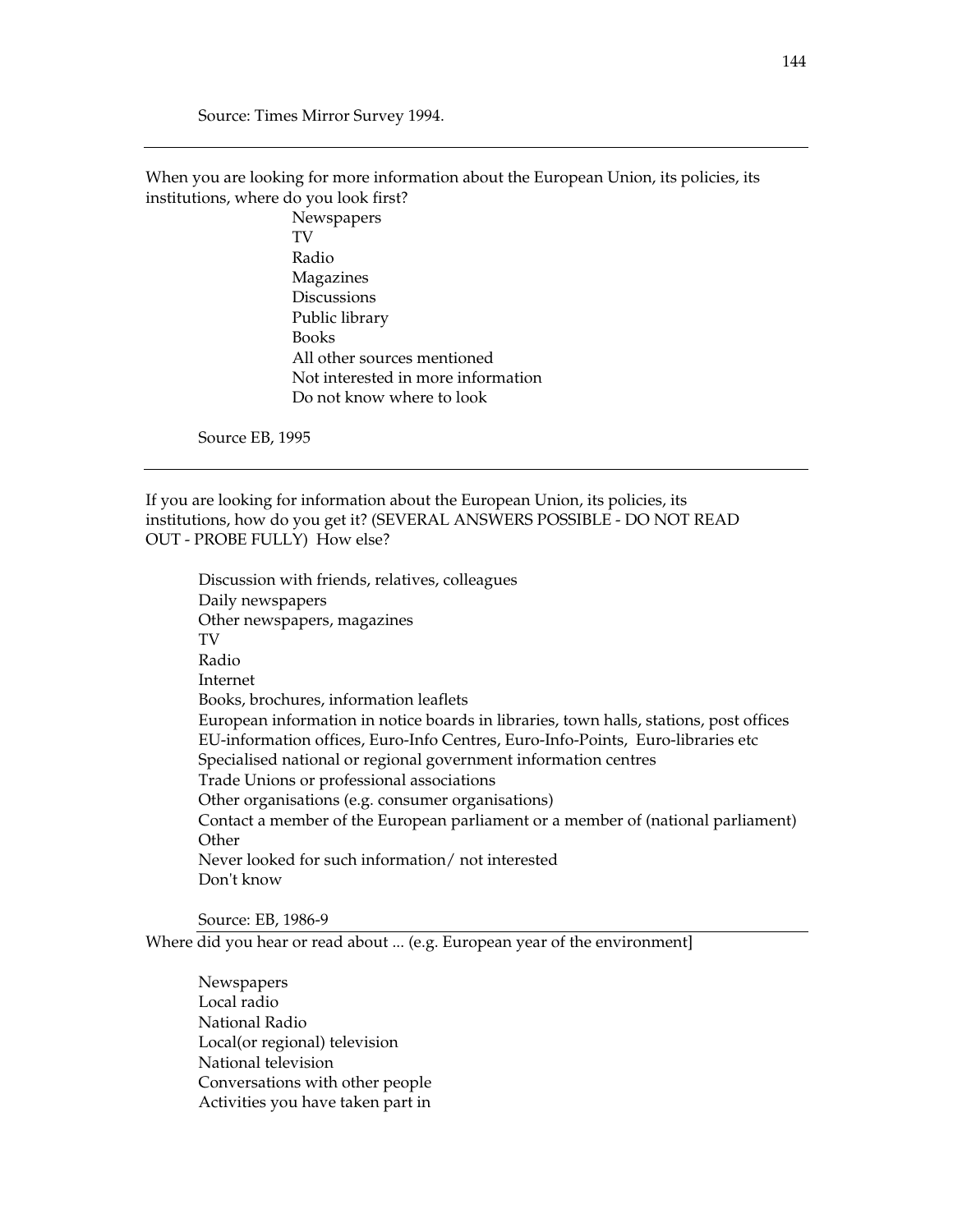Advertising Specialist magazines or newsletters.

Source: EB, Spring 1988

Where do you mainly learn what you know about the European Community and the problems it has to deal with? Please tell me with the help of this card.

Daily newspapers Magazines and periodicals Special publications (professional, trade, trade union, etc) TV Radio Talking with other people. Other ways

Source: EB Spring 1980

#### Trust, Confidence, Satisfaction, Bias, Reliability

Do you think that the amount of coverage given to European Union affairs is far too much, too much, about right, too little, far too little in the news on (NATIONALITY) television? (repeat for daily papers and radio)

Source: EB: 1996-8

How fairly do you think the (NATIONALITY) media cover European Union affairs (Very fairly/ quite fairly/not very fairly/ not at all fairly/dont know)

Source: EB 1996-8

Are you fairly satisfied or fairly dissatisfied with the way the following people or institutions deal with Europe in [our country]. List of ten including: Television The Press

Source: EB Spring 1992

Please look at this card, and tell for each item listed, how much confidence you have in them, is it a great deal, quite a lot, not very much, not very much at all?

The Press (included in a list of 13 major institutions in the 1981 survey)

Source: World Values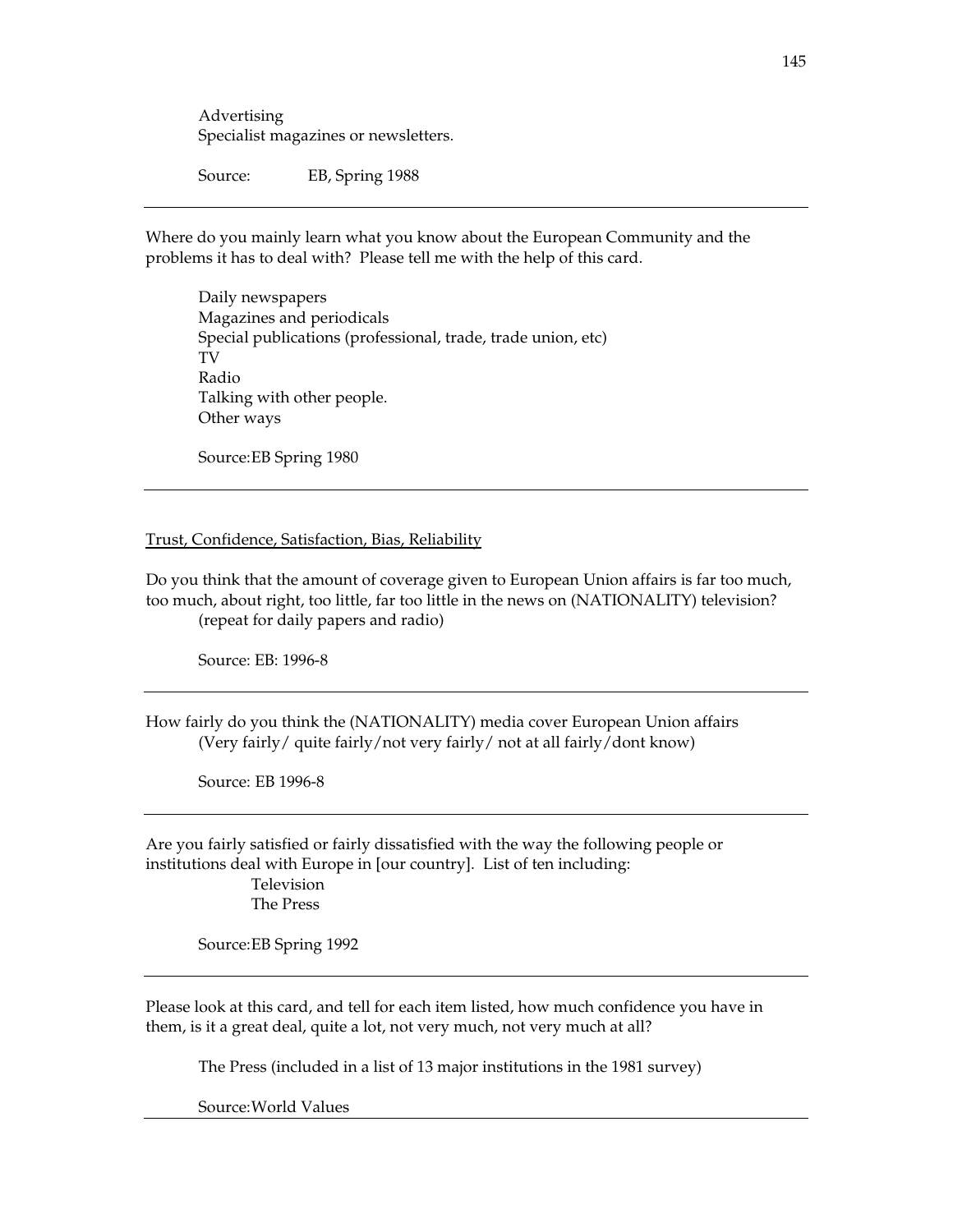Now I would like to ask you which sources of information in your opinion, tell the truth about the state of the environment.

 List of eleven including The media

Source: EB Spring 1992

I would like to ask you a question about how much trust you have in certain institutions. For each of the following institutions please tell me whether you tend to trust it or tend not to trust it?

 The Press, Radio Television.

Source EB 1996-98.

Information about the European Community, its policies, its institutions, can come from different sources. For each of the following sources could you tell me whether you tend to trust it or tend not to trust it, regarding information about the European Community.

 List of eleven including The Press Radio Television

Source: EB Spring 1993

#### **Other Questions**

Which of the following sources of information do you consider to be the most helpful for making up your mind at the time of the [European] election?

Newspapers and news magazines The radio The television Polls Personal discussions **Other** None Source: EB 1989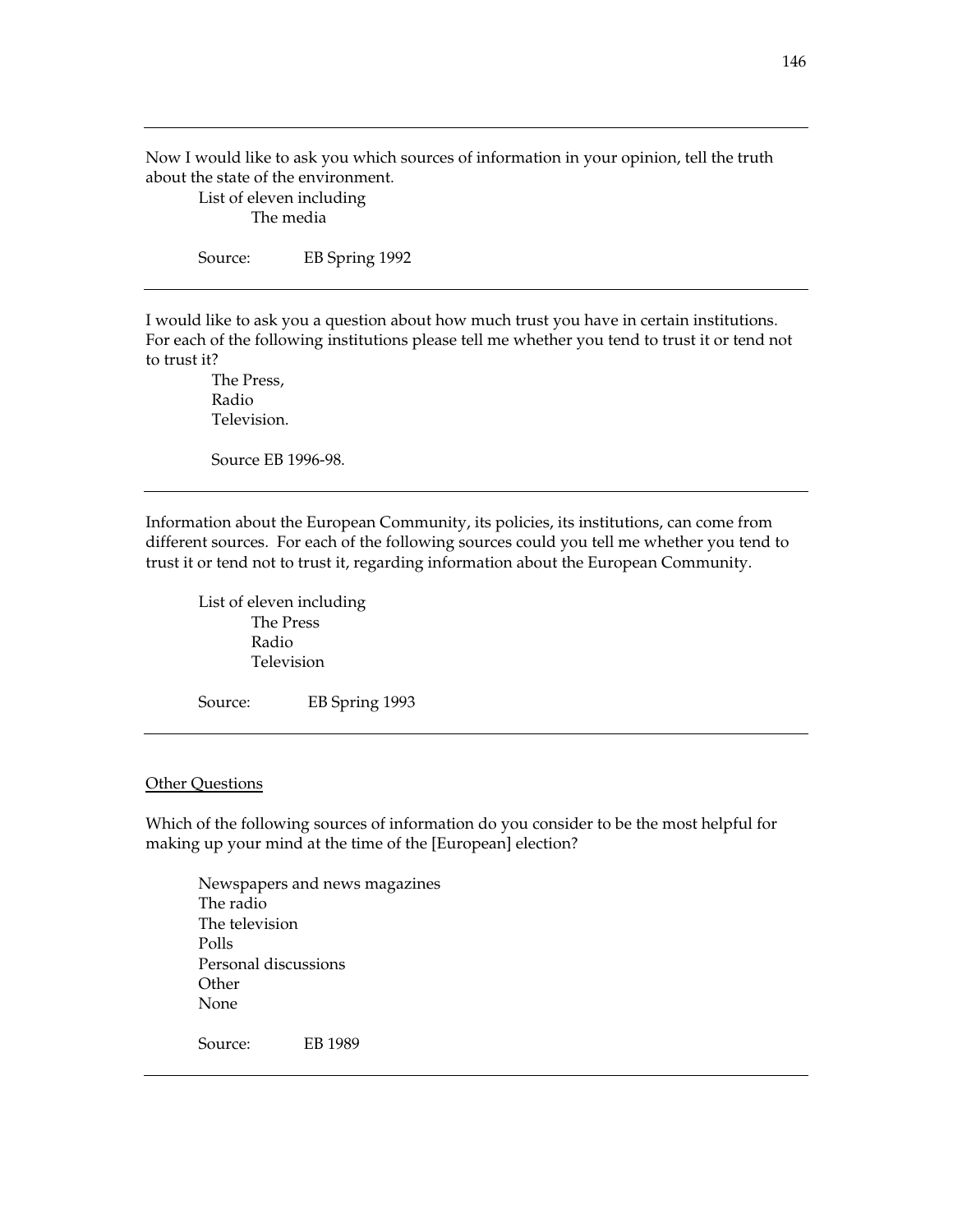Thinking especially about how the campaign was covered on television, which of these statements would you say you most agree with? [Mark all mentioned]

It helped me make up my mind how to vote It didn't tell me about the advantages and disadvantages of [country] being in Europe It didn't tell me why I should care about the European Parliament It brought our well the differences between the parties on European matters It told me how the European Community is run It all seemed rather boring It helped me to think more about the future of Europe It left me feeling rather confused It told me about the relationship between [country's] parties and those in other European countries.

Source: EB, Summer 1989

I will now ask you opinion on a number of items. Will you please for each item select on this list [show card] the answer which best describes your own opinion?

 A list of 27 items including: Television treats us as idiots

Source: EB Spring 1984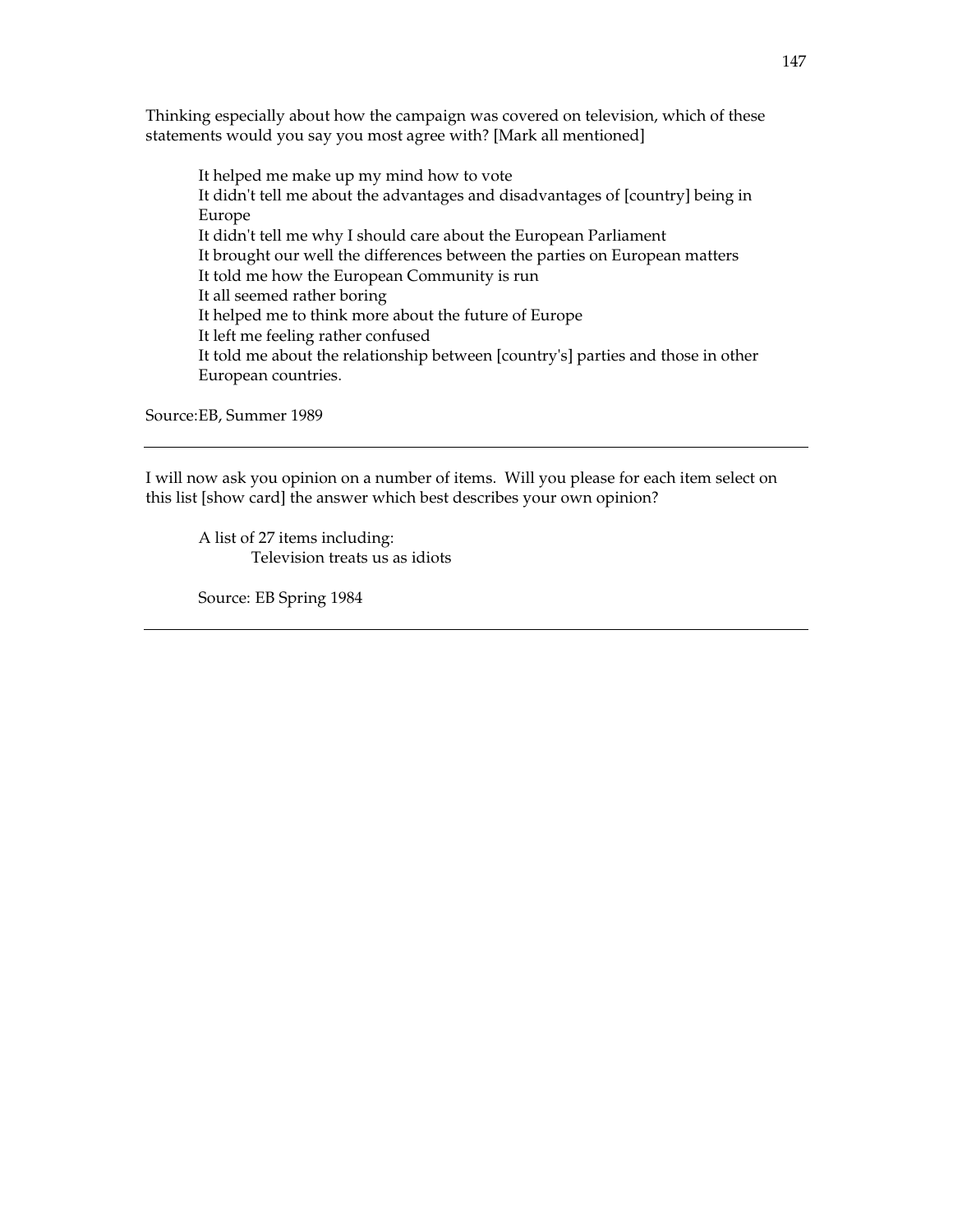#### **National surveys**

#### Amount of media use

Do you normally read any daily **morning** newspaper at least 3 times a week? Yes – No – DK – Refusal

(IF YES) Which one do you normally read? (If more than one) Which one do you read most frequently?

And did you read any **daily** morning newspaper yesterday? (if interviewed on Monday:) on Saturday?

Yes – no - DK – refusal

Which one did you read?

(if more than one ask:) Which one did you read **most** of?

When you read the newspaper yesterday, how much attention did you pay to stories about the economy: a great deal, quite a bit, some a little, or none?

And how much attention did you pay to stories about politics: a great deal, quite a bit, some a little, or none?

How many hours of television do you normally watch on an ordinary day or evening **during the week**, that is, Monday to Friday?

How many hours of television do you normally watch on an ordinary day or evening **at the weekend**?

Do you have a satellite dish or are you connected to a cable network in your own home?

Do you have a video recorder in your own home?

How often nowadays do you personally watch a rented or bought video?

How often do you go to the cinema nowadays? Once a week or more - once a month - once a year - less than once a year – DK - refusal.

Source: British Social Attitudes, 1997

Now, just a few questions about your own reading, viewing and listening habits.

Some people are so busy that they don't get to read a newspaper every day. How about you – do you get a chance to read a newspaper just about every day or not?

We're are interested in how often people watch the major TV network evening news programs – by this we mean ABC World News Tonight with Peter Jennings, CBS Evening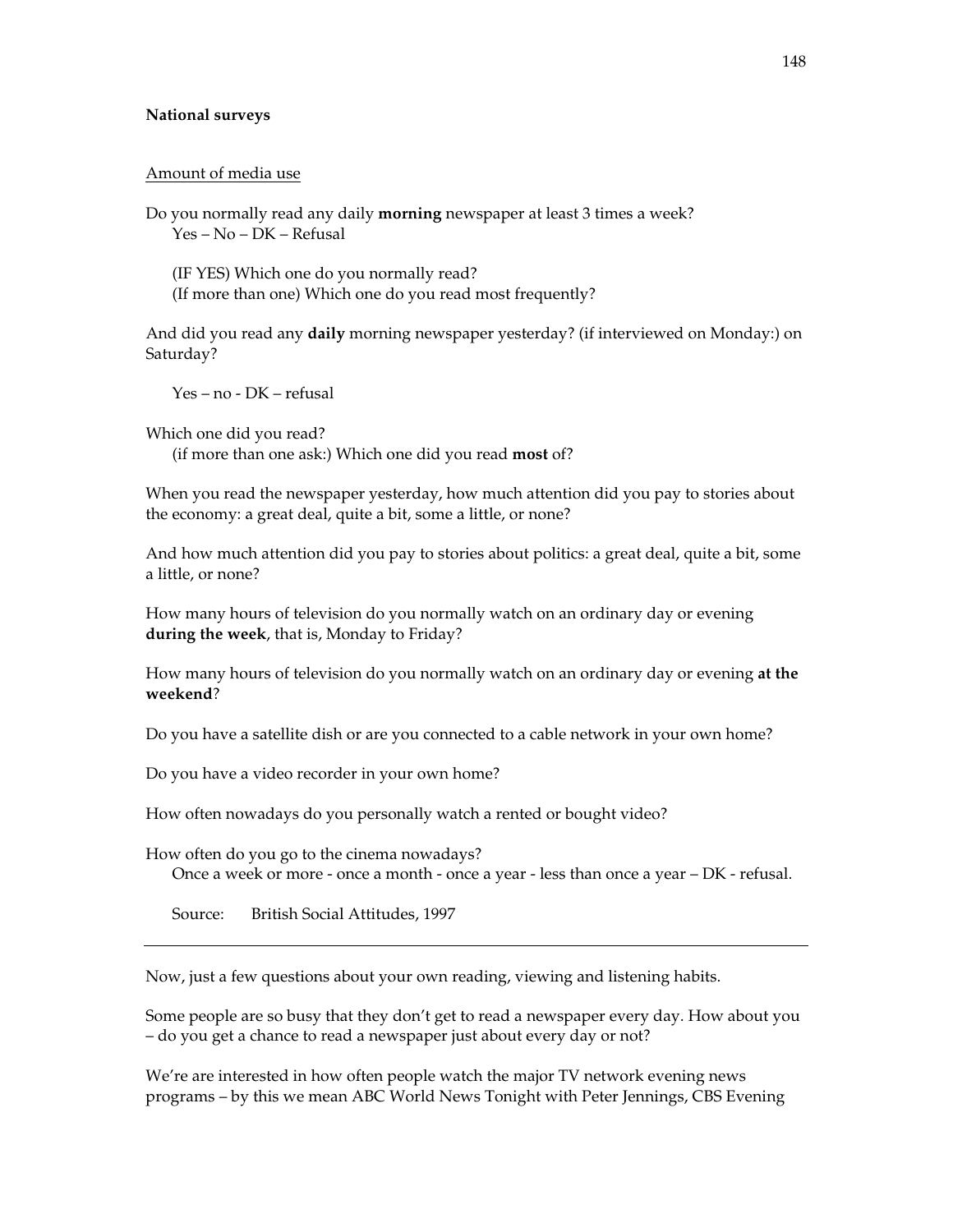News with Dan Rather and NBC Nightly News with Tom Brokaw. Do you happen to watch network TV evening news programs *regularly* or not?

Do you *sometimes* watch network TV evening news programs or do you *hardly ever* watch them? *(Based on those who do not regularly watch network TV evening news)*

Which one of these do you rely on most for information on national affairs? (READ)

- your daily newspaper
- television
- magazines
- radio
- none (VOLUNTEERED)
- DK

Source: Times/Mirror Study of the American Electorate conducted by Gallup September 1987.

Do you read a daily newspaper… Regularly, occasionally, seldom, never

Do you read the political section of the newspaper… Regularly, occasionally, seldom, never

How many hours a day do you watch TV?

Do you watch political programmes on TV? Regularly, occasionally, seldom, never

Source: Politisches Interesse, Engagement und Betroffenheit (van Deth 1996)

Which newspaper do you read…

Regularly, Occasionally:

How much time do you spend in front of the television?

---hours ---minutes

How much time do you listen to the radio?

---hours ---minutes

Source: 'Civil Society' 1998 (Fessel-GFK-Institut, Vienna)

Roughly how many minutes a day do you, on average, spend on the following activities: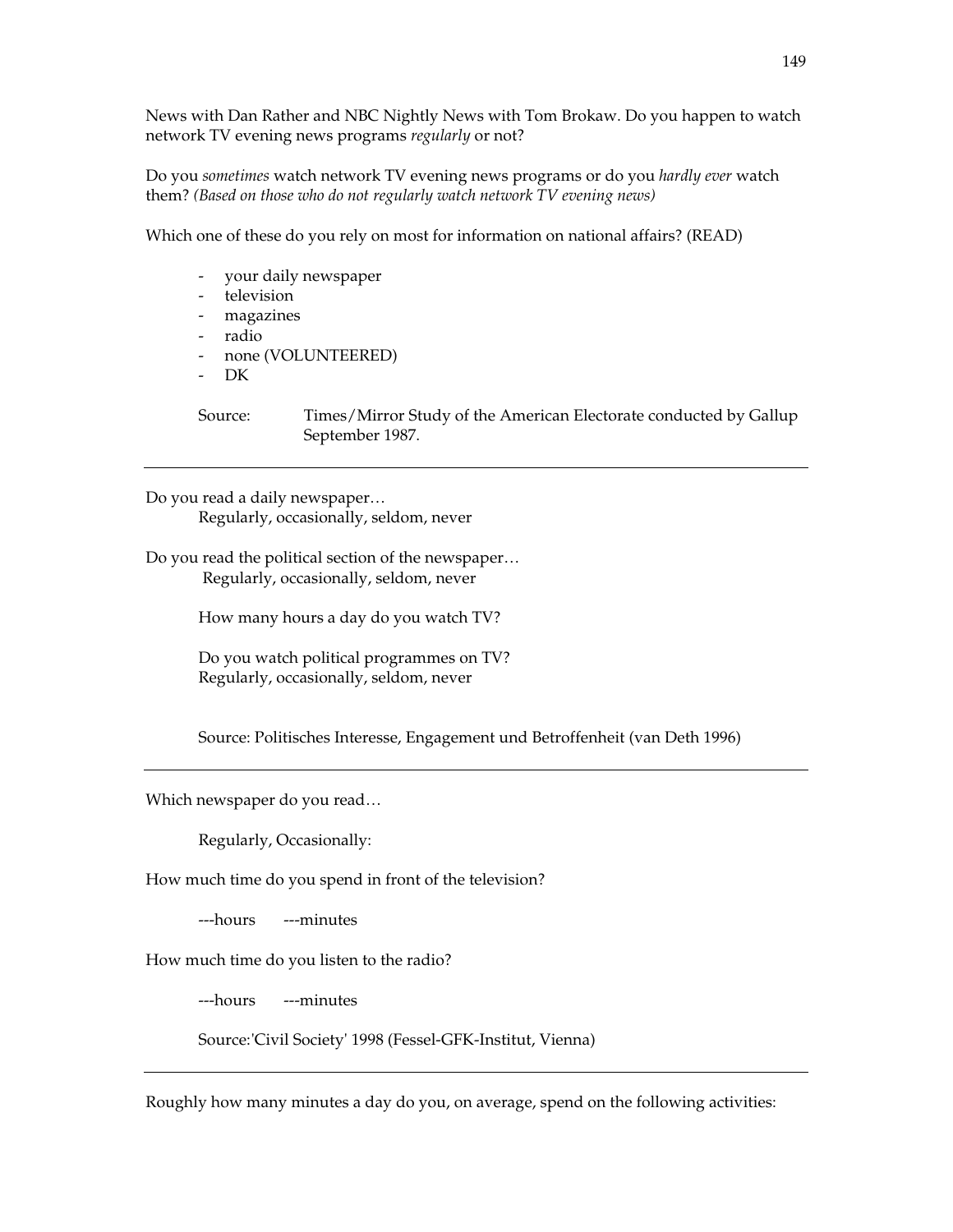- E. Reading about politics and society in a morning broadsheet paper
- F. Reading about politics and society in an evening tabloid paper
- G. Listen to or watching the news on radio or TV
- H. Listening to or watching programmes about politics and society on radio or TV
- E. Using a computer
- F. Using the Internet

How often do you usually use the Internet to obtain information about politics and society? Do you usually do it very often, fairly often, fairly seldom, very seldom or never?

Very often, fairly often, fairly seldom, very seldom, never During the past year, have you ever used the Internet in connection with some activity

intended to bring about some improvements or resist deterioration in society?

Source: Citizenship Survey 1997 (Uppsala Universitet et al. 1997)

Which of the newspapers and neighbourhood papers shown (show card) do you read on a regular basis (at least half of the issues that are published)?

1..doesn't read papers 2..only national 3. only regional 4. only neighbourhood 5. national and regional 6. national and neighbourhood 7. regional and neighbourhood 8. all three NA

Source: Local Democracy and Administrative Renewal in Seven Dutch Municipalities (Steinmetz Archive)

The next few questions are about the media. First: Do you have either cable or satellite television? Yes – no – DK – refused

How many times in the past week did you read a daily newspaper? Number – none – DK - refused

Did you read about the campaign in any newspaper? Yes – no – DK - refused

How much attention did you pay to newspaper articles about the campaign for Governor of [RESTORE QB] – a great deal, quite a bit, some very little, or none?

How many days in the past week did you watch the local TV news, for example, Eyewitness News or Action News?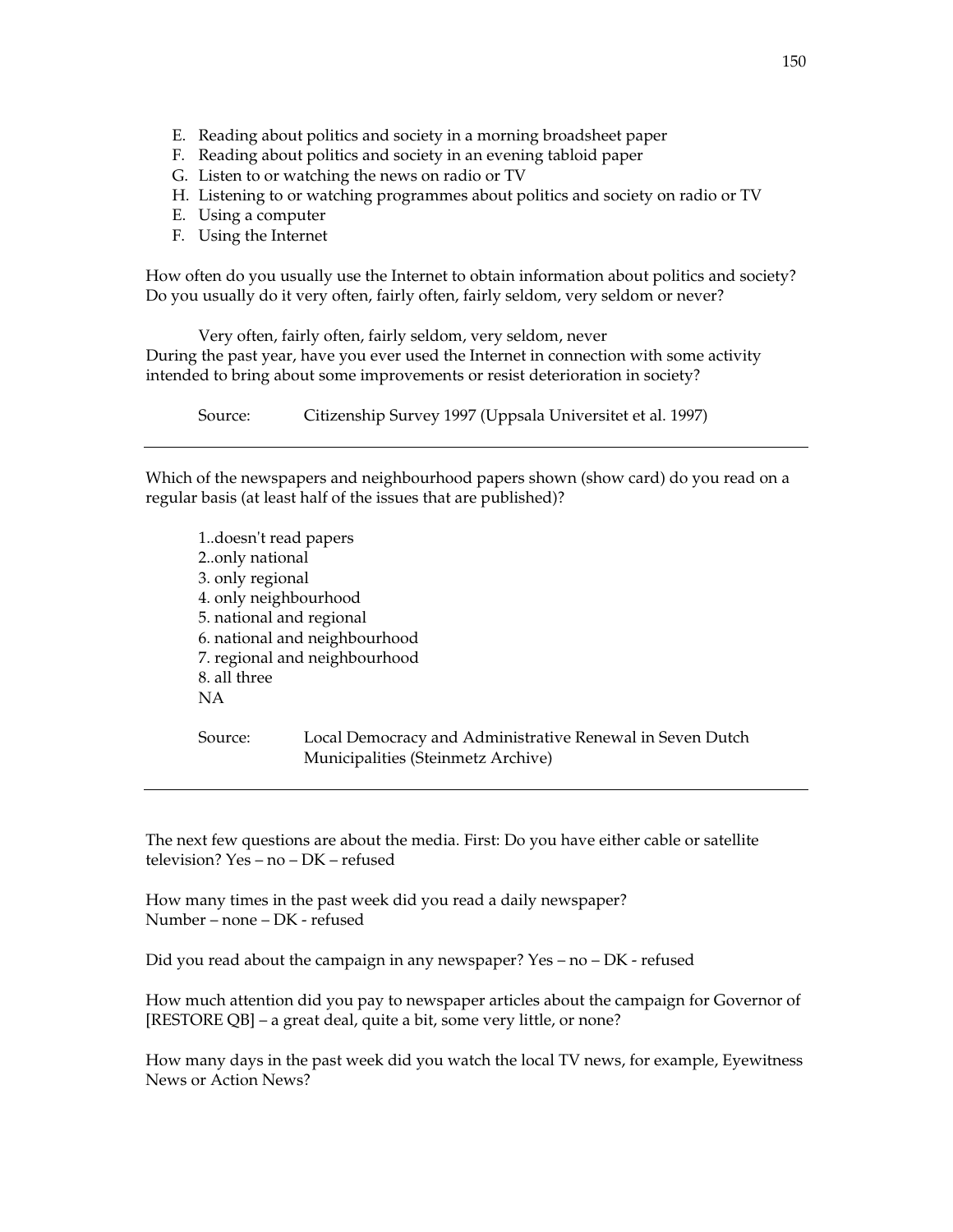How much attention did you pay to new on local new shows about the campaign for Governor – a great deal, quite a bit, some, very little, or none?

Do you listen to or watch talk shows on radio or TV where people call into voice their opinion?

On a typical weekday, about how many hours of television do you watch during the morning and afternoon?

About how many hours of television do you watch on a typical weekday evening?

On a typical WEEKEND day, about how many hours of television do you watch during the morning and afternoon?

When you're watching television, do you always pay attention to the commercials, usually pay attention, sometimes pay attention, or never pay attention to television commercials?

Source: 1998 NES Pilot Study, USA

Do you regularly read a daily newspaper? That is, at least four out of every six issues? Yes, no.

Could you estimate how many hours you spend on an average weekday, that is from Monday to Friday, watching TV? Is it: *(read out)* 

> Less than an hour Between 1 - 2 hours Between 2 - 3 hours Between 3 - 4 hours More than 4 hours Never watch TV

Source: Social Surveys (Gallup Poll) Limited S.2131 March 1981

Do you regularly read one or more daily morning newspapers?

Which daily morning newspaper do you read most often

About how often do you read [paper mentioned]

People pay attention to different parts of newspapers. When you read [paper named] how much attention do you pay to stories about the economy?

How much attention do you pay to stories about politics?

About how often, if at all, do you read a morning, evening, or weekly local paper.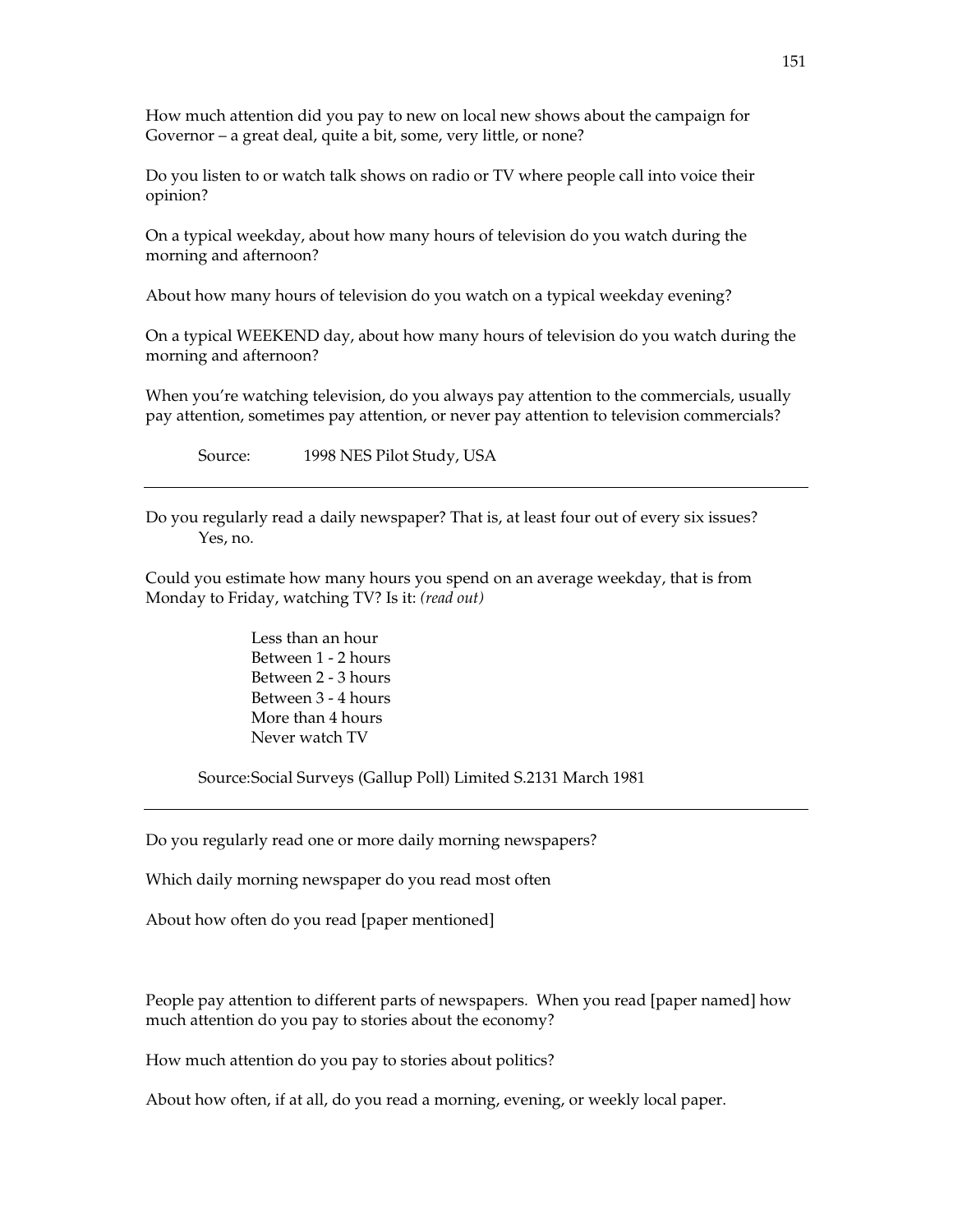On average about how many days a week do you watch all or part of any national news programmes on any television channel?

On average, how many days a week you watch or listen to all or part of any local news programmes on radio or television?

People pay attention to different parts of the television news. When you watch the news on television how much attention do you pay to stories about the economy?

And how much attention do you pay to stories about politics?

Source: British Election Study 1997.

How many days in the past week did you watch the national network news on TV?

\_\_\_\_\_\_\_\_\_\_\_\_\_\_\_\_\_\_\_\_\_\_\_\_\_\_\_\_\_\_\_\_\_\_\_\_\_\_\_\_\_\_\_\_\_\_\_\_\_\_\_\_\_\_\_\_\_\_\_\_\_\_\_\_\_\_

(IF ANY DAYS) (RB, page1) How much attention did you pay to news on national news shows about the campaign for President  $-$  a great deal, quite a bit, some, very little, or none?

How many days in the past week did you watch the local TV news, for example, "Eyewitness News" or "Action News"?

(IF ANY DAYS) (RB, page1) How much attention did you pay to news on local news shows about the campaign for President – a great deal, quite a bit, some, very little, or none?

How many days in the past week did you read a daily newspaper?

(IF ANY DAYS) Did you read about the campaign in any newspaper?

(RB, page1) How much attention did you pay to newspaper articles about the campaign for President – a great deal, quite a bit, some, very little, or none?

Do you recall seeing any ads for political candidates on television this fall? (A 14)

(IF YES) I'd like you to think for a moment about the one ad you remember best. Do you happen to recall which candidate sponsored that ad?

(IF YES TO A14) Do you remember anything the ad said or showed?

Source: NES USA, 1996, Pre-Election Survey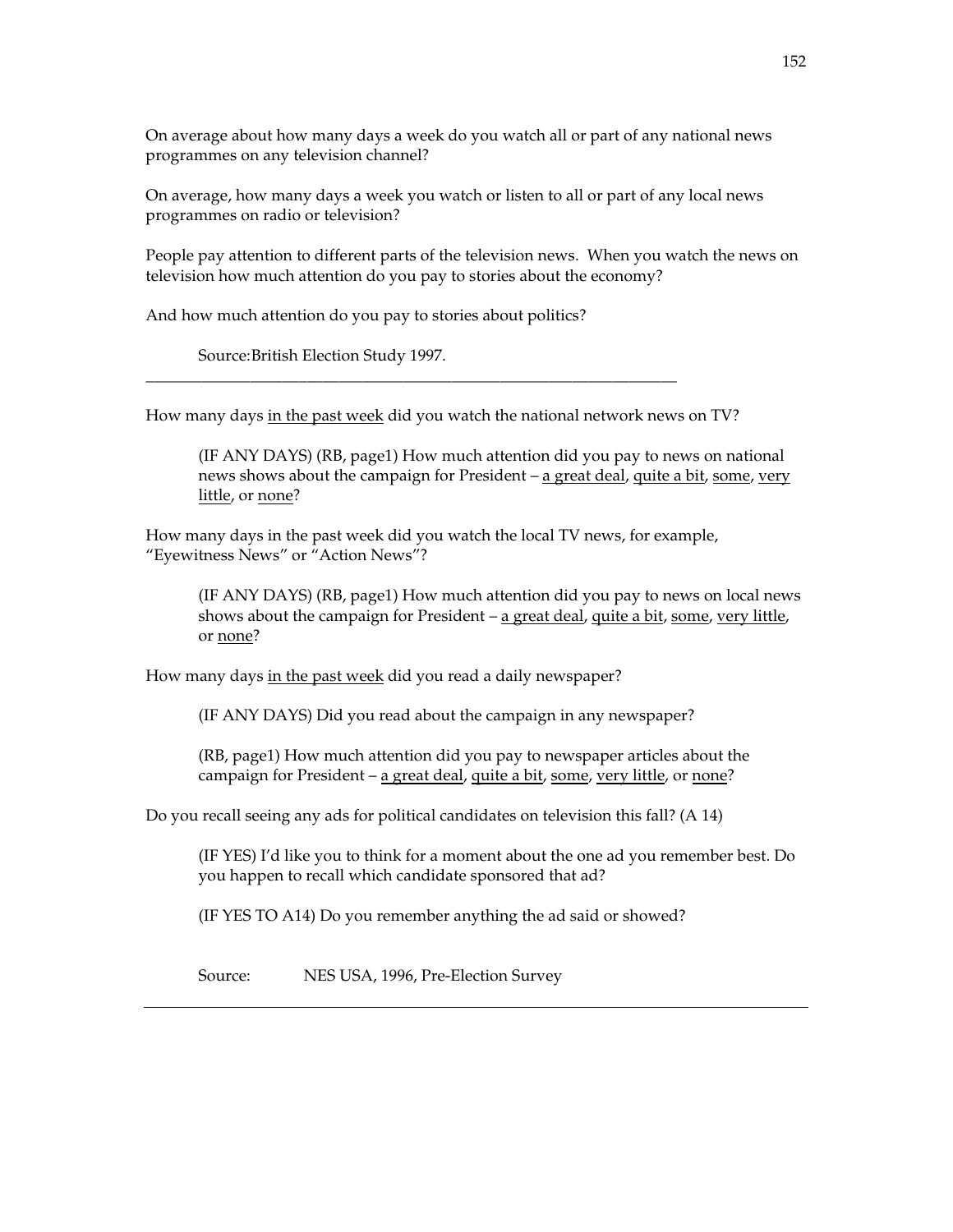#### The Purpose of Media Use

If the service were available, would you be interested in carrying out the following tasks through your television or PC?

Voting Paying bills Buying lottery tickets Banking Buying shares Non-grocery shopping Grocery shopping

Have you bought online? Yes - No

Which of the following have you bought online? Computers Books Flights/Hotels CD/Video Cinema Specialist Retail Clothes **Other** 

Source: MORI New Media and IT Research

Did you watch any programs about the campaign on television?

(IF YES) Would you say you watched a good many, several, or just one or two?

How many times in the last week have you watched "Jeopardy" or "Wheel of Fortune"? 1- 20 NUMBER OF TIMES 96 NEVER, NOT AT ALL

How many times in the last week have you watched a sports event on TV?

Do you watch "E.R." every week, most weeks, only occasionally, or not at all?

Do you watch "Frazier" every week, most weeks, only occasionally, or not at all?

How about "Dr. Quinn, Medicine Woman"? (Do you watch that show every week, most weeks, only occasionally, or not at all?)

Do you watch the show "Friends" every week, most weeks, only occasionally, or not at all?

How about "Prime Time Live"? (Do you watch this how every week, most weeks, only occasionally, or not at all?)

There are a number of programs on radio in which people call in to voice their opinions about politics. Do you ever listen to political talk radio programs of this type?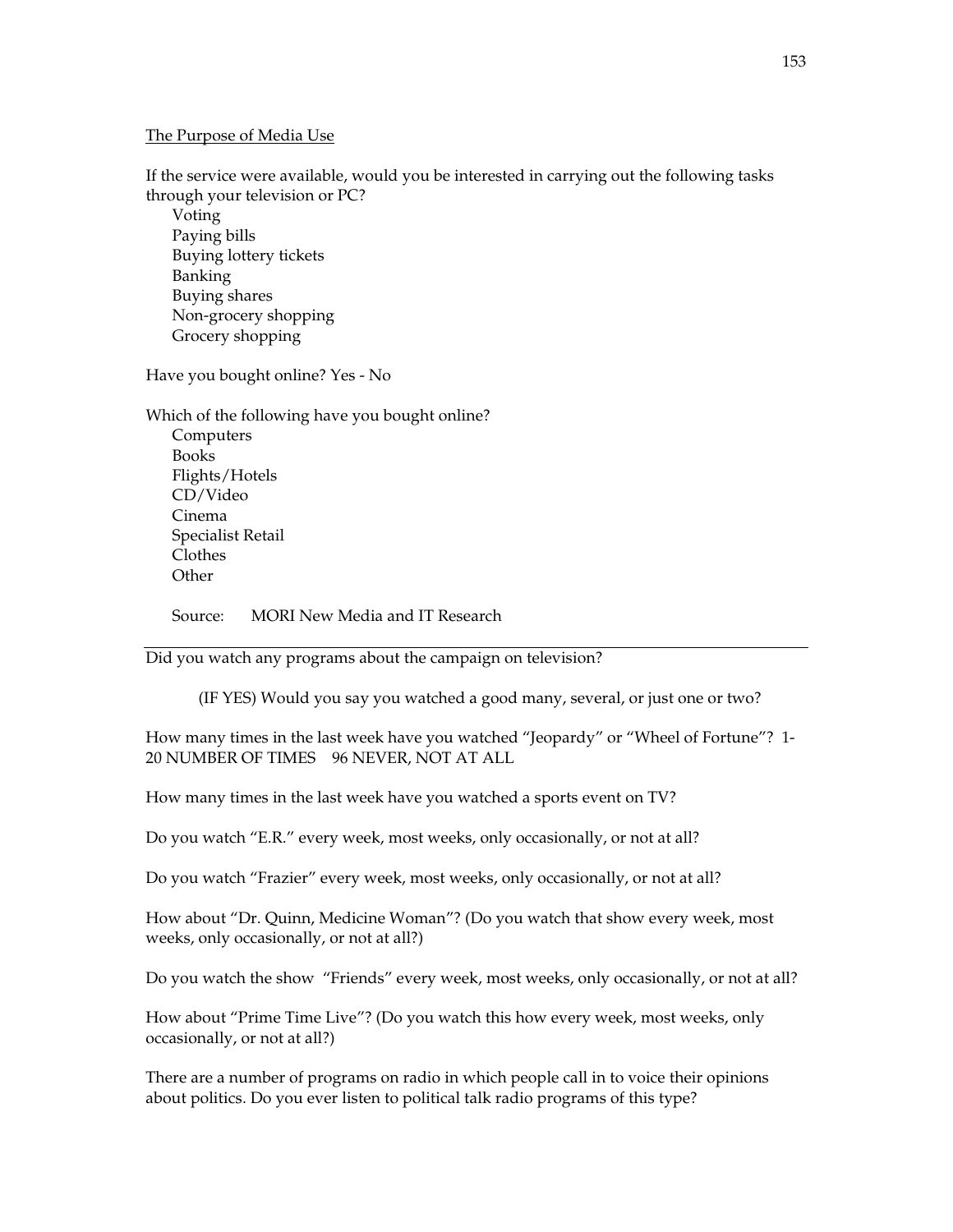(IF YES) How often do you listen to those programs – every day, most days, once or twice a week, or only occasionally?

Some people listen carefully to these talk radio programs while others just keep then on in the background while they do other things. How about you? When you turn on a political talk radio program, would you say you pay very close attention, fairly close attention, occasional attention, or very little attention?

Do you ever listen to the Rush Limbaugh Show?

(IF YES) How often do you listen to the Rush Limbaugh – every day, most days, once or twice a week, or only occasionally?

Do you have access to the Internet of to the World Wide Web?

Have you seen any information about this election campaign on the internet or the Web?

We're interested in how much people learn about television news personalities. Take Tom Brokaw. Do you happen to know which network he works for – is it CBS, CNN or which?

What about Peter Jennings? (Do you happen to know what network he works for?)

What about Dan Rather? (Do you happen to know what network he works for?)

What about Bernard Shaw? (Do you happen to know what network he works for?)

Which of the network programs do you watch most often – "World News Tonight" on ABC, "NBC Nightly News," "The CBS Evening News," or some other network news program?

Did you watch the first televised presidential debate held on October 6, 1996 between Bill Clinton and Bob Dole?

(IF YES to Q7) Did you watch the entire debate or just part of it?

Did you watch the second televised presidential debate held on October 16, 1996 between Bill Clinton and Bob Dole?

(IF YES to Q8) Did you watch the entire debate or just part of it?

Q9. Did you read about the campaign in any magazines?

(IF YES) [RB, P. 11] Looking at p. 11 in the booklet: How much attention did you pay to magazine articles about the campaign for President – a great deal, quite a bit, some very little, or none?

Did you listen to any speeches or discussions about the campaign on the radio?

(IF YES) Would you say you listened to a good many, several, or just one or two?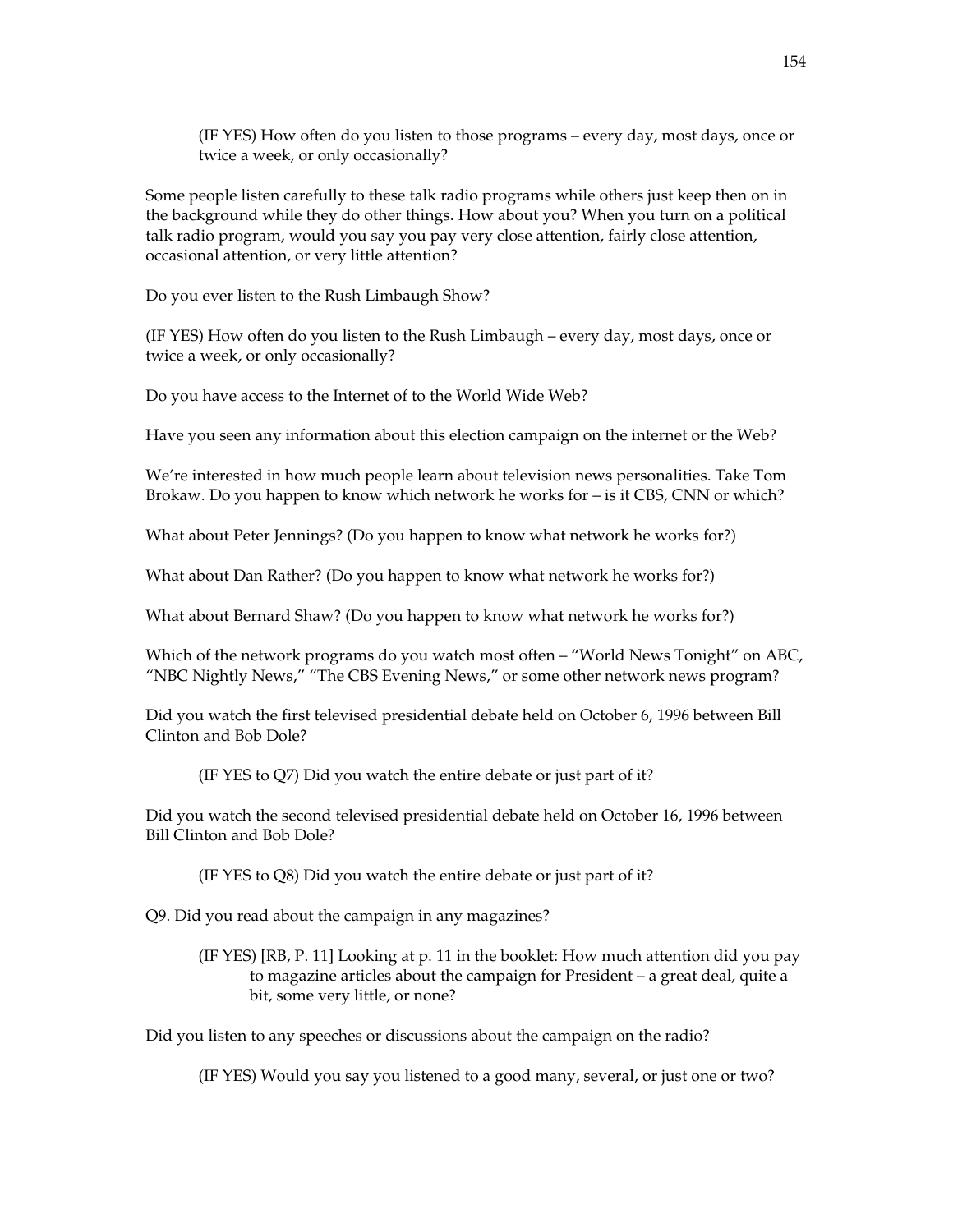Looking again at p. 11 in the booklet: In general, how much attention did you pay to news about the campaign for President – a great deal, quite a bit, some, very little, or none?

In general, how much attention did you pay to news about the campaigns for election to Congress – that is, the House of Representatives in Washington – a great deal, quite a bit, some, very little, or none?

Source: NES, Post-Elections, 1996

# Sources of Information

Of all the ways of following the campaign, which one did R get the most information from: Newspapers, radio, television or magazines

#### *Magazines*

Did R read about the campaign in any magazines ([IF YES] Did R read quite a lot or not much; [IF YES] How many magazine articles about the campaign did R read: A good many, several, or just one or two?)

- Which Magazines did R read
- Are there any magazines R reads regularly about Politics?
- How much attention did R pay to magazine articles about the campaign for President?

During the past week, did R read a weekly magazine such as Time, Newsweek, U.S. News and World Report, or some other weekly magazine?

#### *Newspapers*

Did R read anything about the campaign in any newspaper?

[IF YES] Did R read quite a lot or not much?

- How much did R read newspaper articles about the election, regularly, often, from time to time, or just one in a great while?
- How many newspaper articles did R read?
- What paper did R read most for news about politics?
	- did this paper take sides either for or against one of the candidates or parties or did it not take sides?
		- (if yes, took sides) Who was the newspaper for/against?
- How much attention did R pay to newspaper articles?

How many days in the past week did R read a daily newspaper?

Did R read about the campaign in any newspaper(s)?

(IF YES) How much attention did R pay to newspaper articles about the campaign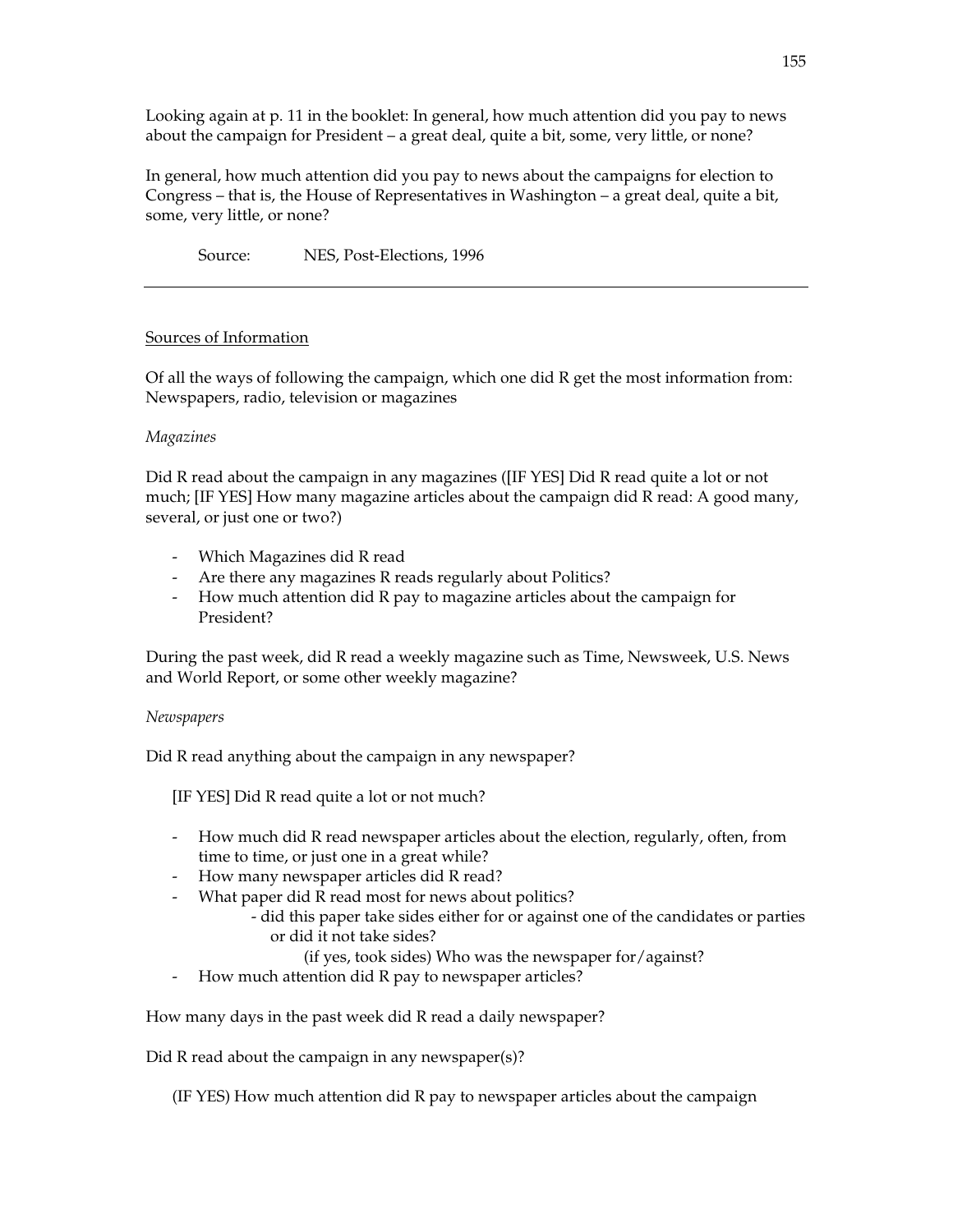Does R feel the newspapers were equally fair to both sides or not. (IF NOT) Which candidate (Presidential) or party did they favor?

Did R read anything about the 'most important problem' in newspapers shortly before election day?

What was the most important thing R read about during the recent campaigns?

*Radio* 

Did R listen to any speeches or discussions about the campaign on the radio?

[IF YES] Did R listen quite a lot or not much? [IF YES] How many programs about the campaign did R listen to on the radio, a good many, several or just one or two? Did the radio reporting take sides for or against one of the candidates of parties or did it not take sides?

On the afternoon and evening of election day, did R listen to the radio or TV to hear how the election was coming out?

*TV* 

Did R watch the first televised 1984 Presidential debate?

Did R watch the second televised 1984 Presidential debate?

Did R watch the televised 1984Vice-Presidential debate?

Does R recall seeing any Presidential campaign advertisements on television?

Did R watch any programs about the campaign on television?

[IF YES] Did R watch quite a lot or not much; [IF YES] How any television programs about the campaign did R watch, a good many, several, or just one or two?

How much attention did R pay to news on TV about the campaign: a great deal, quite a bit, some, very little or none?

Did the television reporting R watched take sides either for or against one of the candidates or parties or did it not take sides?

How much attention did R pay to news on TV about the campaign: a great deal, quite a bit, some, very little, or none?

How many days in the past week did R watch the news?

How much attention did R pay to news on TV about the campaign for President: a great deal, quite a bit, some, very little, or none?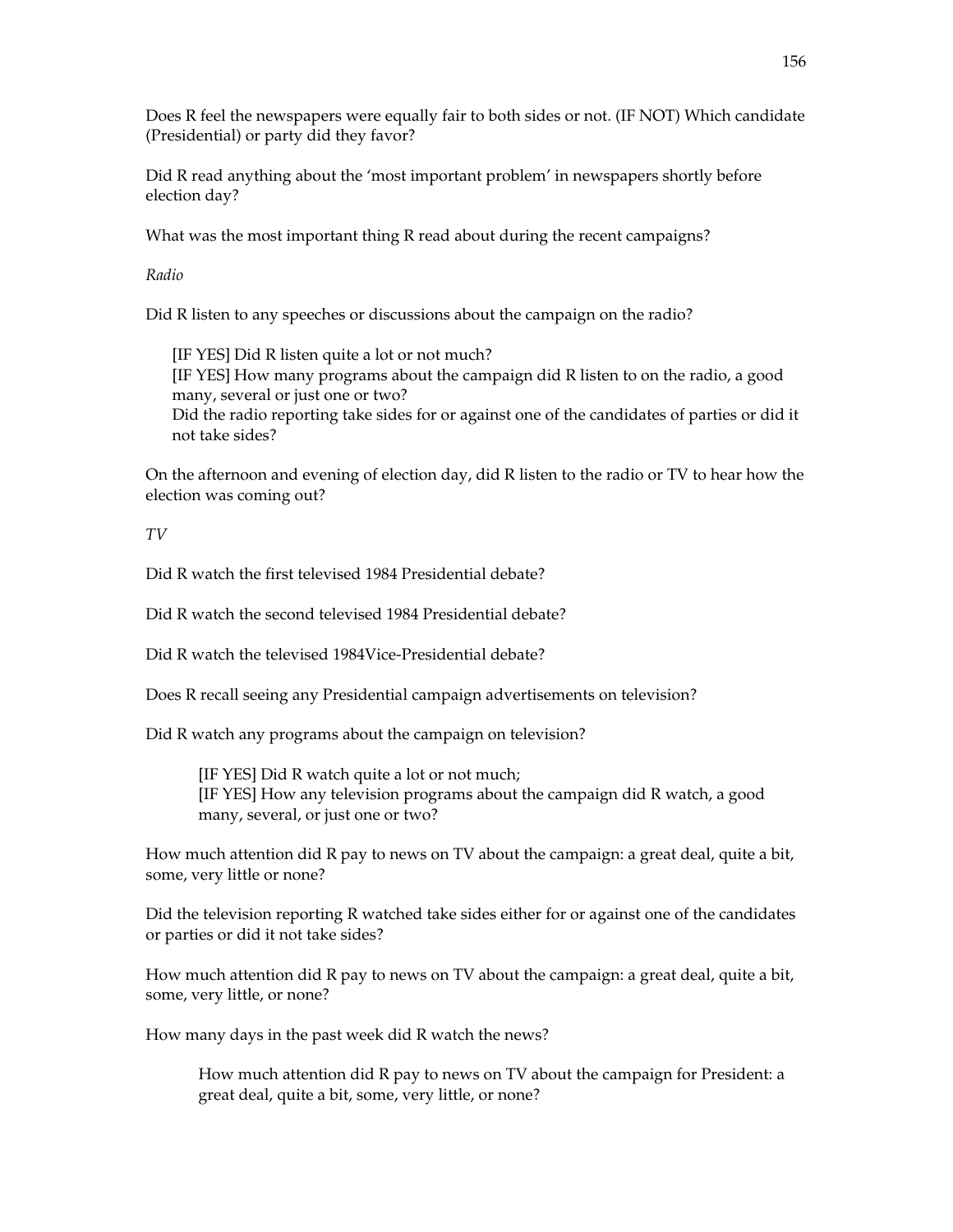Did R see anything about the 'most important problem' on television shortly before election day?

# (if yes) Which problem did R see program about?

On the afternoon and evening of election day, did R listen to the radio or TV to hear how the election was coming out?

## *General*

In general, which does R rely on most for news about politics and current events: television, newspapers, magazines or radio?

How does R feel about the information and entertainment R gets from TV, newspapers, radio and magazines: delighted, pleased, mostly satisfied, mixed, mostly dissatisfied, unhappy, terrible?

#### *Newspapers*

Does R read a daily newspaper?

- (if yes) Which one(s)?
- when R reads the papers, how much attention does R generally pay to news about government and politics: a great deal, some, or not much?
- How often does R read stories about sports?
- About national politics?
- About state and local politics?
- About things people in R's community do?
- International affairs?
- About home and gardening and hobbies?
- About crime and accidents?
- Read editorials and opinion columns?

How fair and accurate does R find television news reporting: usually fair and accurate, sometimes fair and accurate, or rarely fair and accurate?

How good a job is being done for the country as a whole by national TV news (9-Point Scale)

How much influence and power should the national TV news have in our society: much less, less, same as now, a little more, more, much more?

Source: NES, USA, Continuity Guide, 1952-93.

Note: the questions above are the most important ones taken from 15 pages of print-out.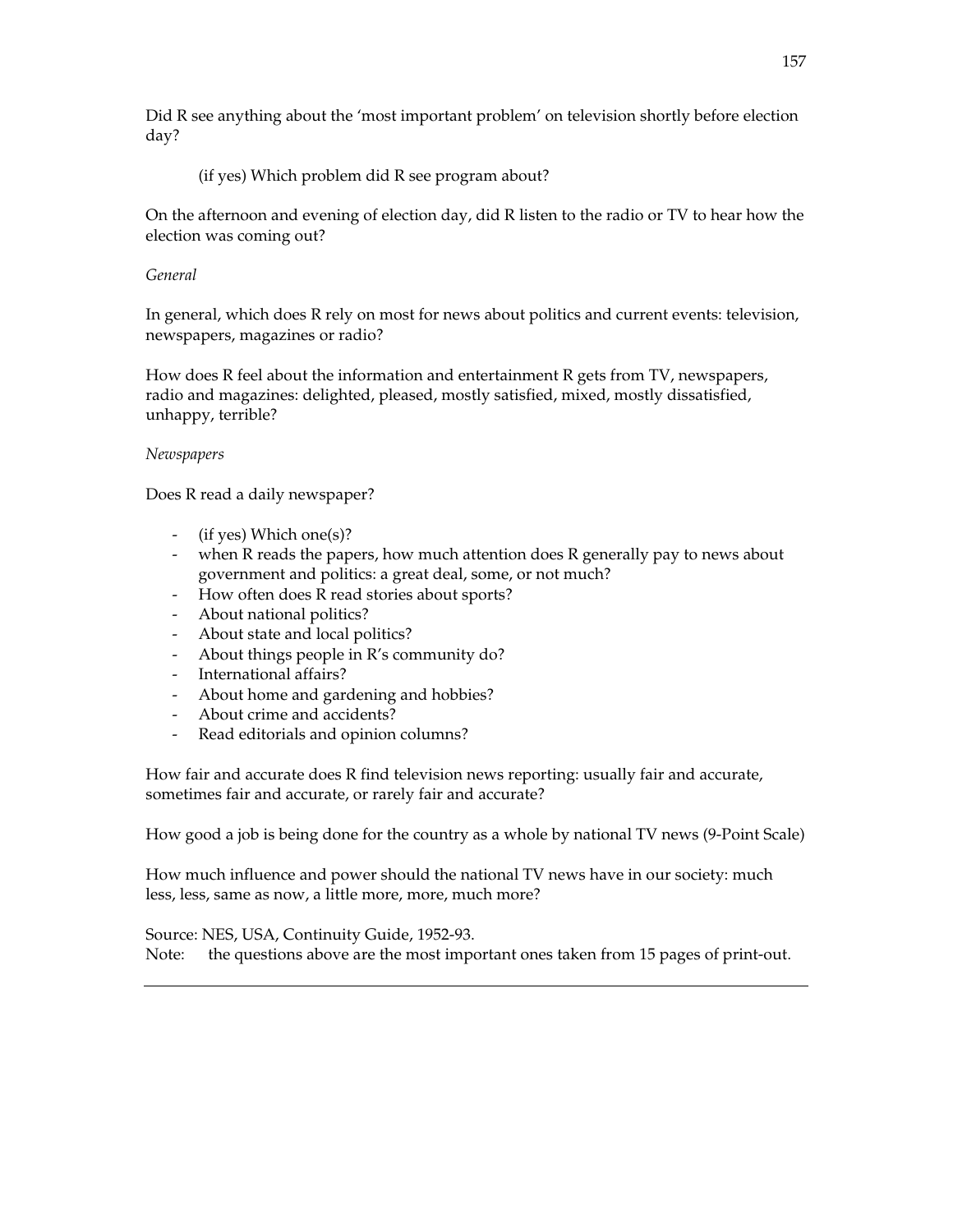Have you personally used the Internet for the following purposes, or not? Have you used the Internet … ? (RANDOM ORDER)

A. To look up information about the presidential candidates

\_\_\_\_\_\_\_\_\_\_\_\_\_\_\_\_\_\_\_\_\_\_\_\_\_\_\_\_\_\_\_\_\_\_\_\_\_\_\_\_\_\_\_\_\_\_\_\_\_\_\_\_\_\_\_\_\_\_\_\_\_\_\_\_\_\_\_

B. To follow the news about the presidential campaign

C. To donate money to a presidential candidate

Have you personally been to a presidential candidate's web site on the Internet, or not?

All in all, do you think that the Internet is helping you be a better voter this year, or has it made little difference?

Source; Gallup Poll, USA

If you want to inform yourself about the political events in (Germany). How important are newspapers, radio, television, discussions or visits of political events?

Are newspapers important? And political magazines? And the radio? And television? And personal discussions with others? And the visit of political events? And discussions with politicians?

> 1 very important, 2 quite important, 3 not very important, 4 not at all important

Source: Politisches Interesse, Engagement und Betroffenheit (van Deth 1996)

Please indicate whether the things mentioned below are very important, rather important, not very important, or unimportant for you to develop some opinion on important societal and political matters:

- 1. radio and television programmes
- 2. speaking with other people
- 3. things you read (newspaper, magazines and books)

Source: Hoofdonderzoek Civil Society en vrijwilligerswerk (SCP, Dekker/de Hart 1996) 42

There are several ways in which you can get informed about what the municipal government does. (Show card) Would you please indicate for each of these whether they are very important for you to get informed, important, not very important, or unimportant?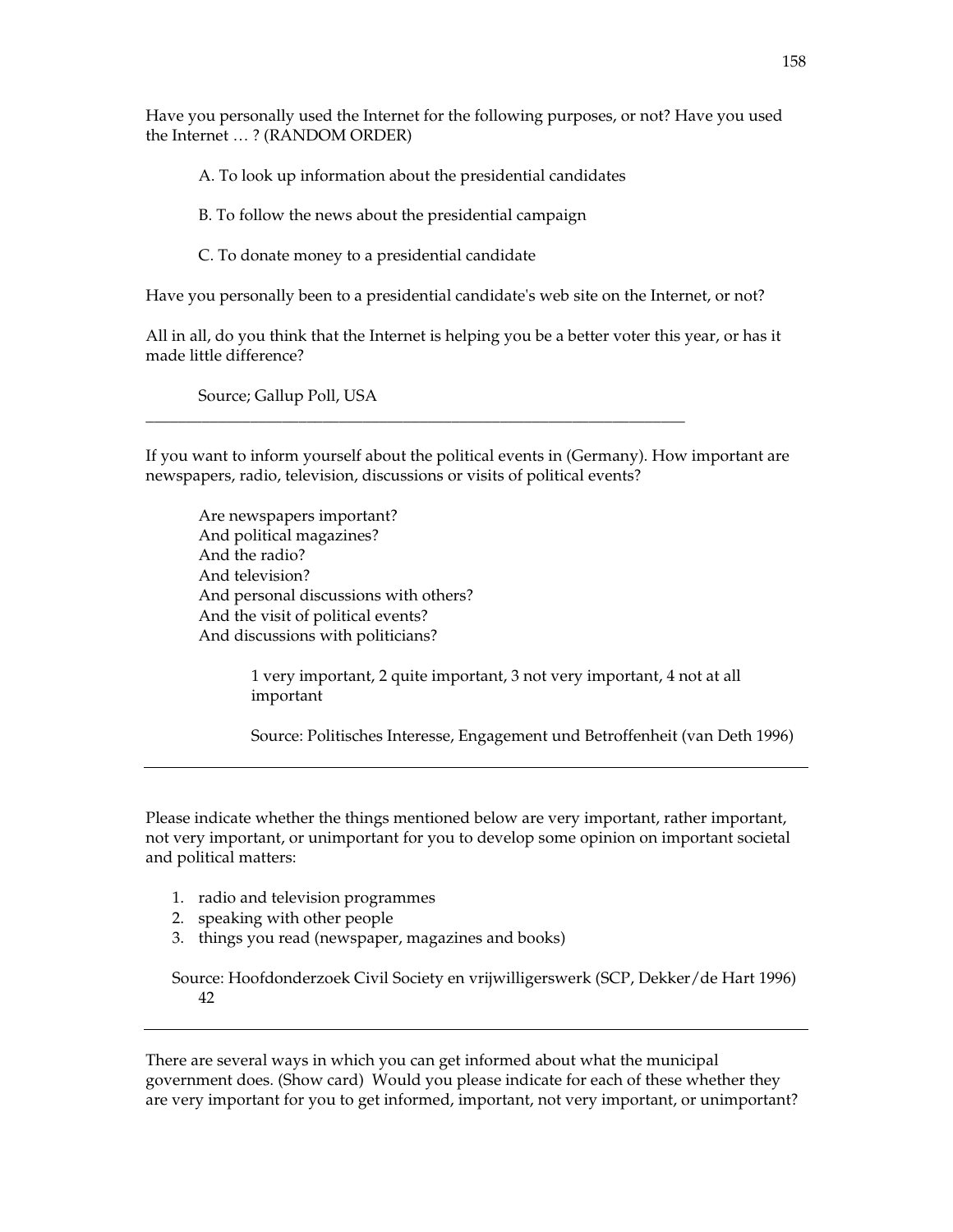Importance of free local papers Importance of neighbourhood papers Importance of municipal information paper Importance of information centre Importance of local radio Importance of local TV Importance of TV-cable papers Importance of political parties Importance of family of friends Importance of organisations Importance of work place

Source: Local Democracy and Administrative Renewal in Seven Dutch Municipalities (Steinmetz Archive): (V218 - V229)

Now, I would like to ask you some questions about the media. As you know, people get their news and information from many different sources, and I would like to ask you where you get YOUR news and information. I will read a list of sources, and for each one, please tell me how often you get your news from that source: every day, several times a week, occasionally, or never. First, how often do you get your news from

Newspapers Local newspapers Nat'l newspapers Nightly network news programs on ABC, CBS or NBC Morning news and interview programs on the national TV networks CNN News or CNN Headline News Cable news other than CNN - such as CNBC, MSNBC, Fox News Channel C-SPAN Public television news Local television news from TV stations in your area National Public Radio Local radio news from radio stations in your area National network news on radio - other than National Public Radio Radio talk shows Television talk shows Discussions with your friends or family Half-hour TV entertainment news programs, like Hard Copy, Entertainment Tonight, and others News on computer using the internet or an on-line computer service

And how often do you get your news from each of the following WEEKLY sources of news: every week, several times a month, occasionally, or never. First, how often do you get your news from

Weekly news magazines Television news programs on Sunday mornings TV news magazine shows during the evenings - such as 60 Minutes, 20-20, Prime Time Live, Dateline, and others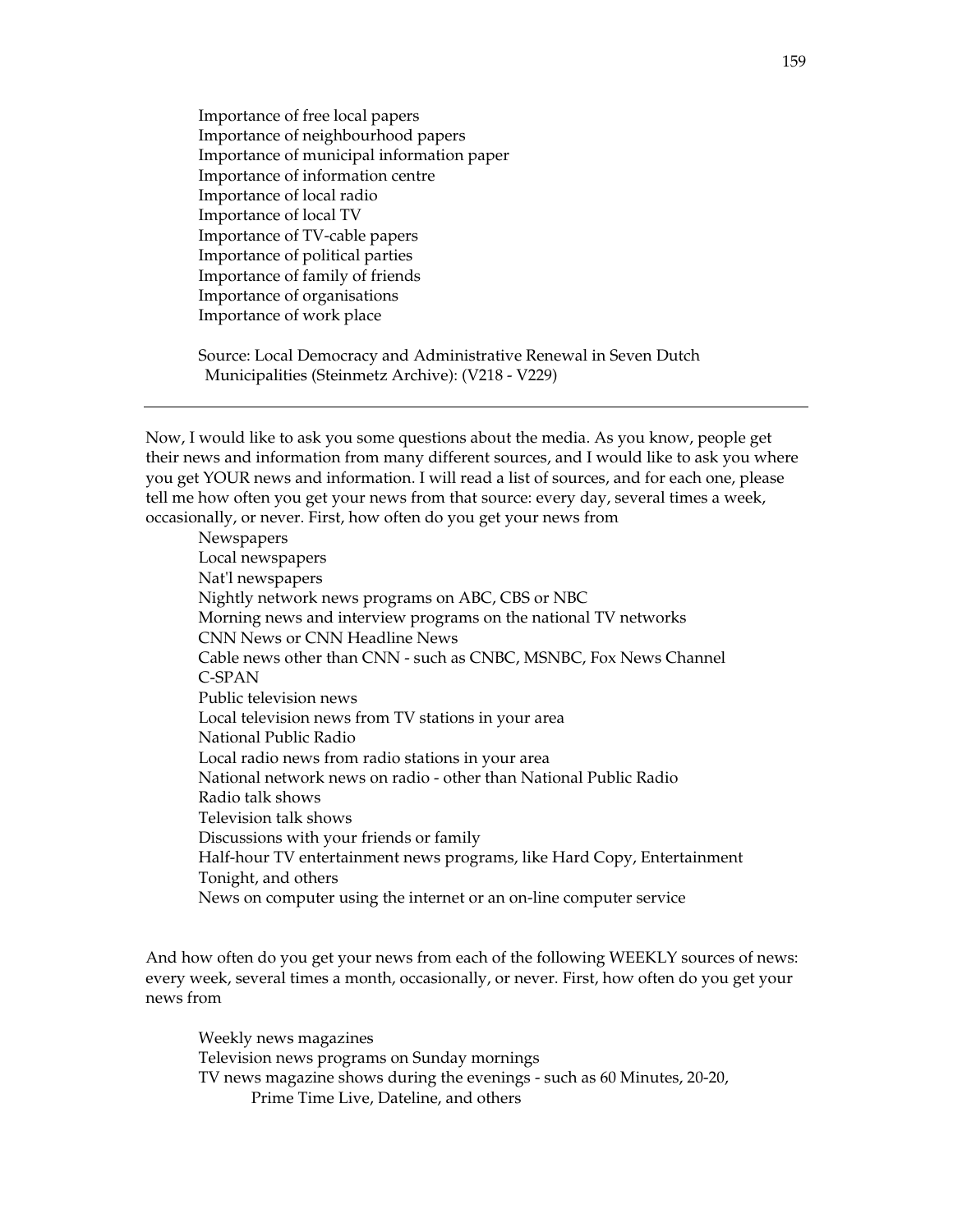Source: Gallup, USA

Trust, Confidence, Bias

How much of the time do you think you can trust the media to report the news fairly? Just about always, most of the time, only some of the time, or almost never?

Source: NES, Post-Elections, 1996

Overall, would you say the media in this country has been biased in favor of Bill Clinton or biased against Bill Clinton?

Source: Gallup, USA

Now, apart from how FREQUENTLY you use them as sources of news, we'd like to know whether or not you can trust the accuracy of the news and information you get from each of the following news sources. First, do you feel you can trust the accuracy of the news and information you get from

(Yes, No, mixed, no opinion)

Local newspapers in your area National newspapers (such as the New York Times, the Wall Street Journal and USA Today Nightly network news programs (ABC, CBS or NBC) Morning news and interview programs on the national TV networks CNN News or CNN Headline News Cable news other than CNN - (such as CNBC, MSNBC, Fox News Channel) C-SPAN Public television news Local television news from TV stations in your area National Public Radio Local radio news from radio stations in your area National network news on radio - other than National Public Radio Radio talk shows Television talk shows Discussions with your friends or family Half-hour TV entertainment news programs (like Hard Copy, Entertainment Tonight, and other) News on the computer using internet or an on-line computer service Weekly news magazines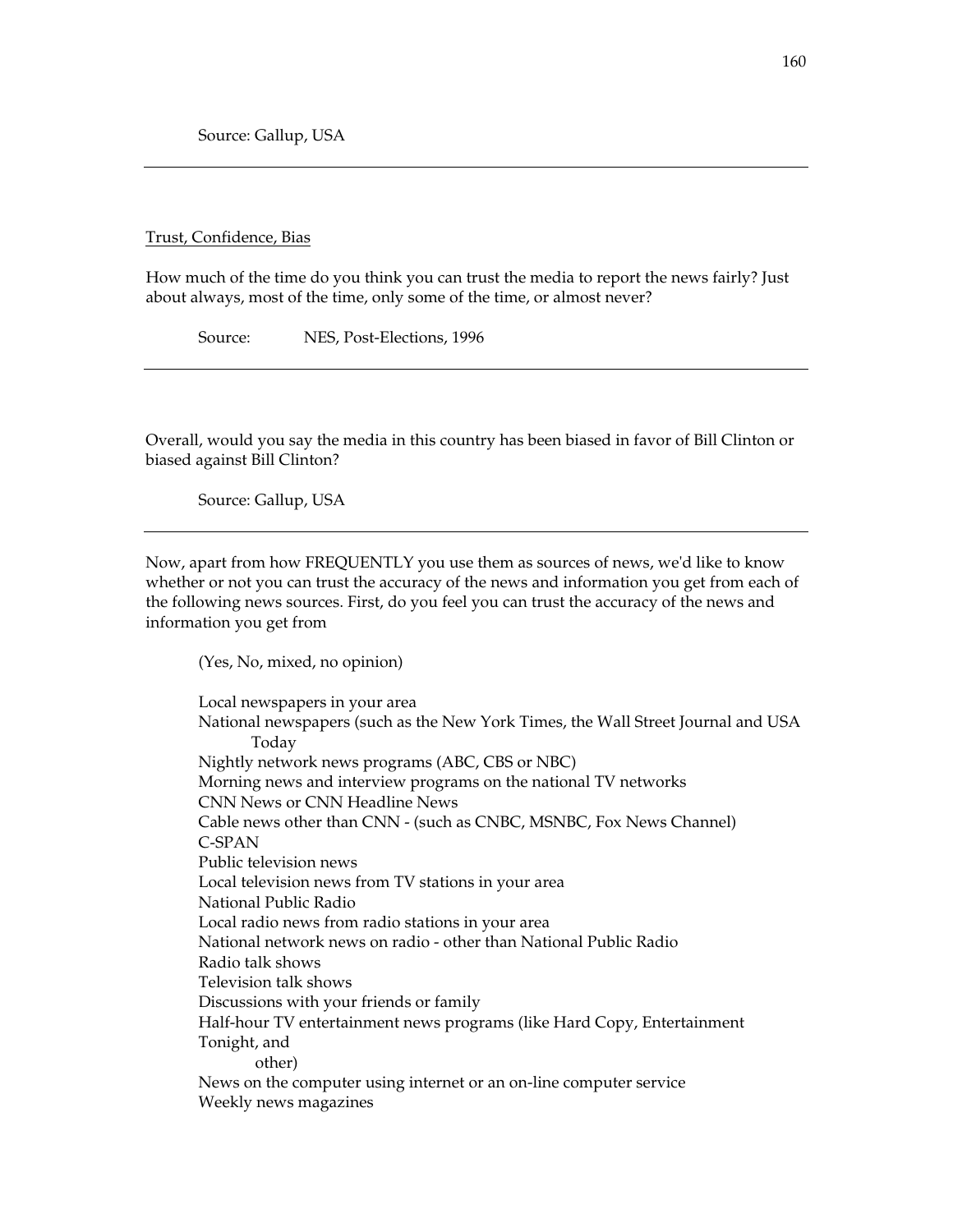Television news programs on Sunday morning TV news magazines shows during the evenings (such as 60 Minutes, 20-20, Prime Time Live or Dateline, and others)

Source; Gallup Poll, USA

In general, do you think news organizations get the facts straight, or do you think that their stories and reports are often inaccurate?

\_\_\_\_\_\_\_\_\_\_\_\_\_\_\_\_\_\_\_\_\_\_\_\_\_\_\_\_\_\_\_\_\_\_\_\_\_\_\_\_\_\_\_\_\_\_\_\_\_\_\_\_\_\_\_\_\_\_\_\_\_\_\_\_\_\_\_

\_\_\_\_\_\_\_\_\_\_\_\_\_\_\_\_\_\_\_\_\_\_\_\_\_\_\_\_\_\_\_\_\_\_\_\_\_\_\_\_\_\_\_\_\_\_\_\_\_\_\_\_\_\_\_\_\_\_\_\_\_\_\_\_\_\_\_

\_\_\_\_\_\_\_\_\_\_\_\_\_\_\_\_\_\_\_\_\_\_\_\_\_\_\_\_\_\_\_\_\_\_\_\_\_\_\_\_\_\_\_\_\_\_\_\_\_\_\_\_\_\_\_\_\_\_\_\_\_\_\_\_\_\_\_

\_\_\_\_\_\_\_\_\_\_\_\_\_\_\_\_\_\_\_\_\_\_\_\_\_\_\_\_\_\_\_\_\_\_\_\_\_\_\_\_\_\_\_\_\_\_\_\_\_\_\_\_\_\_\_\_\_\_\_\_\_\_\_\_\_\_\_

Source; Gallup, USA

Suppose you saw or heard conflicting or different reports of the same story on radio, television and in the [paper respondent reads] . Which of the three versions do you think you would be most likely to beleive?

Source: British Election Study 1984.

Which political party do you think [named paper] favoured in this election, or did it not favour any one political party?

Source: British Election Study 1997.

#### **Other Questions**

Now we would like to ask you some questions about programs seen on the major television networks, CBS, NBC, ABC, Fox, WB and UPN. When watching shows on these networks, which of the following bothers you the most: violence; sexual situations (or); lewd and profane language?

When watching series or made-for-TV movies on these networks, have you ever been shocked by something you saw, or not?

Are you aware of a device called v-chips installed in some television sets, that allow you to block objectionable material from being viewed, or have you not heard of that?

Do you use such a v-chip in any television in your household?

Do you think the media are out of touch with average Americans, or are they generally in touch?

Source: Gallup, USA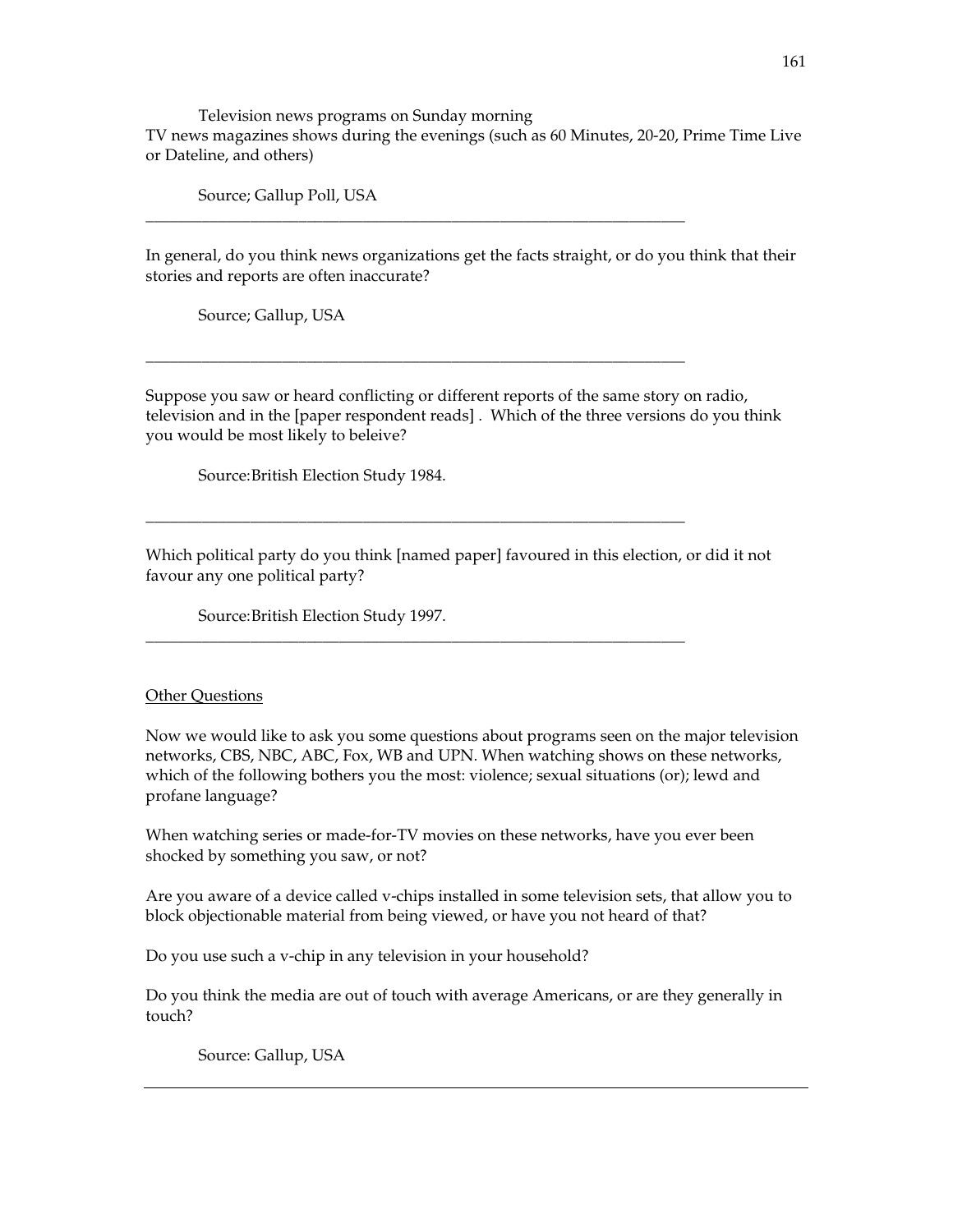Do you believe that the internet will be essential for communication in the future? (Yes - No - DK)

Source: MORI New Media and IT Research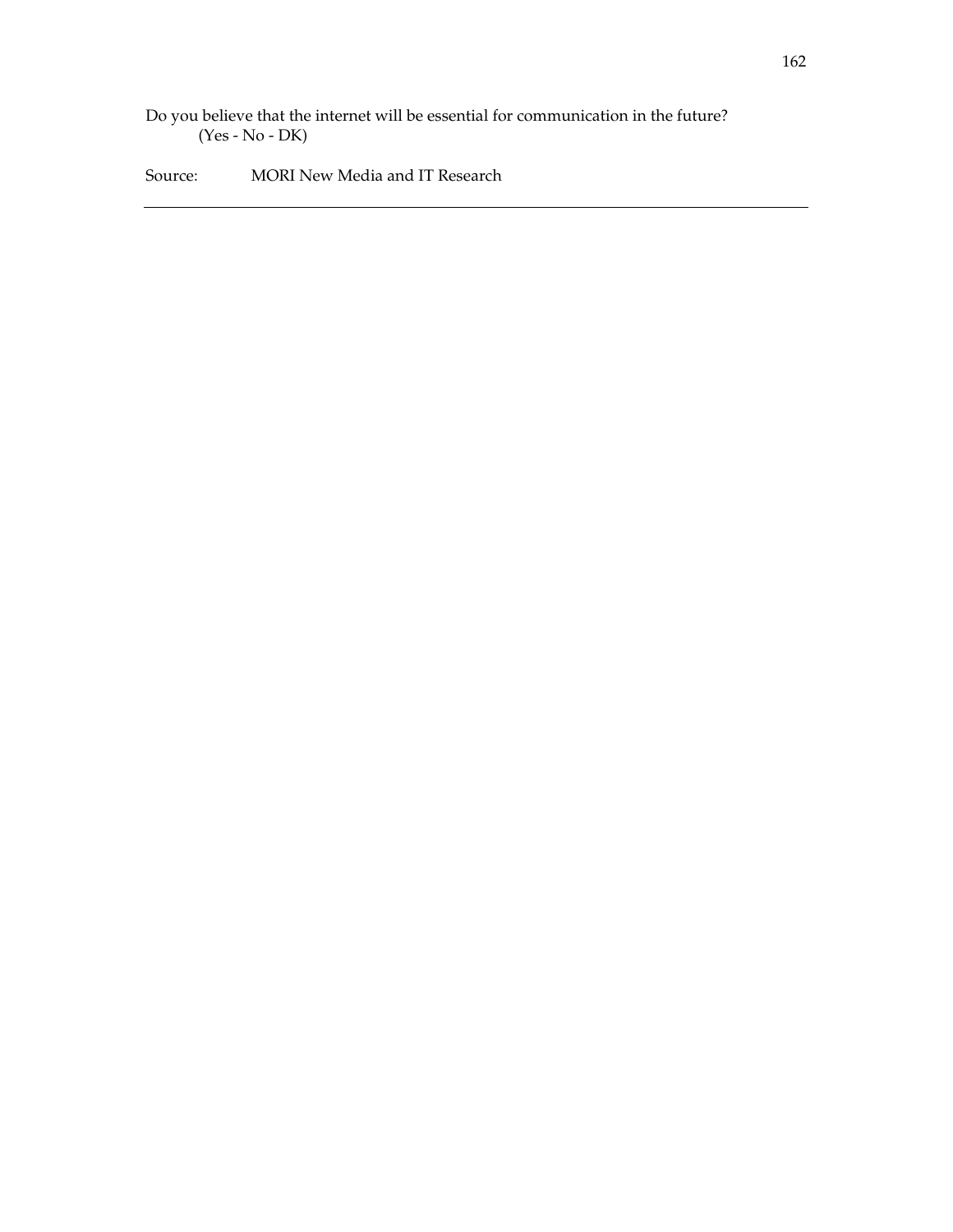# *4.1.2 Forms of mass media, access and usage*

# Old

|           | Newspapers - National, local<br>- Daily, weekly<br>- Morning, evening                                                                                                                                                                                                                                             |
|-----------|-------------------------------------------------------------------------------------------------------------------------------------------------------------------------------------------------------------------------------------------------------------------------------------------------------------------|
| Magazines | - Weekly, monthly +<br>- Type - there are so many that it is impossible to list them                                                                                                                                                                                                                              |
| Books     |                                                                                                                                                                                                                                                                                                                   |
| Radio     | - National, local<br>- Public, private (commercial)                                                                                                                                                                                                                                                               |
| TV        | - Terrestrial, satellite, cable<br>- International, national, local<br>- Public service, commercial<br>(Note: few surveys ask about public service/commercial TV, but the<br>question could be important insofar as the public service news is<br>thought to be more trustworthy than commercial news programmes) |
| Cinema    |                                                                                                                                                                                                                                                                                                                   |

# New

| Computer related    | - CD Rom<br>- Modem                 | - Computer - desk top - laptop<br>- Internet - email<br>- WWW - web |
|---------------------|-------------------------------------|---------------------------------------------------------------------|
| TV Related          | - VCR<br>- Teletext<br>- TV decoder |                                                                     |
| Phone related - Fax |                                     |                                                                     |

- Minitel/ Videotext

# Place of use

Home Work/educational institutions Other (e.g. library, cyber cafe, friends)

Access to, use of, amount of use, and attention paid to.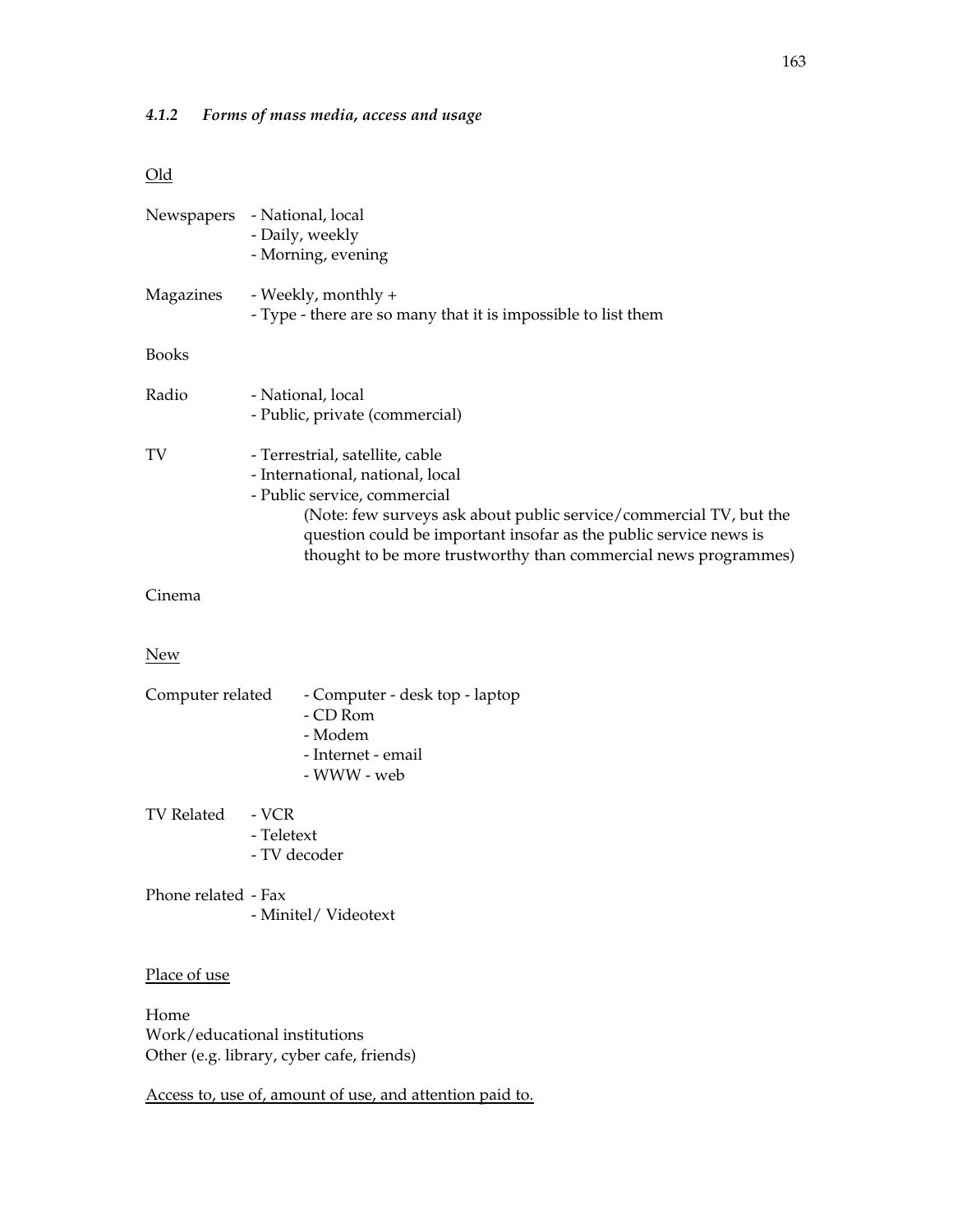A single continuum from access, to use, to amount of use (time), to intensity of use (attention paid to or concentration upon, say, the news or particular types of news items, or commercials).

## Purpose of Use

|         | Occupational/work - for input purposes e.g. business information from web<br>- for output purposes e., g. Mailshots, producing documents, e-<br>commerce |  |  |  |  |  |  |  |  |
|---------|----------------------------------------------------------------------------------------------------------------------------------------------------------|--|--|--|--|--|--|--|--|
| Private | - Information (e.g. train times, weather reports, research on<br>hobbies)                                                                                |  |  |  |  |  |  |  |  |
|         | - Entertainment (films, soaps, comedy, game                                                                                                              |  |  |  |  |  |  |  |  |
|         | shows, music)                                                                                                                                            |  |  |  |  |  |  |  |  |
|         | - Sport                                                                                                                                                  |  |  |  |  |  |  |  |  |
|         | - Education/cultural (including distance learning)                                                                                                       |  |  |  |  |  |  |  |  |
|         | - Science, nature                                                                                                                                        |  |  |  |  |  |  |  |  |
|         | - Politics/current affairs                                                                                                                               |  |  |  |  |  |  |  |  |
|         | - Shopping (from groceries and books to houses and cars)                                                                                                 |  |  |  |  |  |  |  |  |
|         | - Home affairs - Banking, share dealing, email communication.                                                                                            |  |  |  |  |  |  |  |  |
|         | - Chat rooms                                                                                                                                             |  |  |  |  |  |  |  |  |
|         | - Lesiure/holidays.                                                                                                                                      |  |  |  |  |  |  |  |  |

Note: Some surveys distinguish between use of TV for news/current affairs and general entertainment, but few systematically cover the use of all the media. Since different media are used for very different purposes, any question must go through each medium used by the respondent in turn.

The other approach to this may be to start from a particular theme such as leisure, or education, or work, or politics, or family life (whatever is the theme of the optional modulein a particular survey) , and ask how important different media are for one of them.

Some media have a limited range of uses (the cinema for entertainment), while others have a broad range. The broadest range of all will probably be offered by the new digital electronic media - music, film, business, information, entertainment, news, shopping, games, and so on.

# Most Important Source of Information

Where do people get most of their information - radio, newspapers, TV, the WWW, magazines - and how are these patterns changing? Since each medium is used in a different way for different purposes , it is difficult to ask a general question (e.g. In general what do you find the most useful source of information - the answer will often be 'It all depends.'), the solution may be to attach the question to the particular field of study in the optional module.

#### Trust/confidence in the media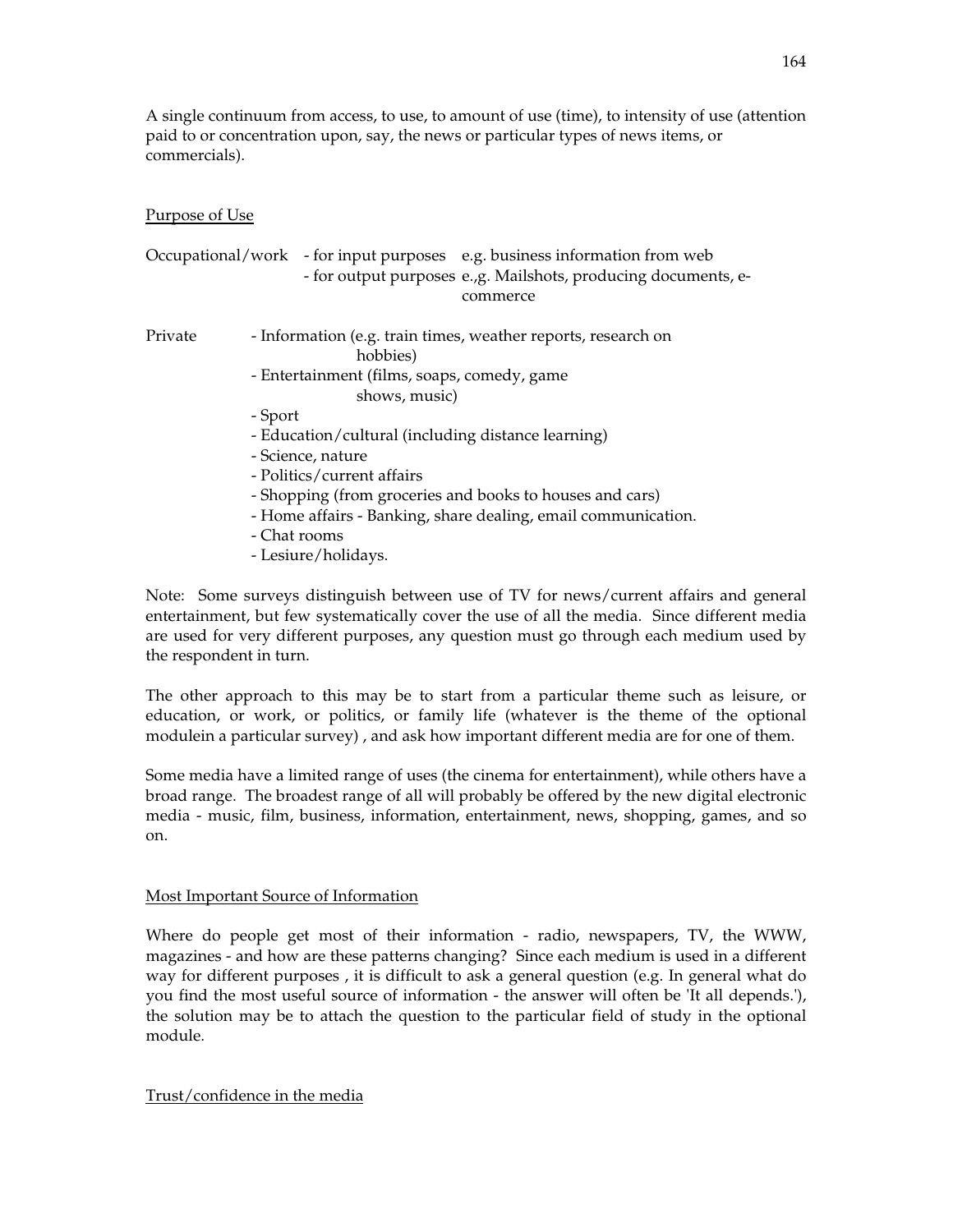Do citizens have trust in, believe in, place reliance in the fairness and accuracy of news and information? The impact of any given medium depends on who is using it, and how much they trust it to provide accurate and fair information and opinion. Democracy requires that its citizens have accurate, balanced and reasonably complete information about their society and its public affairs.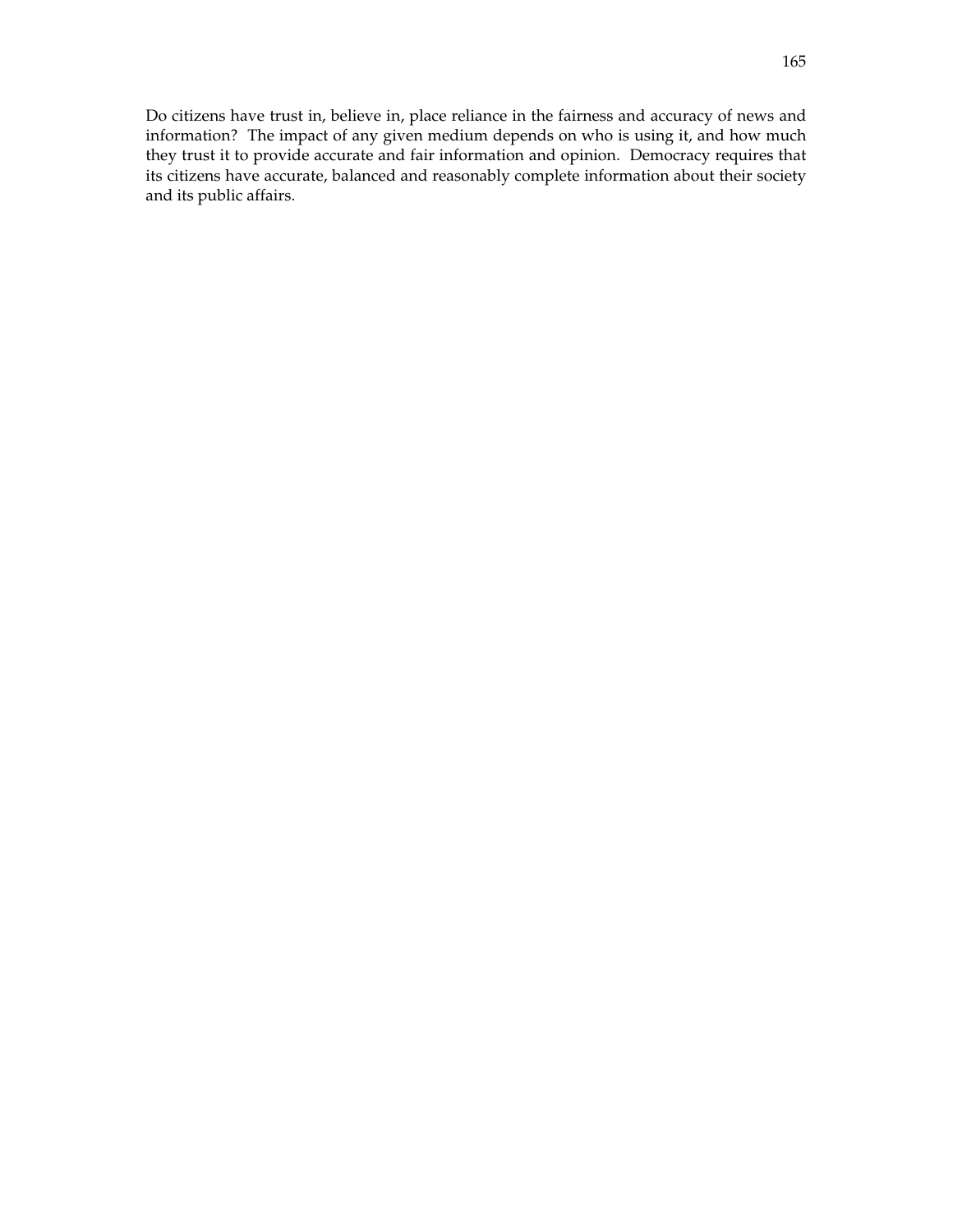# **4.2 Evaluation and improvement of the questions**

#### Media use and purpose

Ken Newton makes the argument that one should know:

- 1. roughly how much time is spent on the mass media
- 2. for what purpose these media are used

In order to collect this information, he suggests a set of questions about the amount of time and a matrix to ask the purpose of each use. This was a new question. Therefore the CCT felt to have the freedom to look for an optimal approach preserving the purposes of the questions.

The CCT considered first of all the possibility to use a combined approach of these two questions using the following approach:

Use the Media card *Media can be used for different purposes , see the Media card. Can you estimate for how many minutes you use the (TV, Radio…) on a normal day for these different purposes ?* 

| Media Card                                                                                                                                                                                                                         |                                                                                                                                                                                                                                                                                                                                                                 |
|------------------------------------------------------------------------------------------------------------------------------------------------------------------------------------------------------------------------------------|-----------------------------------------------------------------------------------------------------------------------------------------------------------------------------------------------------------------------------------------------------------------------------------------------------------------------------------------------------------------|
|                                                                                                                                                                                                                                    | Different purposes of use of the media:                                                                                                                                                                                                                                                                                                                         |
| - politics<br>- business<br>- sport<br>- education<br>- arts                                                                                                                                                                       | - entertainment = quizes, lotteries, games, shows etc.<br>= news, actuality, political discussions<br>$=$ financial information, business information<br>= reports about sport events or previews<br>- hobbies = gardening, home improvement, panting, holidays, etc<br>= educational programs, science and technology<br>= movies, music, discussions about it |
| $1 hour = 60 minutes$<br>$2$ hours = 120 minutes<br>$3$ hours = 180 minutes<br>$4 hours = 240 minutes$<br>$5$ hours = 300 minutes<br>$6$ hours = 360 minutes<br>$7$ hours = 420 minutes<br>$8 \text{ hours} = 480 \text{ minutes}$ | Transformation of hours in minutes                                                                                                                                                                                                                                                                                                                              |

The question could be asked for the following media: TV, radio. Newpaper, magazine, Internet or the WEB, Teletex, video text or minitel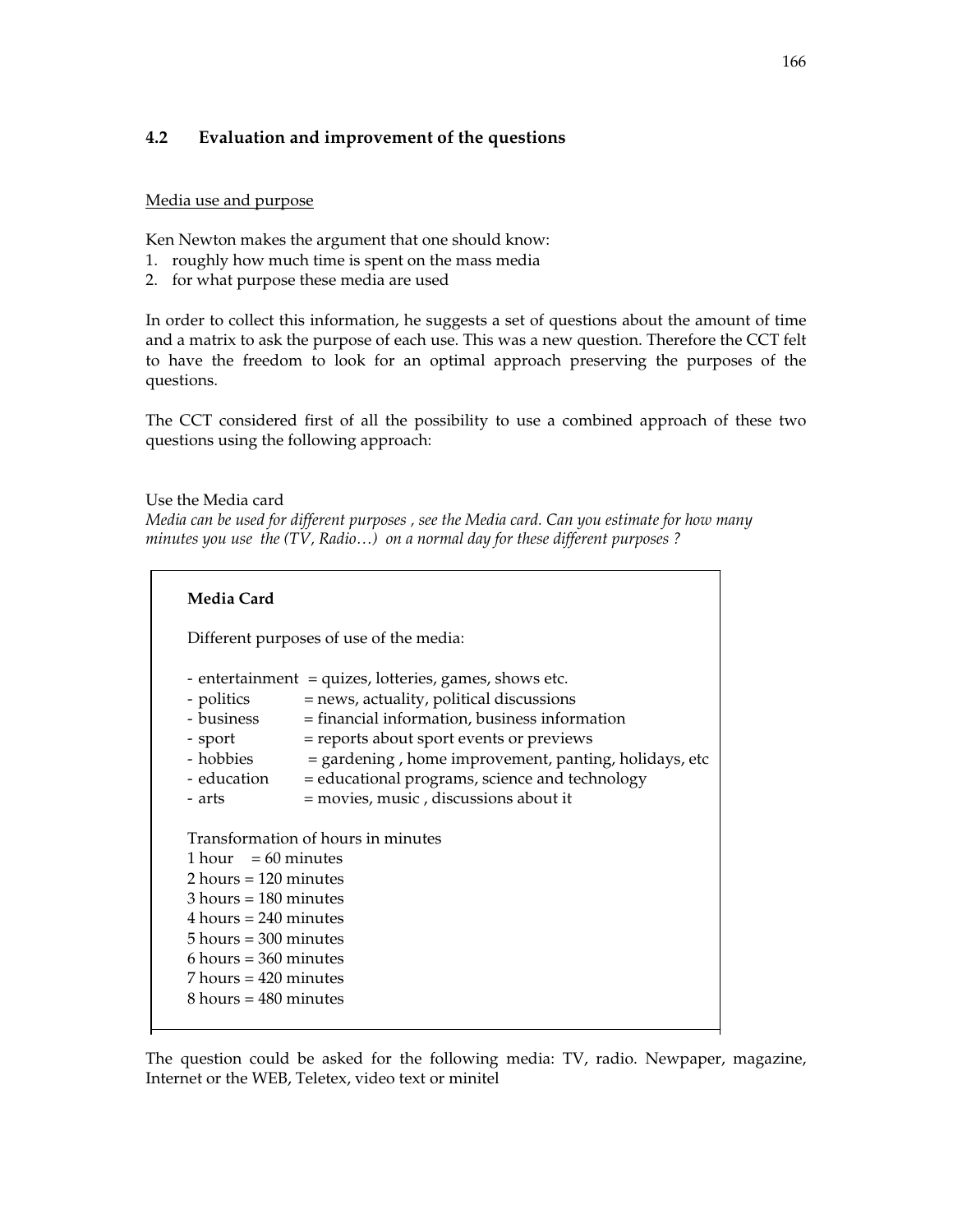The responses could be registered in the following matrix.

|           | Entertainment politics   business  sport   hobbies |  |  | education   the arts |  |
|-----------|----------------------------------------------------|--|--|----------------------|--|
| TV        |                                                    |  |  |                      |  |
| Radio     |                                                    |  |  |                      |  |
| Newspaper |                                                    |  |  |                      |  |
| Magazine  |                                                    |  |  |                      |  |
| Internet  |                                                    |  |  |                      |  |
| Teletext  |                                                    |  |  |                      |  |
| Videotex  |                                                    |  |  |                      |  |

This approach is attractive because adding up the answers in a row one would get **the media use** of a person. This is the information needed for objective 1.

The cells in each row also give the **relative importance of the different purposes of use of each medium** (objective 2).

This information could be used for trend analysis and for analysis at an individual level.

But adding the answers in the columns one also gets **the use of the media for different purposes at an individual level**.

Again this can be used for trend analysis and individual analysis. In the last case one can use the absolute values or the proportion of the media use for different purposes. This information may be relevant for many other analyses. For example Zaller discussed the relationship between political interest (relative frequent use of the media for politics and the strength, stability and thus the effect of information on political opinions (Zaller 1992). Similar relationships will probably exist for interest in the arts or entertainment and opinions about them.

Ken Newton's reply was: This is an ingenious solution that combines two questions into one. Of course, it will take roughly the same amount of time to answer.

#### The use of the new media

The question about **use of new media** to be included is **:** 

*Do you use occasionally (SHOW CARD): yes/no 1 video recorder 2 fax 3 a satellite dish for TV programmes 4 pay tv 5 teletext 6 minitel/videotext 7 a computer 8 a CD ROM 9 Internet or World Wide Web*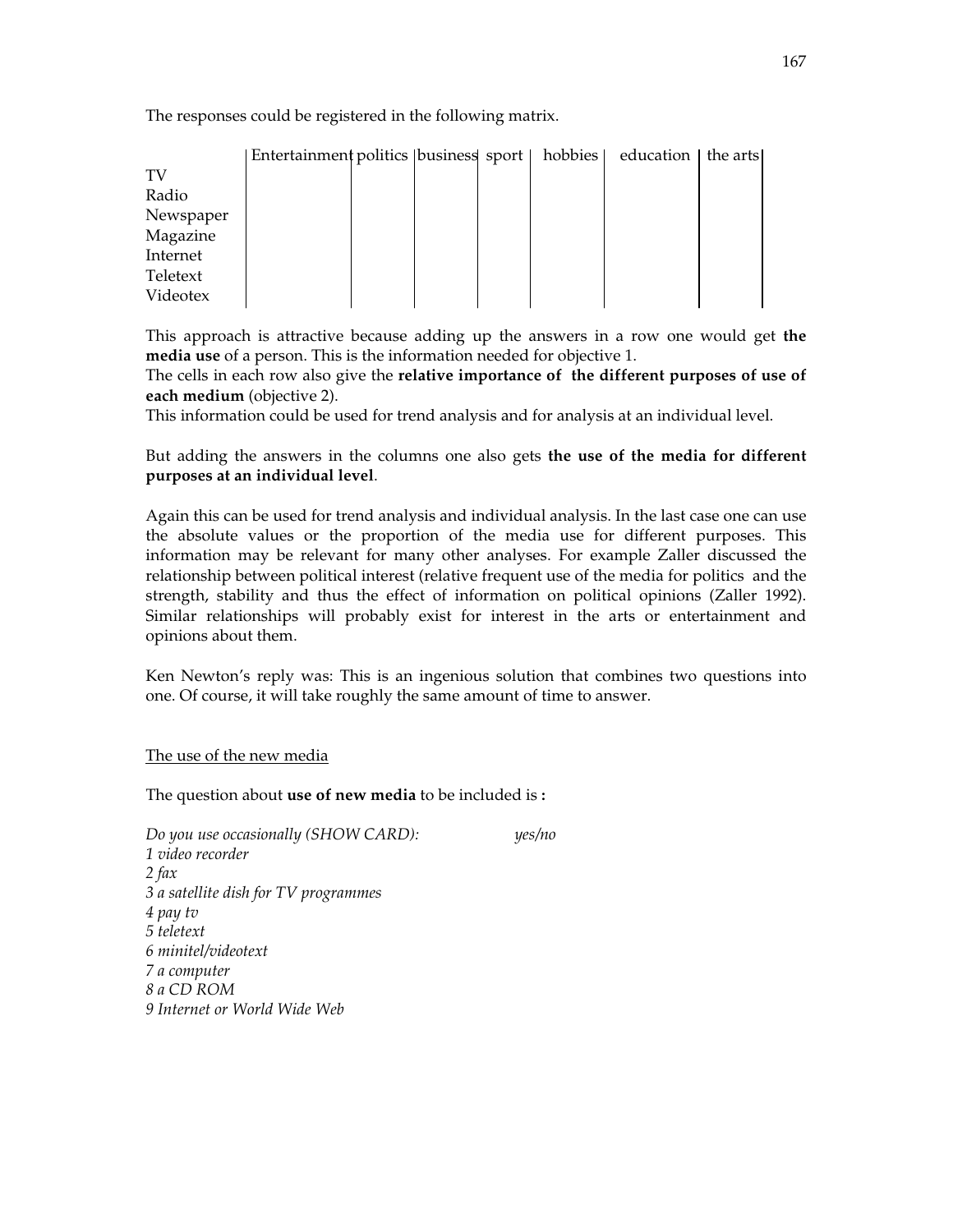# Trust in the media

The CCT suggested that **trust in the media** can be expected to be expressed according to the amount of time spend on the medium.

Ken Newton replied: I see that you use the length of time spent with a medium as a surrogate for trust in that medium. In Britain people spend a fair amount of time with their tabloid papers (The Sun), but they don't trust them. So this is not such a good idea.

In reflecting on the balance of media questions to other questions in the questionnaire, we have to take account of the overall length of the face to face core module, which is restricted to 120 items. The original allocation given for the media section was 6 to 8 items. The proposals above amount to around 58 items! This calculation is based on the premise that all questions asked need answers recorded – whether positive or negative. Otherwise we would not be able to tell whether they have actually been asked or whether they are just missing values.

Our revised proposals therefore involve cutting out several 'peripheral' media and all media uses which are by and large unrelated to either the core or rotating modules (such as entertainment, sport, etc.). On the other hand, we should still be able to calculate total 'nonpolitical' consumption of television, radio and newspapers by subtracting the hours recorded in Qs.2,4 and 6 below from the hours recorded in Qs 1,3 and 5 below. On this basis, we come up with seven items as follows.

*Q1 On an average weekday, how much time in total do you generally spend watching television? RECORD in HOURS/MINUTES* 

# *(filter if watch no television)*

- *Q2 And again on an average weekday how much of your time watching television is generally spent watching news or programmes about politics and current affairs? RECORD in HOURS/MINUTES*
- *Q3 On an average weekday, how much time in total do you generally spend listening to the radio? RECORD in HOURS/MINUTES*

 *(filter if do not listen to radio)* 

- *Q4 And again on an average weekday, how much of your time listening to the radio is generally spent listening to news or programmes about politics and current affairs? RECORD in HOURS/MINUTES*
- *Q5 On an average weekday, how much time in total do you generally spend reading the newspapers? RECORD in HOURS/MINUTES*

 *(filter if do not read newspapers)* 

- *Q6 And how much of this time is generally spent reading about politics and current affairs? RECORD in HOURS/MINUTES*
- Q7 *CARD How often do you use the internet, e-mail or the World Wide Web whether at home or at work - for your personal use?*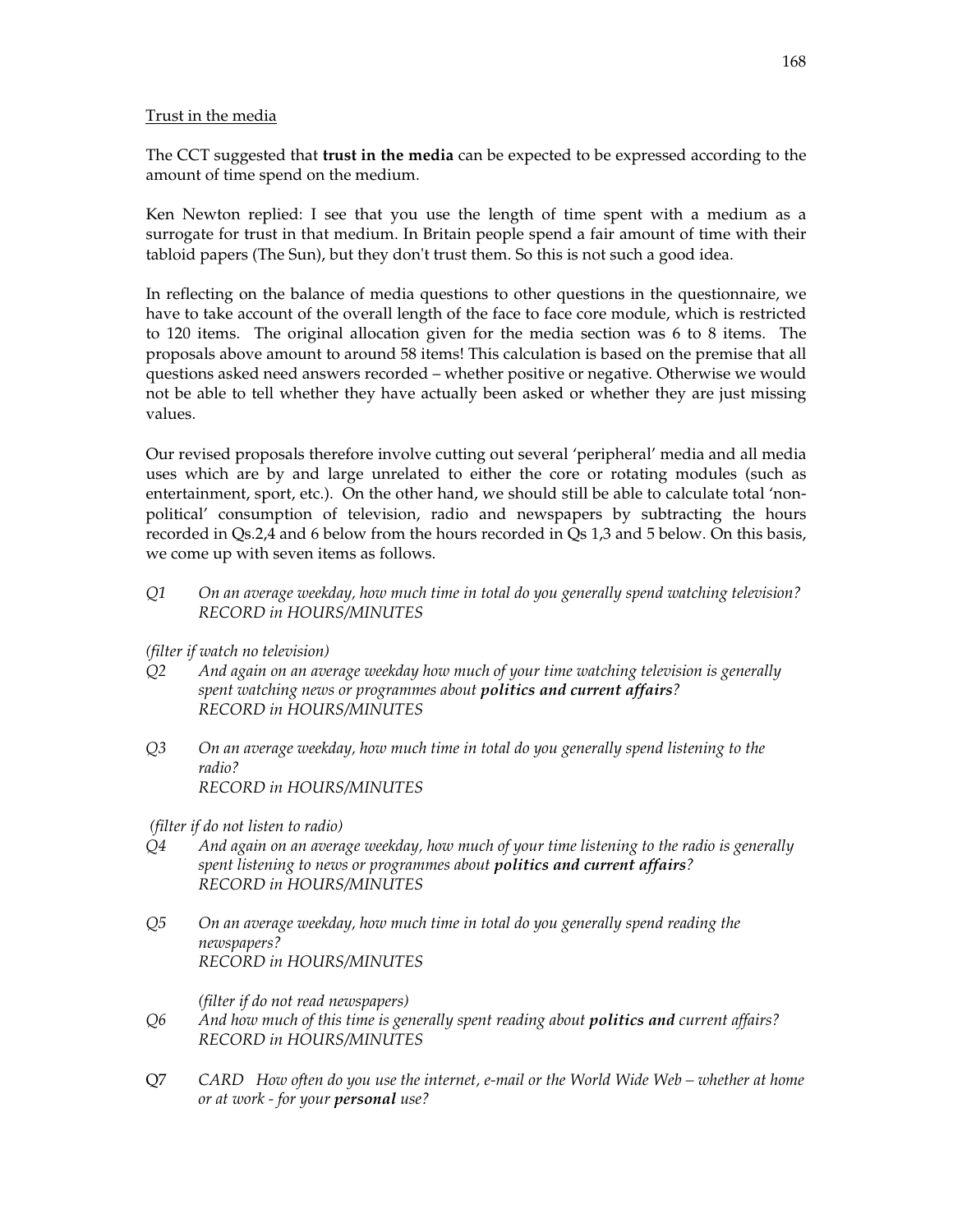*Daily Several times a week Once a week Several times a month Once a month Less often Never* 

The proposed question on trust in the media was omitted since it was felt to be too difficult to answer and of little analytical value without further, more detailed questions.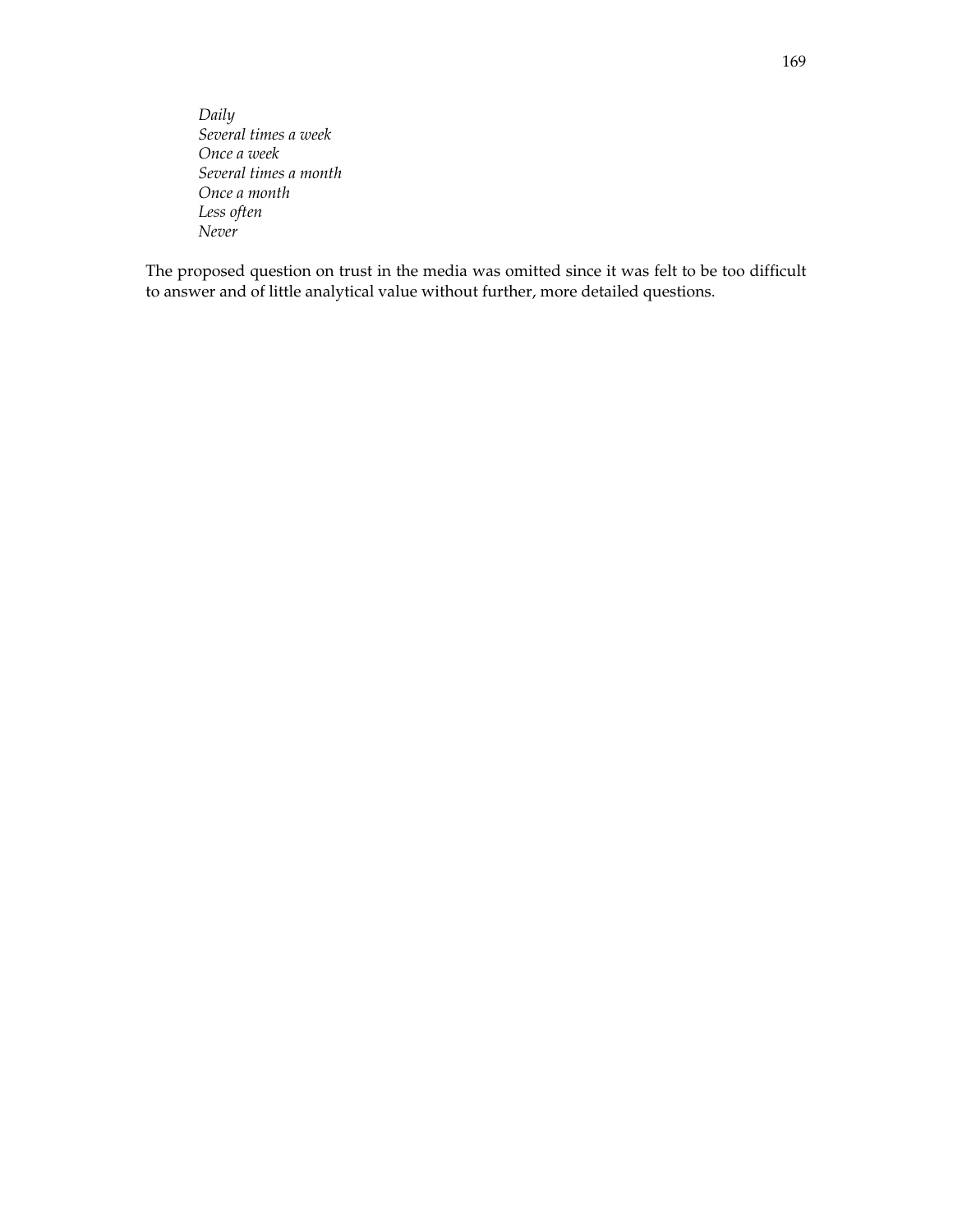#### *4.2.1 Central Co-ordinating Team selection of items for pilot*

In order to determine the relative amount of time calculations are necessary that require numeric measures should be obtained. Therefore in the main questionnaire an open question asking a response in hours and minutes for media use (b1-b8) was used. In the drop off form a category scale was used with verbal categories (n7,n8,n9) and one with clearly specified numeric categories (n10,n11,n12). For the exact formulation we refer to the questionnaires.

The results of this study are rather disappointing with respect to the open question (open/metric in the table below). First of all many responses had to be dropped for each question because people specified amounts like 10 till 24 hours per day watching TV.

Secondly, looking at the responses one can see that only very few people specified the media use in more detail than in half hours. This means that the precision was not better than for the category scale with numeric labels. Thirdly, while the validities were approximately the same and high (.95 and higher) for all three forms there are considerable differences in the reliabilities between the different measures as the table below shows.

| <b>Reliabilities</b> | TV  | Radio |    |                  |     |     | Newspaper |     |
|----------------------|-----|-------|----|------------------|-----|-----|-----------|-----|
| Method               | NL. | GB    |    | NL               | GB. |     | NL.       | GB  |
| Open/metric          | .73 | .85   |    | .82              | .87 |     | .43       | .87 |
| Verbal 7 cat         | .84 | 72    |    | .93 <sub>1</sub> | .89 |     | .76       | .78 |
| 94. Numeric 7 cat    | .96 |       | 96 | 99               |     | .83 | .82       |     |

This table shows that for all three topics the reliability of the category scales with numeric labels was the best in both countries while also the reliability is quite similar in that case in both countries. The open question in hours and minutes is clearly the worst in both countries for all three topics. This result suggest the use of the numeric 7 points category scale for the measure of media use.

Before we draw this conclusion let us look more precisely at these measures. In the next table we show the link between the mean proportion of time spend on different media to get political information for different subgroups with respect to political interest.

| Political interest | mean proportion of time spend on politics and current affairs |     |     |                    |            |
|--------------------|---------------------------------------------------------------|-----|-----|--------------------|------------|
|                    | TV                                                            |     |     | Radio<br>Newspaper |            |
| Political interest | NL                                                            | GB  | NL  | GB                 | GB<br>NL.  |
| Very interested    | .54                                                           | .41 | .36 | .36                | .73<br>.46 |
| Quite interested   | .42                                                           | .27 | .31 | .21                | .70<br>.18 |
| Hardly interested  | .28                                                           | .16 | .12 | .06                | .03<br>.50 |
| Not at all         | .09                                                           | .08 |     | .05                | .25<br>.08 |

The table shows clearly the relationship between media use for political news and political interest. Similar relationships can be found between media use for political news and interest in other organizations than the government. These results show that these questions measure indeed what they are supposed to measure.

*Conclusion*: It was decided that in the main questionnaire the question with the 7 categories specifying the categories in numeric ways using half hour categories (n11-n13) should be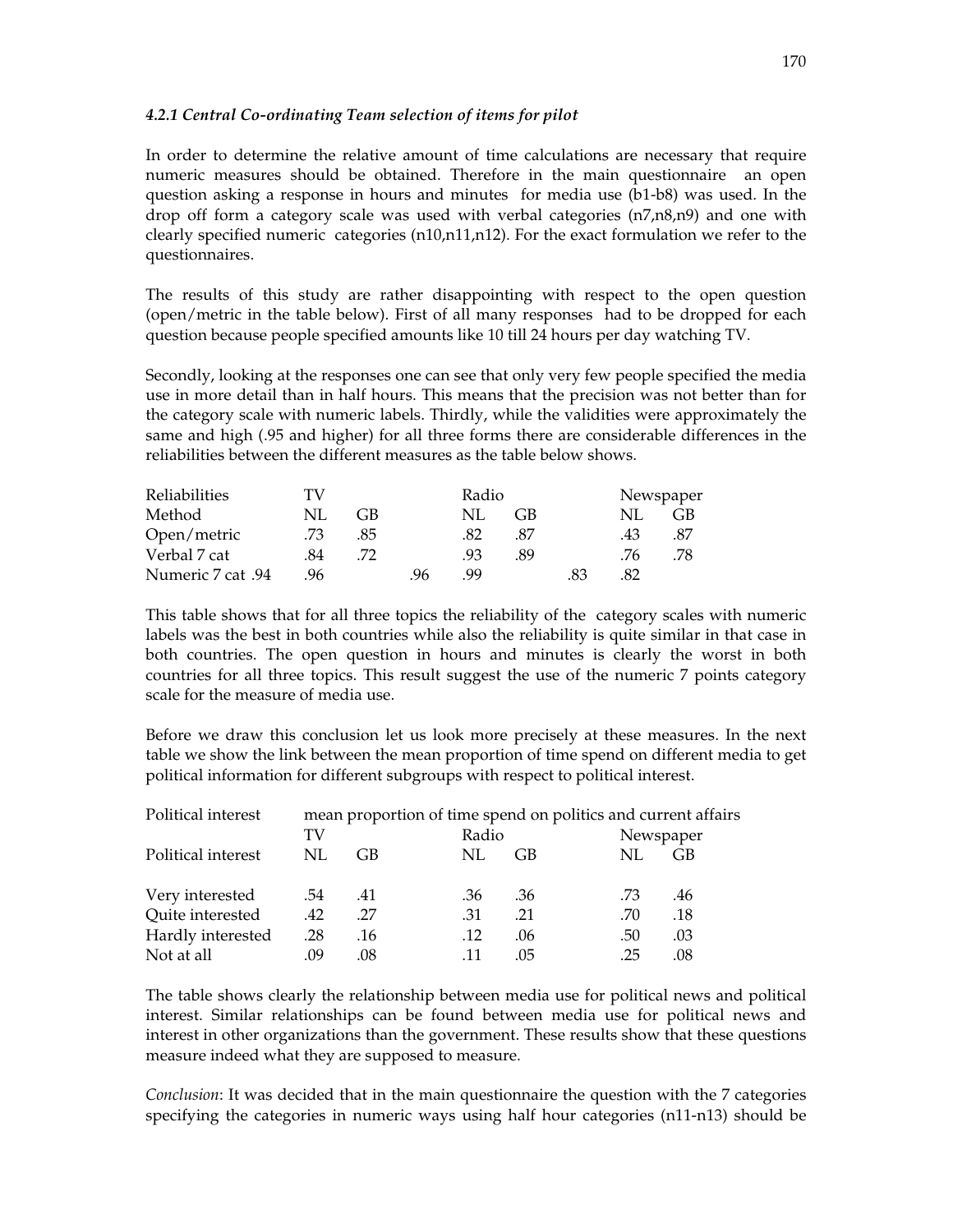used. In this way we get the information people can provide about media use with not too much error and the use of the media for information about politics and current affairs can also be estimated.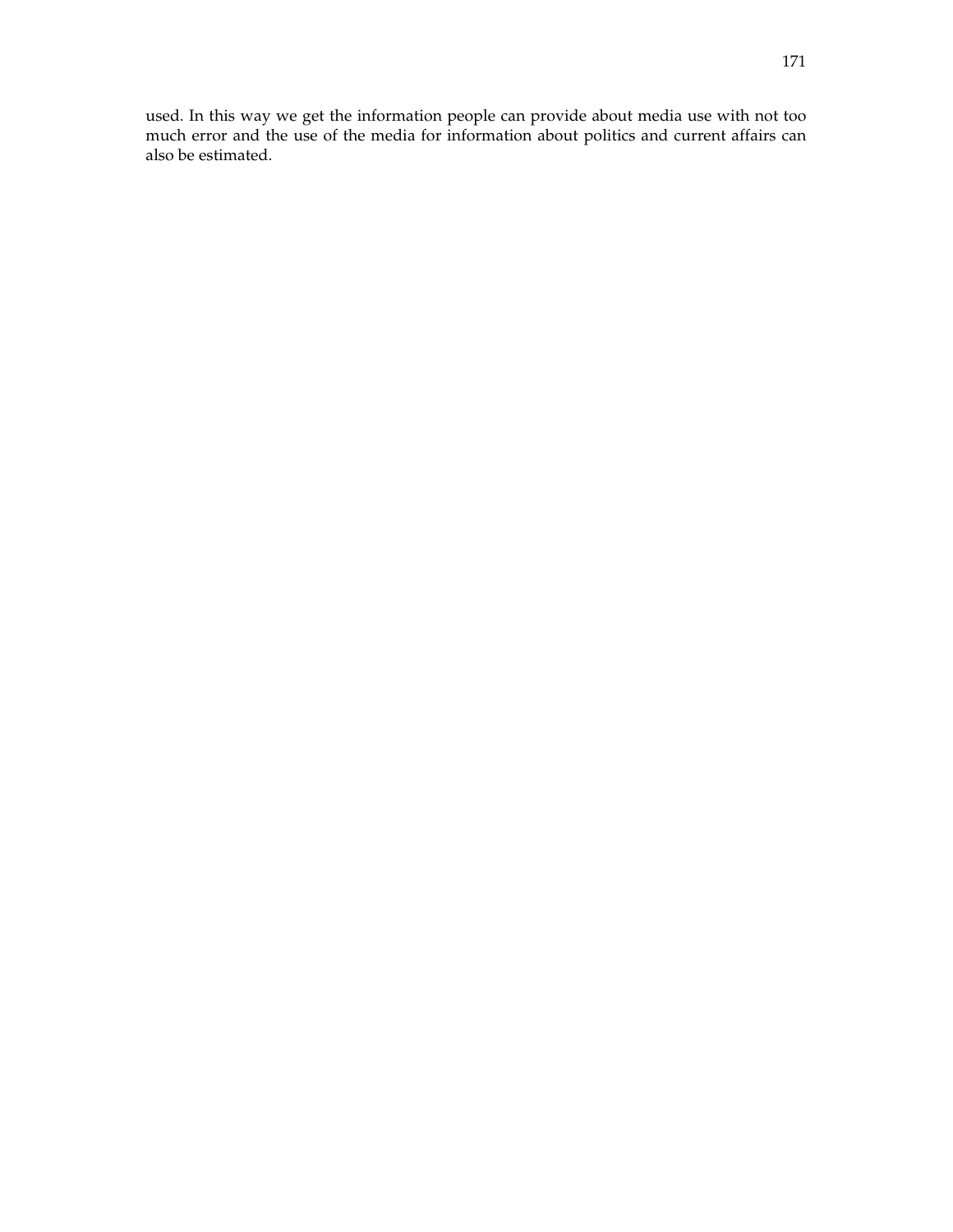#### **4.3 Final selection of items for Round 1**

On the basis of the above presented arguments the following set of questions has been chosen for measurement of media use in the main questionnaire.

 **B1** *CARD B1 On an average weekday, how much time, in total, do you generally spend watching television?* 

|                    | (None) $0$ <b>GO TO B3</b> |
|--------------------|----------------------------|
| Less than ½ hour 1 |                            |

- *½ hour to 1 hour 2*
- *more than 1 hour, up to 1½ hours 3*
- *more than 1½ hours up to 2 hours 4*
- *more than 2 hours, up to 2½ hours 5*
- *more than 2½ hours, up to 3 hours 6* 
	- *more than 3 hours 7* 
		- *(Don't know) 8*
- *B2 CARD B1 And again on an average weekday, how much of your time watching television is generally spent watching news or programmes about politics and current affairs?*
- *(None) 0* 
	- *Less than ½ hour 1*
	- *½ hour to 1 hour 2*
	- *more than 1 hour, up to 1½ hours 3*
	- *more than 1½ hours up to 2 hours 4*
	- *more than 2 hours, up to 2½ hours 5*
	- *more than 2½ hours, up to 3 hours 6* 
		- *more than 3 hours 7* 
			- *(Don't know) 8*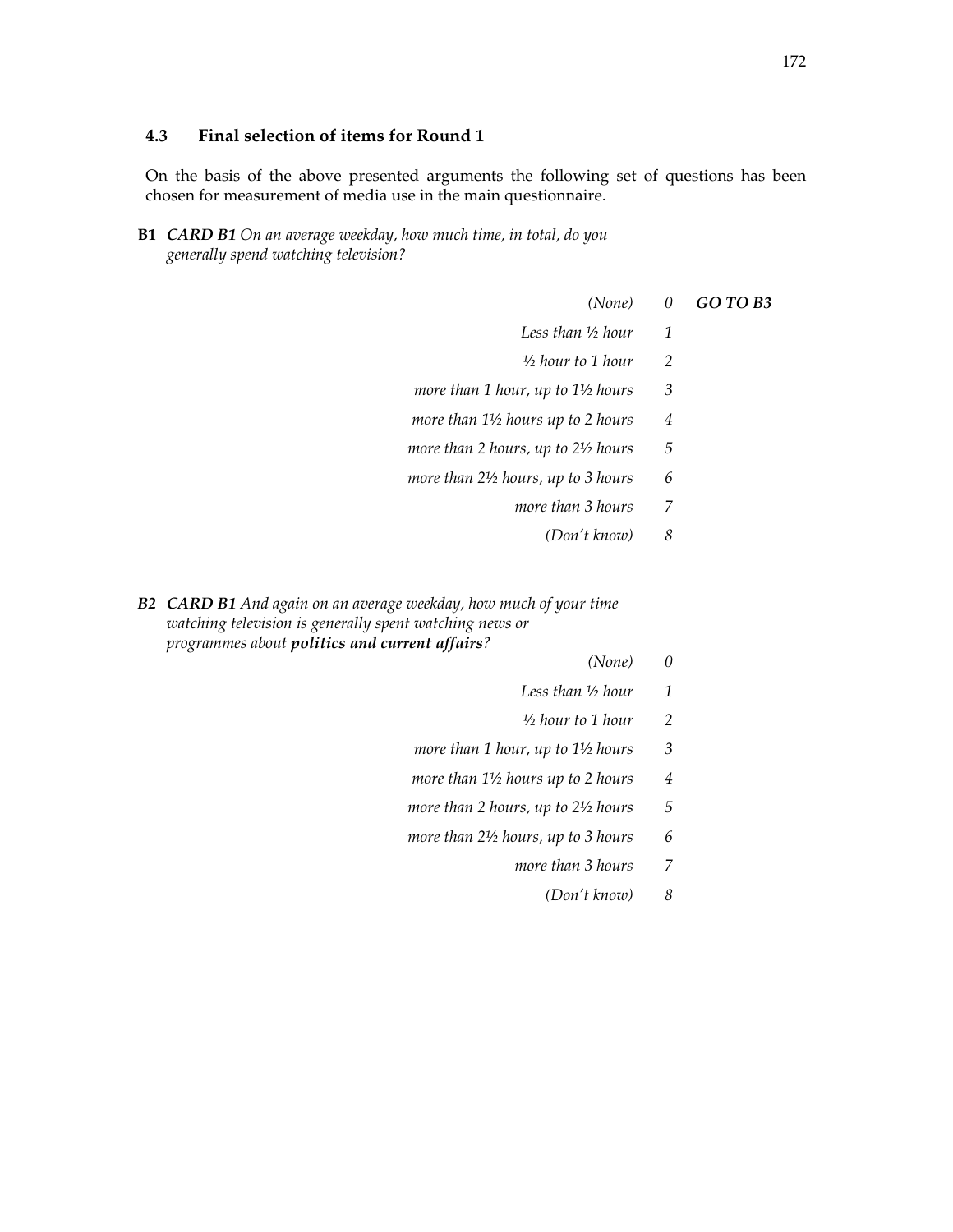*ASK ALL* 

 *B3 CARD B1 On an average weekday, how much time, in total, do you generally spend listening to the radio?* 

- *(None) 0 GO TO B5* 
	- *Less than ½ hour 1*
	- *½ hour to 1 hour 2*
	- *more than 1 hour, up to 1½ hours 3*
	- *more than 1½ hours up to 2 hours 4*
	- *more than 2 hours, up to 2½ hours 5*
	- *more than 2½ hours, up to 3 hours 6* 
		- *more than 3 hours 7* 
			- *(Don't know) 8*
- *B4 CARD B1 And again on an average weekday, how much of your time listening to the radio is generally spent listening to news or programmes about politics and current affairs?*
- *(None) 0* 
	- *Less than ½ hour 1*
	- *½ hour to 1 hour 2*
	- *more than 1 hour, up to 1½ hours 3*
	- *more than 1½ hours up to 2 hours 4*
	- *more than 2 hours, up to 2½ hours 5*
	- *more than 2½ hours, up to 3 hours 6* 
		- *more than 3 hours 7* 
			- *(Don't know) 8*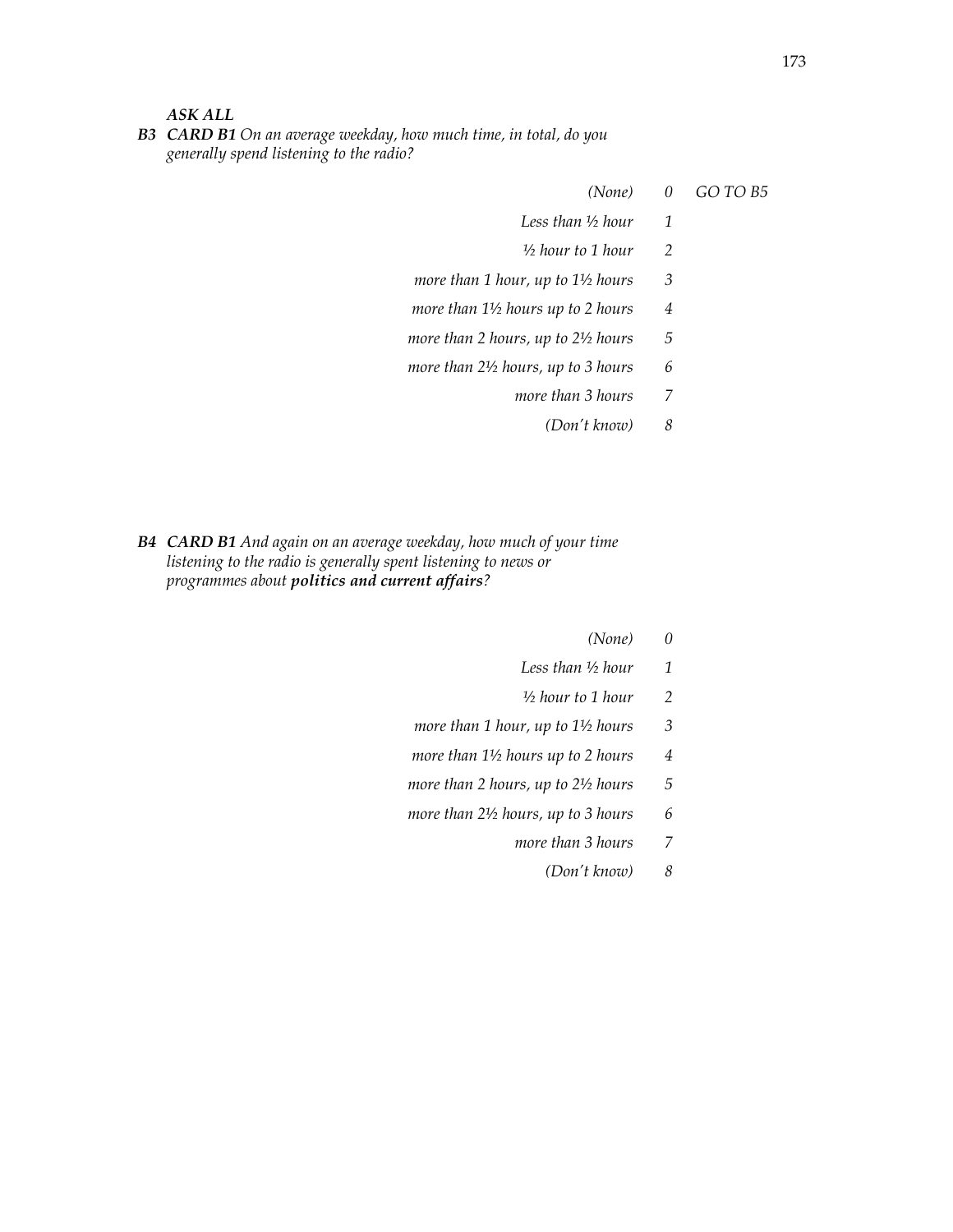# *ASK ALL*

 *B5 CARD B1 On an average weekday, how much time, in total, do you generally spend reading the newspapers?* 

#### *(None) 0 GO TO B7*

| Less than 1/2 hour<br>. |  |
|-------------------------|--|
|-------------------------|--|

- *½ hour to 1 hour 2*
- *more than 1 hour, up to 1½ hours 3*
- *more than 1½ hours up to 2 hours 4*
- *more than 2 hours, up to 2½ hours 5*
- *more than 2½ hours, up to 3 hours 6* 
	- *more than 3 hours 7* 
		- *(Don't know) 8*

# *B6 CARD B1 And how much of this time is generally spent reading about politics and current affairs?*

- *(None) 0* 
	- *Less than ½ hour 1*
	- *½ hour to 1 hour 2*
	- *more than 1 hour, up to 1½ hours 3*
	- *more than 1½ hours up to 2 hours 4*
	- *more than 2 hours, up to 2½ hours 5*
	- *more than 2½ hours, up to 3 hours 6* 
		- *more than 3 hours 7* 
			- *(Don't know) 8*

#### *ASK ALL*

 *B7 CARD B2 Using this card, how often do you use the internet, e-mail or the World Wide Web – whether at home or at work – for your personal use?* 

- *No access at home or work 0*
- *Never 1*
	- *Less than once a month 2* 
		- *Once a month 3*